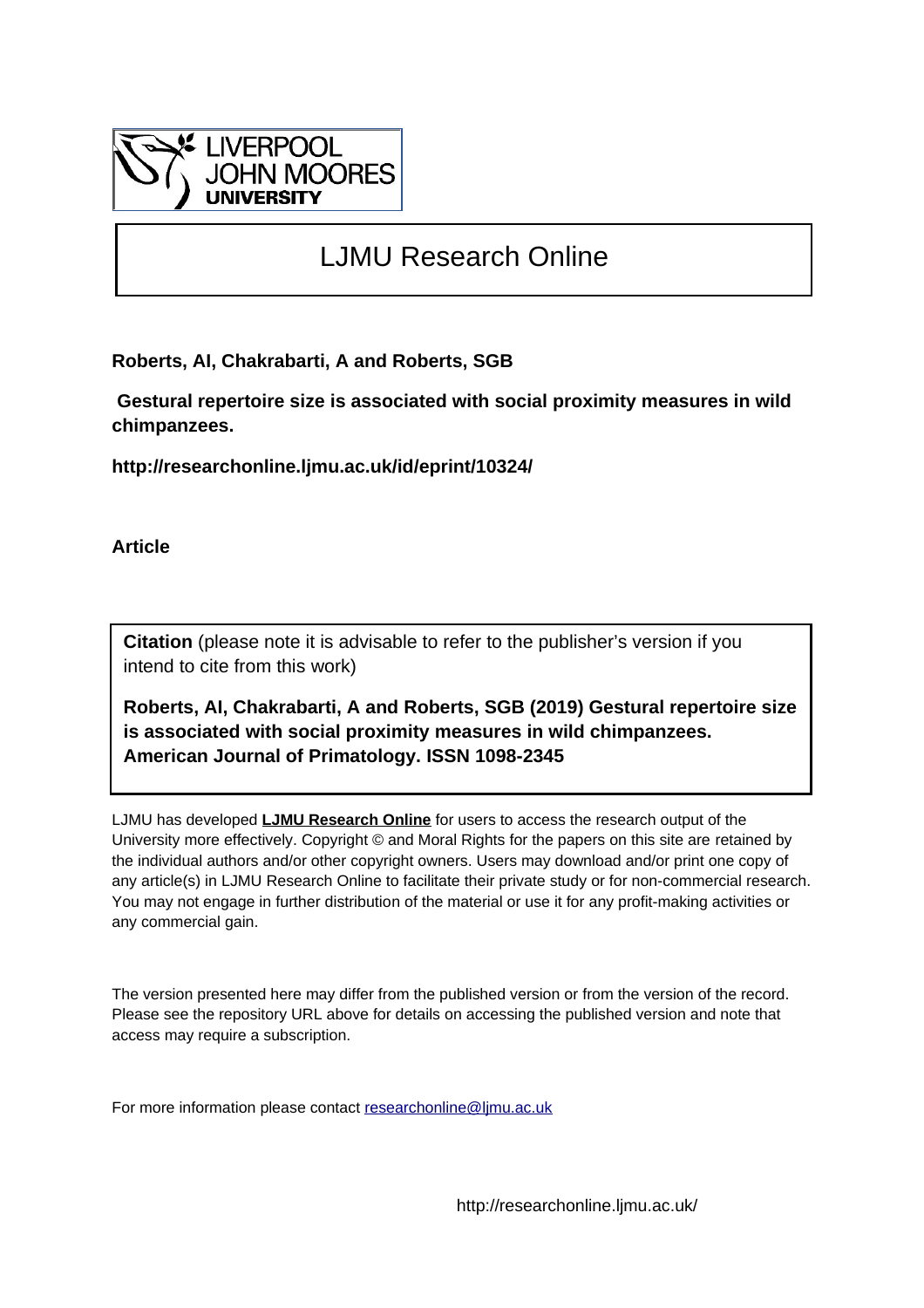## **Title page**

## **Gestural repertoire size is associated with social proximity measures in wild chimpanzees**

**Short running title:** Chimpanzee gesture repertoire and sociality

Authors: Anna Ilona Roberts<sup>1\*</sup>, Anwesha Chakrabarti<sup>2</sup>, Sam George Bradley Roberts<sup>3</sup>

## **American Journal of Primatology**

## **Affiliations:**

<sup>1</sup>Department of Psychology, University of Chester, Chester; Parkgate Road, Chester CH1 4BJ, UK

<sup>2</sup>Department of Psychology, University Colleges of Science, Technology and Agriculture, University of Calcutta, 92, Acharya Prafulla Chandra Road, Kolkata- 700009, West Bengal, India.

<sup>3</sup>School of Natural Sciences and Psychology, Liverpool John Moores University, Byrom Street, Liverpool, L3 3AF

\*Correspondence to: anna.roberts@chester.ac.uk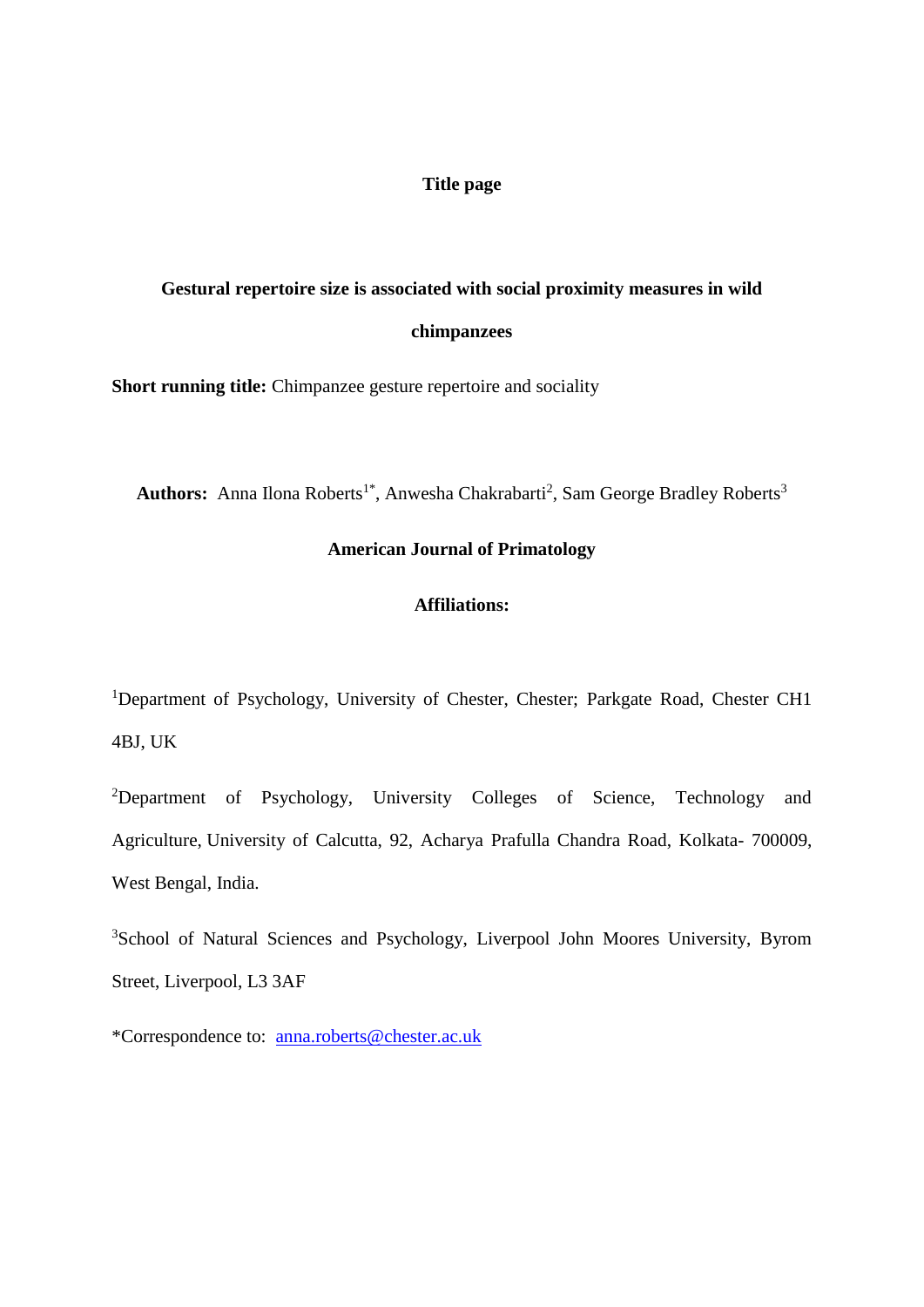#### **Abstract**

 Studying the communication systems of primates can provide insights into the evolutionary origins of human language. Some theories propose that language evolved to help meet the demands of managing complex social relationships. Examining the associations between sociality and communication in the great apes can help to identify the specific selection pressures that may have been important for language evolution. In particular, gestural communication is believed to be important because it is a relatively recent trait seen only in primates and particularly in the great apes. However, the extent to which more complex gestural communication plays a role in managing social relationships, as compared to less complex gestural communication, is not well understood. Using social network analysis, we examined the association between complex gesturing (indexed as repertoire size) and complexity of social relationships indexed as proximity (the duration of time spent within 10 m, per hour spent in same party) in wild chimpanzees (*Pan troglodytes schweinfurthii*). Repertoire size (the total number of gesture types a focal subject produced towards other individuals) and dyadic repertoire size (the number of gesture types produced towards the dyad partner, per hour spent within 10 meters) were positively associated with proximity at the level of the group (centrality in the proximity network) and the dyad (proximity duration between dyads) respectively. Further, the repertoire size of visual and auditory short-range gestures was positively associated with proximity, whilst the repertoire size of tactile gesture was negatively associated with proximity. Overall these results suggest that gestural repertoire size has important implications for maintaining social relationships in wild chimpanzees and more broadly that gestural communication may have played an important role in language evolution.

 **Keywords:** gesture, repertoire size, proximity, social network, chimpanzee, fission-fussion social system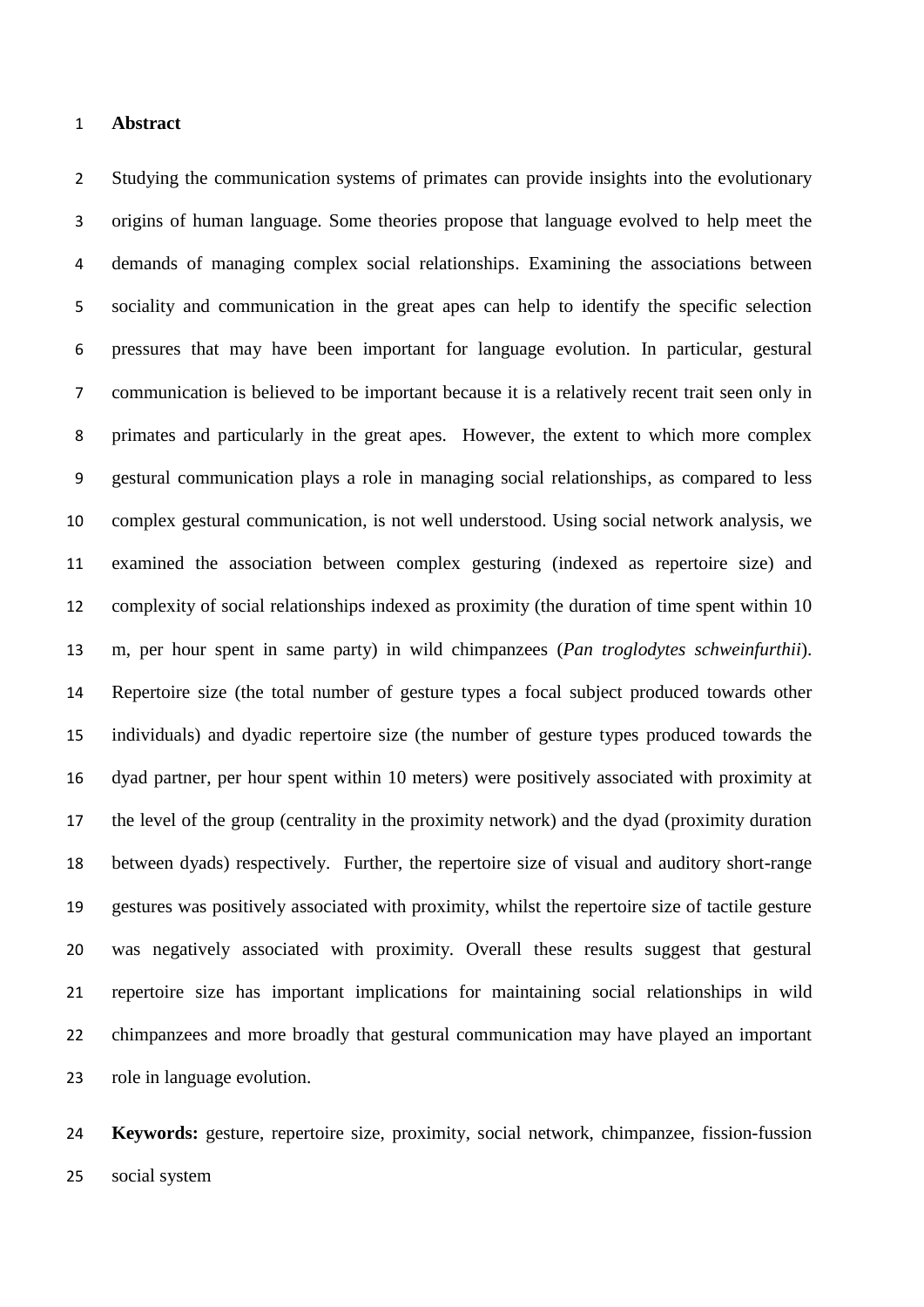#### **Introduction**

 The evolutionary origins of language, and whether precursors to language can be found in primate communication systems, has long been one of the key unresolved questions regarding human evolution [Bickerton, 1987; Dunbar, 1993; King, 1994]. Language can be defined as a system of communication, cognition and emotion and some theories propose that language evolved to allow for an improved ability to manage and regulate a differentiated set of social relationships in social groups [Aiello and Dunbar, 1993]. Complex social systems have been defined as those in which individuals interact in many different contexts with many different individuals [Freeberg et al., 2012]. In large and complex social groups, as compared to smaller and less complex groups, there are more relationships to track and a greater range of different types of social relationships [Dunbar and Shultz, 2010]. This means that individuals in large groups spend a higher amount of their time forming and maintaining social relationships with others, as compared to individuals in smaller groups. Complex communication systems, defined as those which contain a larger number of structurally and functionally distinct elements (e.g. a larger repertoire size) [Freeberg et al., 2012; Shannon et al., 1951], may help primates meet the demands arising from creating and maintaining social bonds with conspecifics, thereby permitting emergence of larger and more complex social groups [Roberts, 2018].

 Gestures in primates are defined as voluntary movements of the arms, head, body postures and locomotory gaits [Hewes, 1992; Liebal et al., 2004a; Nishida et al., 2010; Plooij, 1978; Tomasello et al., 1985]. Gestures occur in different modalities according to the means by which the gesture can be perceived by the recipient [Liebal et al., 2006; Pika et al., 2003; Pika et al., 2005b]. 'Visual gestures' are silent and therefore visual contact between the signaller and receiver is necessary for these gestures to be perceived by the recipient. In contrast 'tactile gestures' involve contact with recipient's body and can be perceived through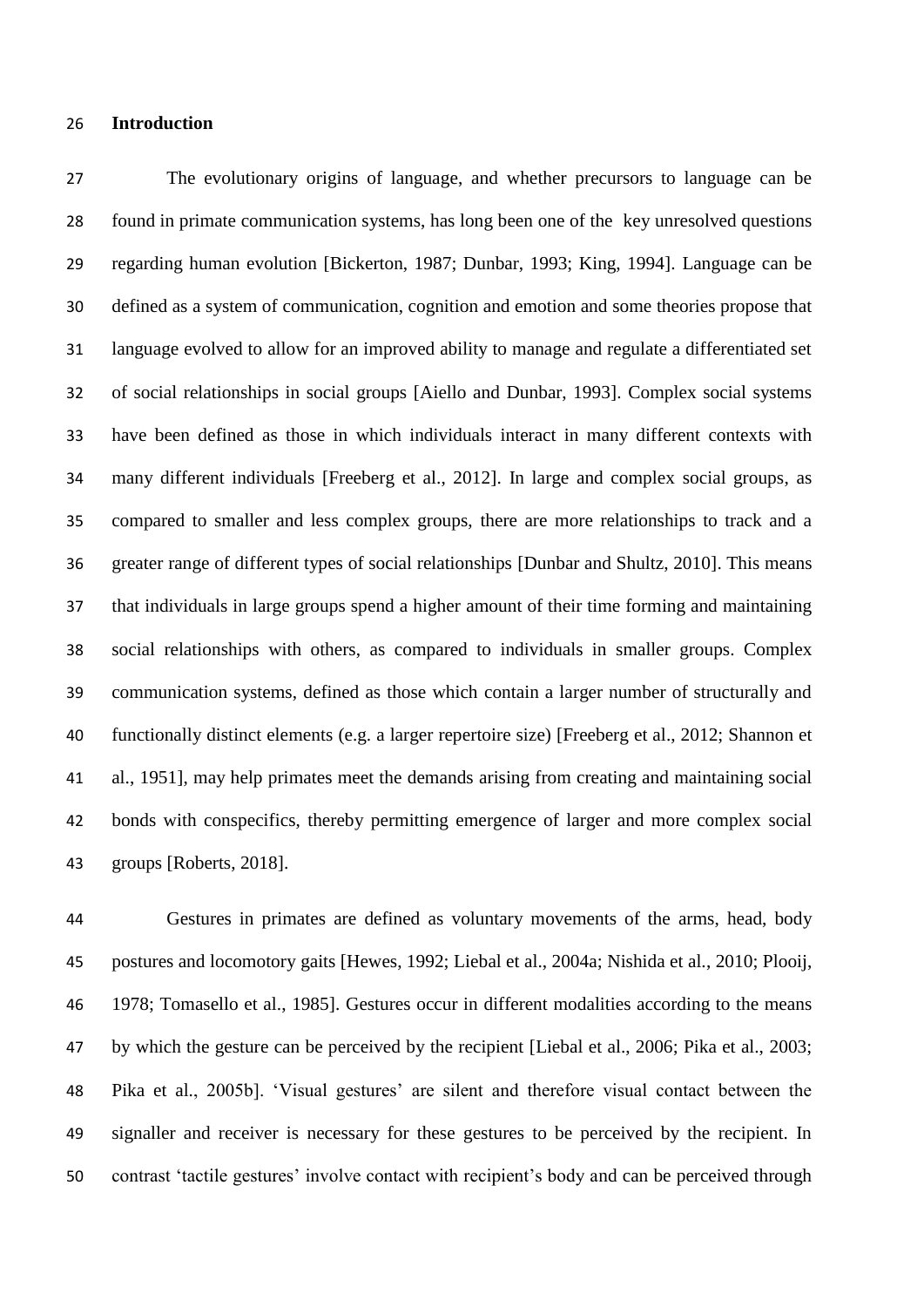tactile sensation, whether or not the audience is visually attentive. 'Auditory gestures' produce an audible sound that may differ in amplitude, therefore making these gestures detectable from a short distance (short-range auditory gestures) or from further away (long- range auditory gestures) without visual contact between the signaller and the receiver [Byrne et al., 2017]. This flexibility and diversity in gestural communication may be important for primates in groups to successfully maintain a large set of differentiated social relationships, as it may allow signallers to coordinate behaviour with the recipient more effectively, thereby enabling individuals to respond adaptively in social situations [Roberts and Roberts, 2016b].

 One measure of the complexity of a communication system is the reduction in uncertainty following the signal [Berger and Calabrese, 1975; Shannon et al., 1951] and predictability in social relationships is a major modulator of stress in primate groups [Seyfarth and Cheney, 2013]. A more complex and diverse gestural repertoire may give the recipient a greater degree of certainty in predicting the signallers future behaviour, reducing the stresses inherent in group living and allowing proximity to be maintained between the signaller and recipient for a longer duration of time. In humans such increases in certainty about future behaviour can facilitate the development of close social bonds and the coordination of activities [Spoor and Kelly, 2004]. This suggests that the size of the repertoire of signals may be an important factor enabling the maintenance of the differentiated social relationships characteristic of complex societies [Cantor et al., 2015].

 Some studies suggest that in nonhuman primates the gestural repertoire size is strongly influenced by kinship [Hobaiter and Byrne, 2011a; Pika et al., 2005a; Tomasello et al., 1985]. However, social influences, such as audience effects [Bourjade et al., 2018; Roberts and Roberts, 2015], intentionality [Bullinger et al., 2011; Cartmill and Byrne, 2007; Fröhlich et al., 2016a; Leavens et al., 2005; Liebal et al., 2006; Moore, 2016; Pika et al., 2005a; Pika et al., 2005b; Roberts and Roberts, 2018a; Roberts et al., 2013; Roberts et al.,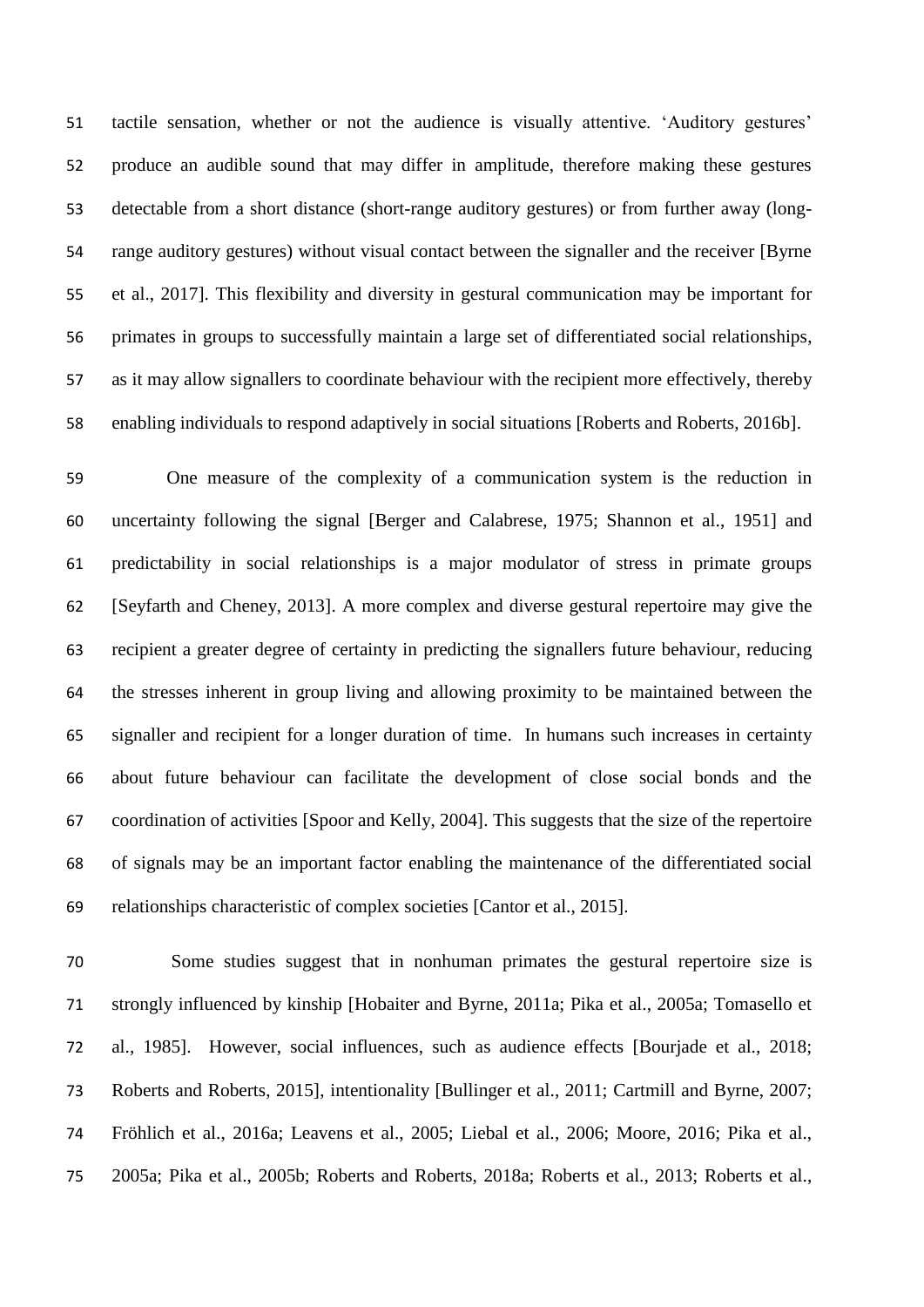2014b] and learning [Halina et al., 2013; Roberts and Roberts, 2017] shape the diversity of gestures across animals. Examining how variation in the size of the gestural repertoire among nonhuman primates relates to social bonding and the structuring of social interactions therefore provides key information relating to the role of repertoire of gestural communication in primate sociality.

 The overall repertoire of gestural communication in primates is differentiated by modality and this may have an influence on both the repertoire size and on flexibility in the production of gestures. Some modalities may be better suited to social bonding and social coordination than others, in terms of influencing the behaviour of the recipient [Roberts and Roberts, 2016a]. Social relationships based on close proximity tend to occur between individuals who are close in rank and the lack of prior consensus about the direction of 87 potential aggression reduces individual certainty in social relationships [Ay et al., 2007; Flack et al., 2006]. Visual gestures may be better suited to managing these relationships in regular one on one interactions, because these gestures might appear less forceful and therefore might create a positive perception of fitness rewarding intent of the signaller [Roberts and Roberts, 2016a]. However, the lack of forcefulness in visual gestures implies that when managing social interactions, a larger repertoire of visual gestures could contribute to a reduction in the uncertainty following the gesture, and more efficient coordination with the recipient. In contrast, long-range auditory gestures might be more forceful and therefore straightforward for the recipient to respond to, but might sometimes carry the implication of a negative fitness outcome for the recipient as they can be used in agonistic contexts [Roberts and Roberts, 2016a]. Thus a large repertoire of such auditory long-range gestures would not necessarily contribute to a reduction in uncertainty in the recipient [Roberts and Roberts, 2016a].

 Previous studies on primates have used cross-species comparisons to examine the relationship between the repertoire size of vocal communication and sociality [McComb and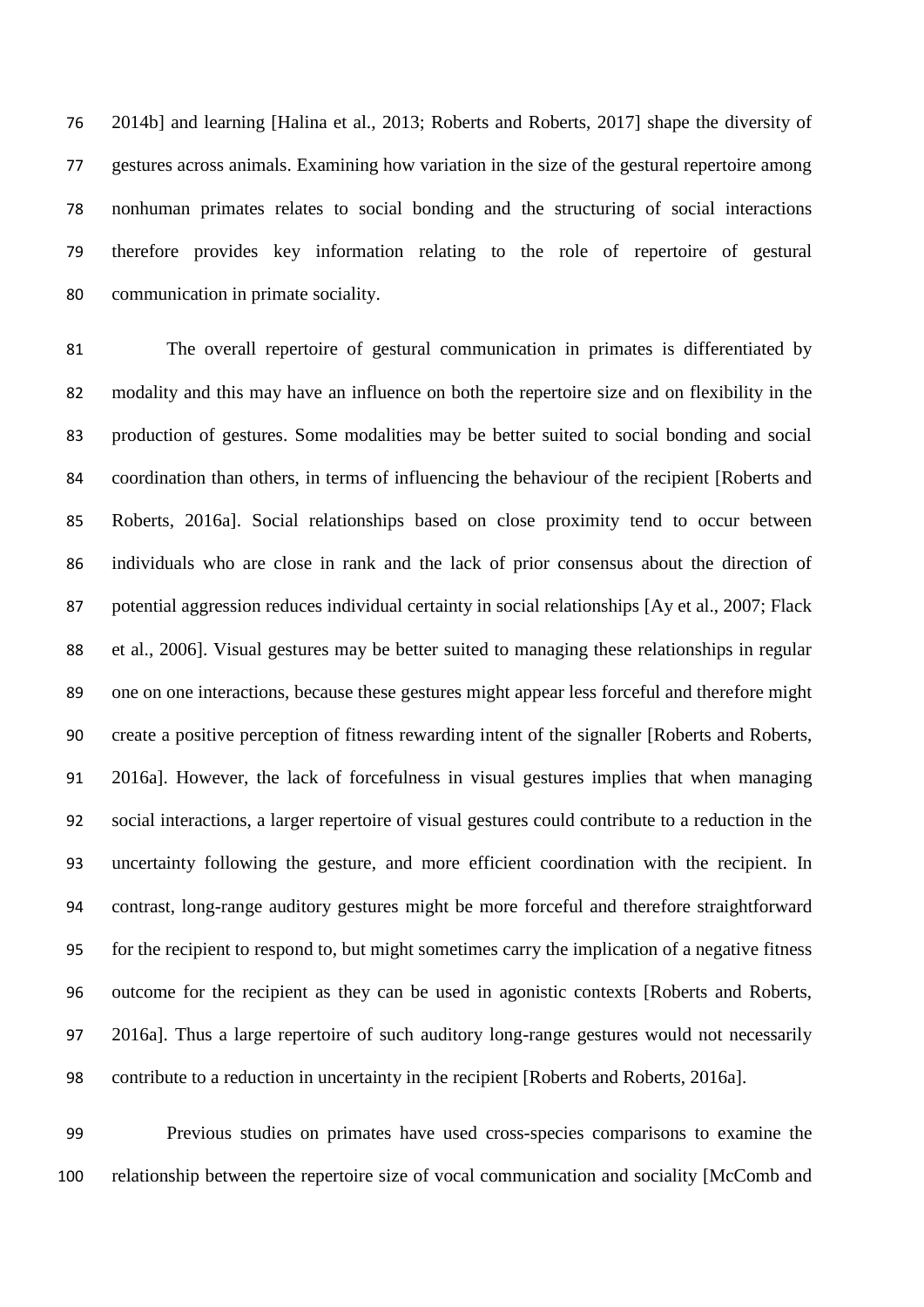Semple, 2005], or the size of gestural repertoire according to the characteristics of the species [Maestripieri, 2005]. However, much of this research has been carried out in the vocal domain [Arlet et al., 2015; Fedurek et al., 2013; Mitani et al., 1999; Mitani and Gros-Louis, 1998; Schel et al., 2013] and there is a lack of knowledge of how the repertoire size of gestural communication relates to the characteristics of the social network– the number and strength of social bonds maintained between conspecifics.

 East African chimpanzees are a particularly valuable species to assess this question. Chimpanzees live in fission-fusion communities within which they associate temporarily in subgroups ('parties') that vary in size, composition and duration [Goodall, 1986]. Individuals in the community are often spatially and temporarily separated but nonetheless recognise each other and maintain long-term relationships [Foerster et al., 2015; Langergraber et al., 2009; Mitani, 2009; Mitani et al., 2002; Roberts and Roberts, 2016b]. Maintaining the differentiated set of social relationships that arises from this fission-fusion structure is hypothesised to be a key driver of communicative complexity [Freeberg et al., 2012; Roberts and Roberts, 2016b]. Chimpanzees use grooming and communication to establish and maintain social relationships [Babiszewska et al., 2015; Bard et al., 2014; Bard et al., 2017; Fedurek et al., 2013; Fedurek and Slocombe, 2013; Fedurek et al., 2015; Mitani et al., 1999; Mitani and Brandt, 1994; Mitani and Gros-Louis, 1998; Watts, 2006]. In particular, proximity and grooming co-vary with the aspects of the communicative repertoire of vocalisations (e.g. panthoot and food-calls) [Fedurek et al., 2013; Fedurek and Slocombe, 2013; Mitani and Brandt, 1994; Mitani and Gros-Louis, 1998; Mitani and Nishida, 1993; Schel et al., 2013]. However, the unique character of chimpanzee gestural communication is that it encompasses flexible actions at a distance, where all parts of the chimpanzee body are employed as a medium of social communication [Blute, 2006; Sterelny, 1998]. Hence, it could be predicted that gestural communication would be useful in effectively managing social relationships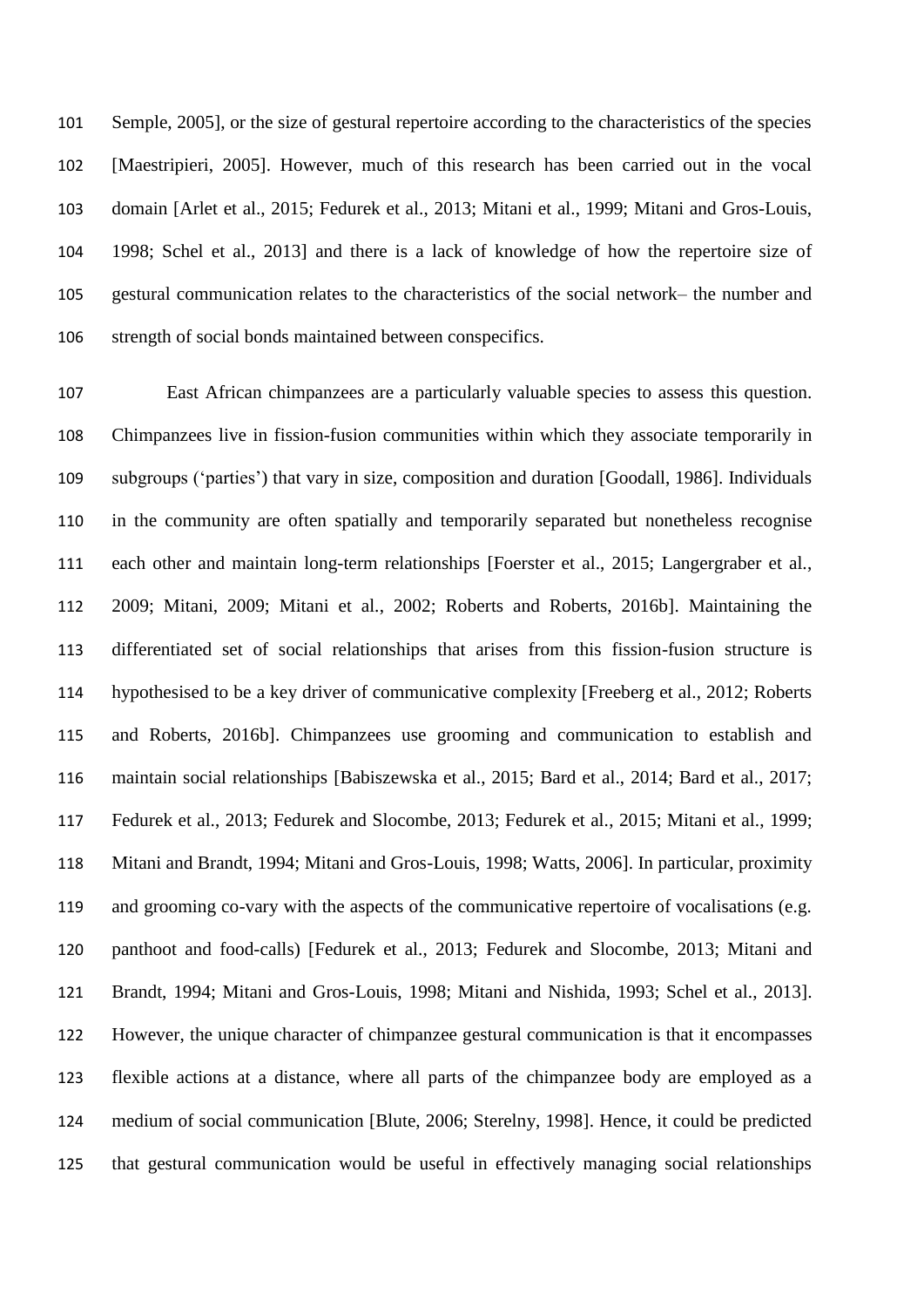with conspecifics, as reflected in the relationship between gesture repertoire size and patterns of social bonding.

 Thus far research on gesture repertoires in wild chimpanzees has focused on establishing the number and type of gestures used across primate species [Hobaiter and Byrne, 2011a; Liebal et al., 2004a; Pollick and de Waal, 2007; Roberts et al., 2014a; Roberts et al., 2012b; van Hooff, 1971], and wild adult chimpanzees have a mean repertoire size of 49 gesture types [Roberts et al., 2014a; Roberts et al., 2012b]. However, the role that the size of the repertoire of gestural communication plays in social relationships is not well understood for either captive or wild chimpanzees. Here we examine how the size of the individual repertoire (the total number of gesture types that one individual has in their repertoire) and how the repertoire size of gestural communication directed at the partner (per hour spent in close proximity) is associated with differing levels of close proximity in wild chimpanzees. By examining the influence of repertoire size on the duration of time spent in close proximity, the role that gestural behaviour plays in social bonds and social organisation can be assessed.

## **Methods**

Study site and subjects

 Six adult males and six adult females from the Sonso community of East African chimpanzees (*Pan troglodytes schweinfurthii*) at the Budongo Conservation Field Station, Budongo Forest Reserve in Uganda, East Africa (1°35' and 1° 55'N and 31° 08'and 31°42' E, [www.budongo.org\)](http://www.budongo.org/) were subject of this study. The Budongo Forest reserve is one of the 147 largest national reserves in Uganda, occupying an area of approximately 793  $km<sup>2</sup>$  at a mean 148 attitude of 1,050 m and includes  $482 \text{ km}^2$  of continuous medium-altitude semi-deciduous forest. The study site has previously been used for logging with the forest now in the form of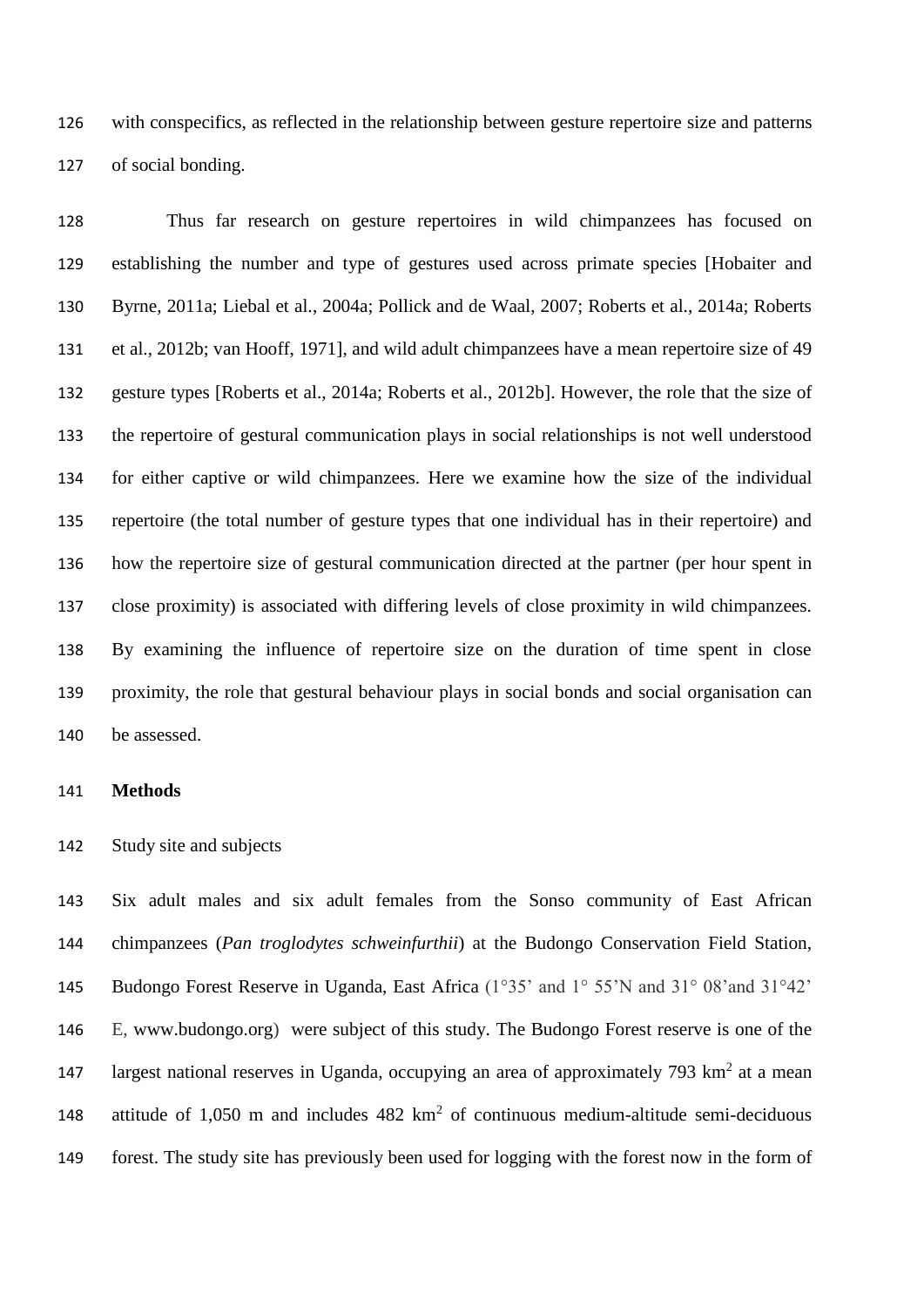secondary growth, restricting visibility [Reynolds, 2005]. We observed focal subjects in September 2006, between April and July 2007 and between March and June 2008. The individual repertoire size was computed from the data collected during all three study periods. The dyadic repertoire size and social proximity measures were collected during the last study period (March - June 2008). At the beginning of the socio-ecological data collection in March 2008, the Sonso community of chimpanzees consisted of approximately 75 named individuals, 10 adult males and 22 adult females. Only chimpanzees well habituated to observation and who had no limb or other injuries that could potentially affect gestural communication were chosen as focal subjects. All details of the focal subjects, their age, sex, and observation duration are given in Table 1.

Data collection protocol

 We used quantitative focal animal follows and chose focal subjects systematically by choosing to follow each of the subjects at least once a week when they were present in the party. We recorded the focal subject's social behaviour and communication during a standardized observation period of 18 minutes, leaving at least a 20 minute interval between consecutive samples of the same focal subjects. As much as possible we aimed to avoid sampling the same focal subject consecutively. Only the behavior of the focal subject and the individuals present in the same party was recorded. A party was defined as a group of individuals within a spread of 35 m. Two types of behavioral data were recorded during the 18 minute focal follows. First, 9 scans each at 2 minutes interval (nine 2-minute intervals) recorded the individuals present within 10 m of the focal subject and the individuals more than 10 m away that were in the same party). Second, concurrently with collecting 9 scans of proximity, we used a video camera to record chimpanzee gestures continuously throughout the 18 minute focal follow. As we observed gestures occurring, we verbally recorded into the camera the behavior of the signaler and recipient, along with the context of the signal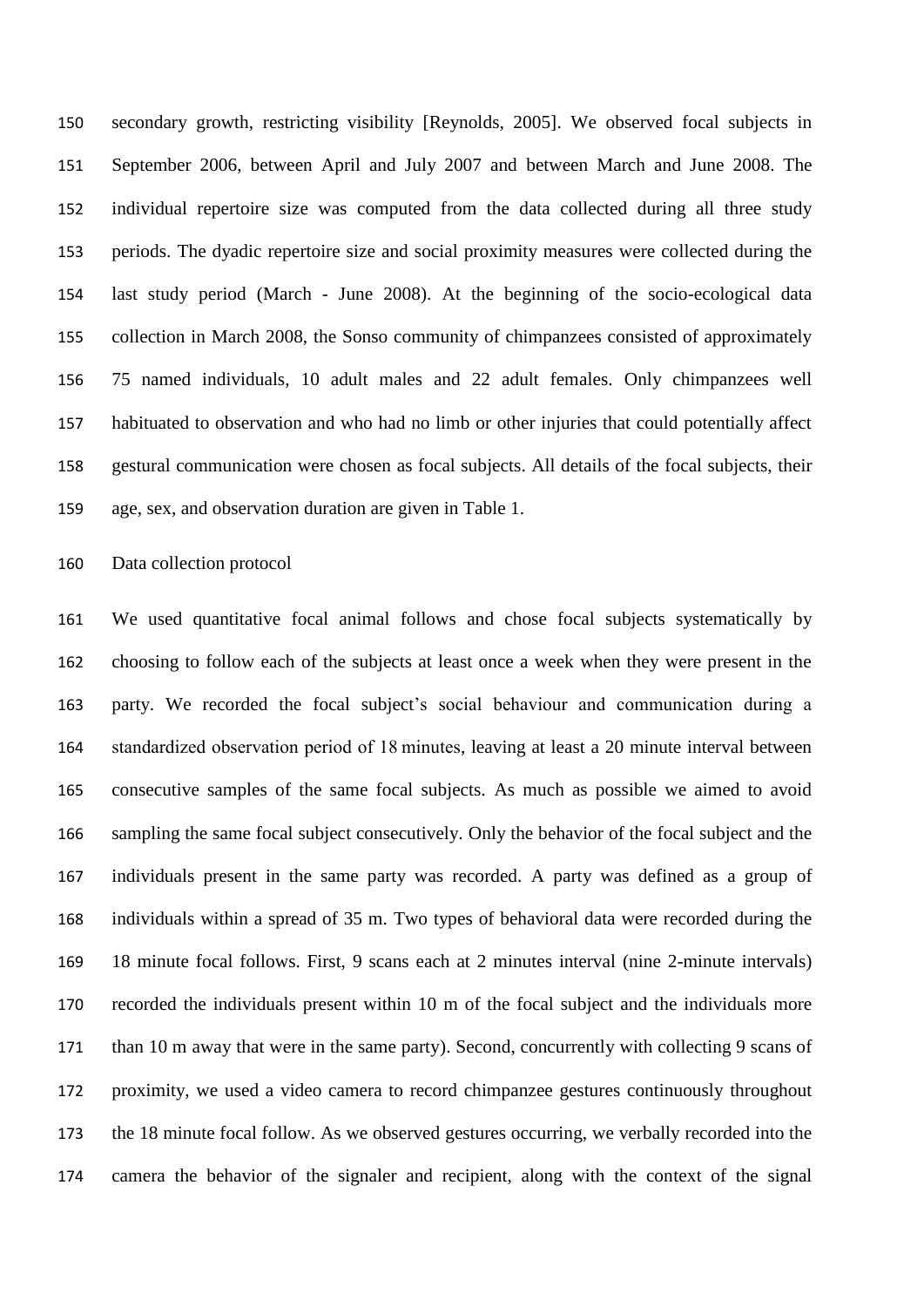production. Although collected concurrently, the data collection of gestures was performed by a different researcher from the data collection of proximity and thus the collection of data on proximity and gestures were performed independently. The concurrent data collection was synchronized between two researchers by using a pager. Thus for each 18 minute focal follow, one researcher was video recording the gestural communication whilst the other researcher was recording the proximity of individuals to the focal chimpanzee at 2 minute intervals. The sampling of association pattern was done with the help of an experienced field assistant who was unaware regarding the aims of the study. An inter-observer reliability test of the chimpanzee identities and proximities is conducted annually to maintain the consistency of the scoring of the group composition and proximity across the field assistants. The Spearman's rank correlation coefficient for this test is at least or above 0.85. This data collection protocol provided a detailed and accurate picture of the patterns of behavioral interactions (proximity, gestures) in the focal chimpanzees.

## Video analysis and classification of gestural communication

 First, we derived an inventory of gesture types from the video recordings [Roberts et al., 2012b]. The cases of any nonverbal behavior that may act as a gesture were noted and behavior classified as a gesture if it met following criteria: 1) the non-verbal behavior was an expressive movement of the limbs or head and body posture that was mechanically ineffective, 2) the behavior was communicative by non-mechanical means (i.e. consistently produced a change in the behavior of recipient or facilitated maintenance of activity, e.g. grooming). Next, behavior had to be goal directed to be considered intentional [Bard, 1992; Bates et al., 1979]. We used audience presence and visual attention to score the behavior as intentional, following the example described by Tomasello et al. [1985]: 'a child might be struggling to open a cabinet, crying and whining as s/he struggles. Seeing this, the mother might come to the rescue and open the cabinet. This is a perlocutionary act because, while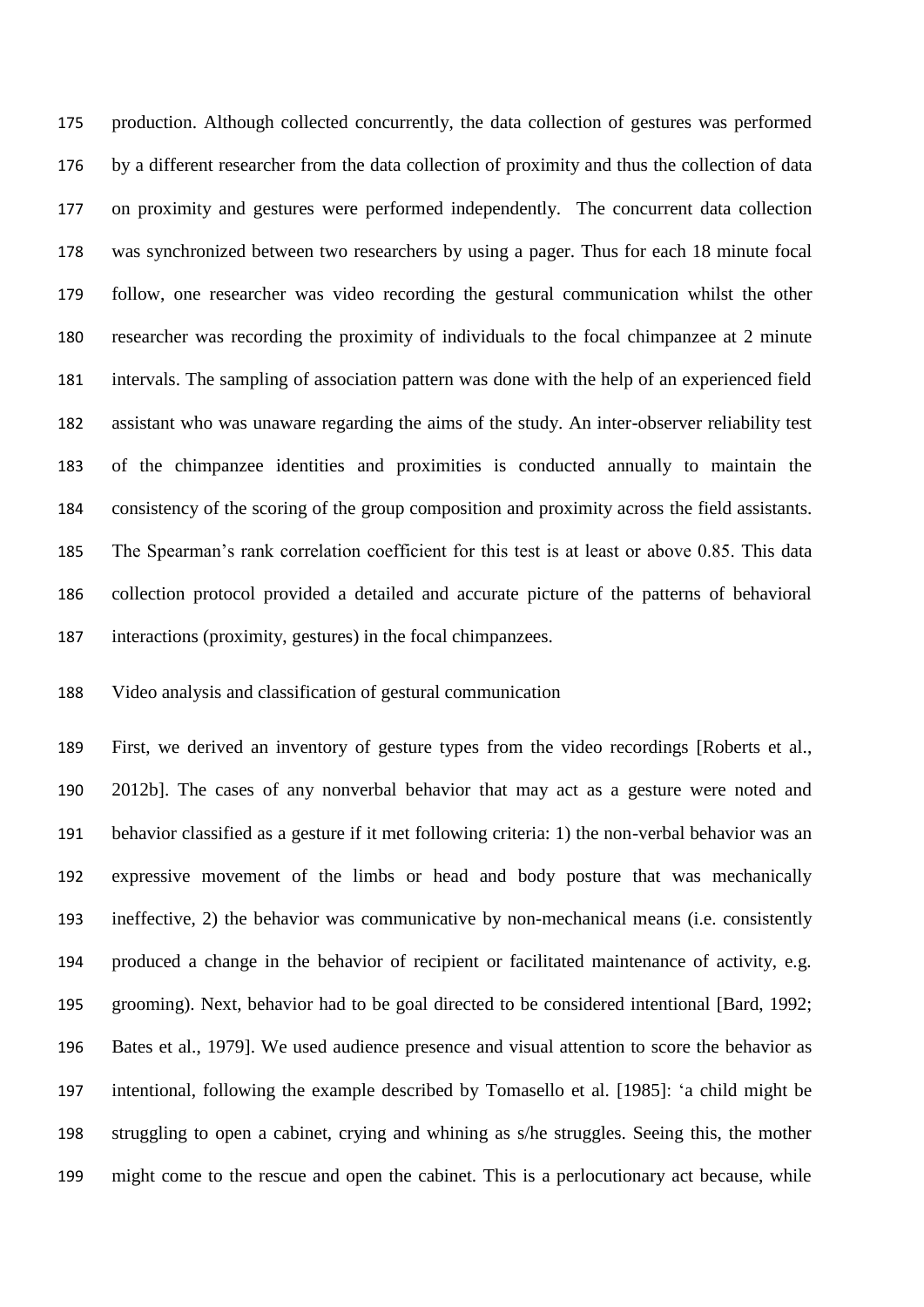communication may be said to have occurred, the "sender" (the child) did not intentionally direct any behavior towards the mother. If, on the other hand, the child has turned its attention from the cabinet to the mother and whined at her, the whining now becomes a social-communicatory act with the intention of obtaining adult aid'.

 In this dataset, all cases of gesturing included the presence of an audience within 10 meters. In addition, another criterion for defining intentionality (directing visual attention at 206 the recipient by the signaler) was fulfilled by the gestures. The mean percentage  $\pm$  SD [95% CI] of cases of all gesture types associated with the presence of bodily orientation by the 208 signaller towards the recipient during the production of the gesture was  $91.5 \pm 18.5\%$ , [87, 95]. Finally, the criterion of communicative persistence was coded to identify intentional gestures. Following the classification by Hobaiter and Byrne [2011b], persistence of gesturing was scored when the chimpanzee produced one gesture or a gesture sequence, then after a period of response waiting (1-5s) they produced another gesture. The details of intentionality criteria scoring by each gesture type and each criterion separately can be found in [Roberts and Roberts, 2018a]. Validation of the coding procedure was established by a second coder who scored a random sample of 45 of the sequences of gestures for concordance in function and modality. The Cohen's Kappa coefficient showed that reliability 217 was good for function  $(K = 0.70)$  and modality of gesturing  $(K = 0.946)$  [Bakeman and Gottman, 1997]. A different sample of 50 sequences of gestures was coded by a second coder for intentionality (response waiting and persistence) and the Cohen's Kappa coefficient 220 showed good reliability  $(K = 0.74)$ .

Behavioral Data

 Gesture events were scored in accordance to whether they occurred singly or in sequences, defined as one or more than one gesture made consecutively by one individual,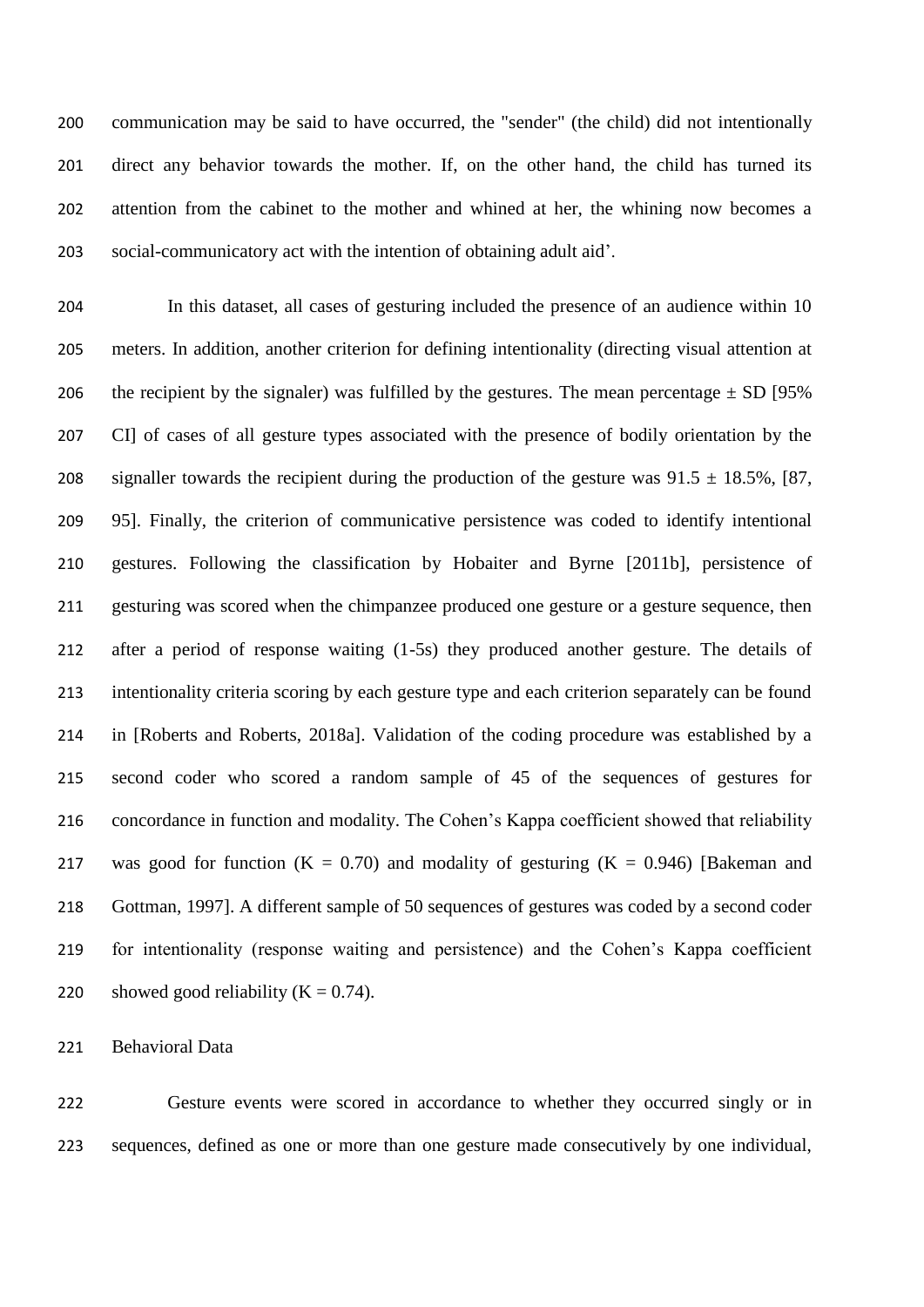towards the same recipient, with the same goal, within the same context, and made within a maximum of 30 seconds interval to ensure independence. Single gestures and sequences can be categorized as uni-modal gestures which are gestures from a single modality (e.g. only visual gestures) or multi-modal gestures, which are gestures from more than one modality (e.g. both visual and auditory gestures). For instance, a single gesture can be multimodal if the signaller produces two gesture types of different modality simultaneously, e.g. arm waving and stomping. A sequence of the gestures can be multimodal if the signaller produces two gesture types of different modality consecutively, e.g. arm waving and then stomping. Here we did not refer to gestures as multimodal if one behavior could be classified as having two different modalities simultaneously (e.g. a single tactile gesture can be both felt and seen). In these instances, the gesture was classified as belonging to the modality with the higher intensity – so tactile or auditory gestures over visual gestures (e.g. a single tactile gesture would be classified as tactile rather than visual). It was important to identify unimodal and multimodal single gesture and sequences because if the sequence was multimodal and we identified the repertoire of each modality type from these sequences, the data may be dependent as the repertoire size could overlap across modalities, meaning some events would be counted twice (e.g. arm wave and stomping). Thus, to reduce the dependency in the dataset, in all analyses, repertoire size was calculated using uni-modal single gestures and sequences only. This was so the patterns of association between gestures of different modalities and proximity could be examined.

 For instance, if the unimodal communication produced by chimpanzee A towards chimpanzee B (AB dyad) was one sequence consisting of three gestures and which contained three different gesture types, and a single gesture containing one different gesture type, then four gesture types would be recorded as directed from A to B. Then the rate of gestures, per hour the AB dyad spent within 10 m, would be calculated to give the dyadic repertoire size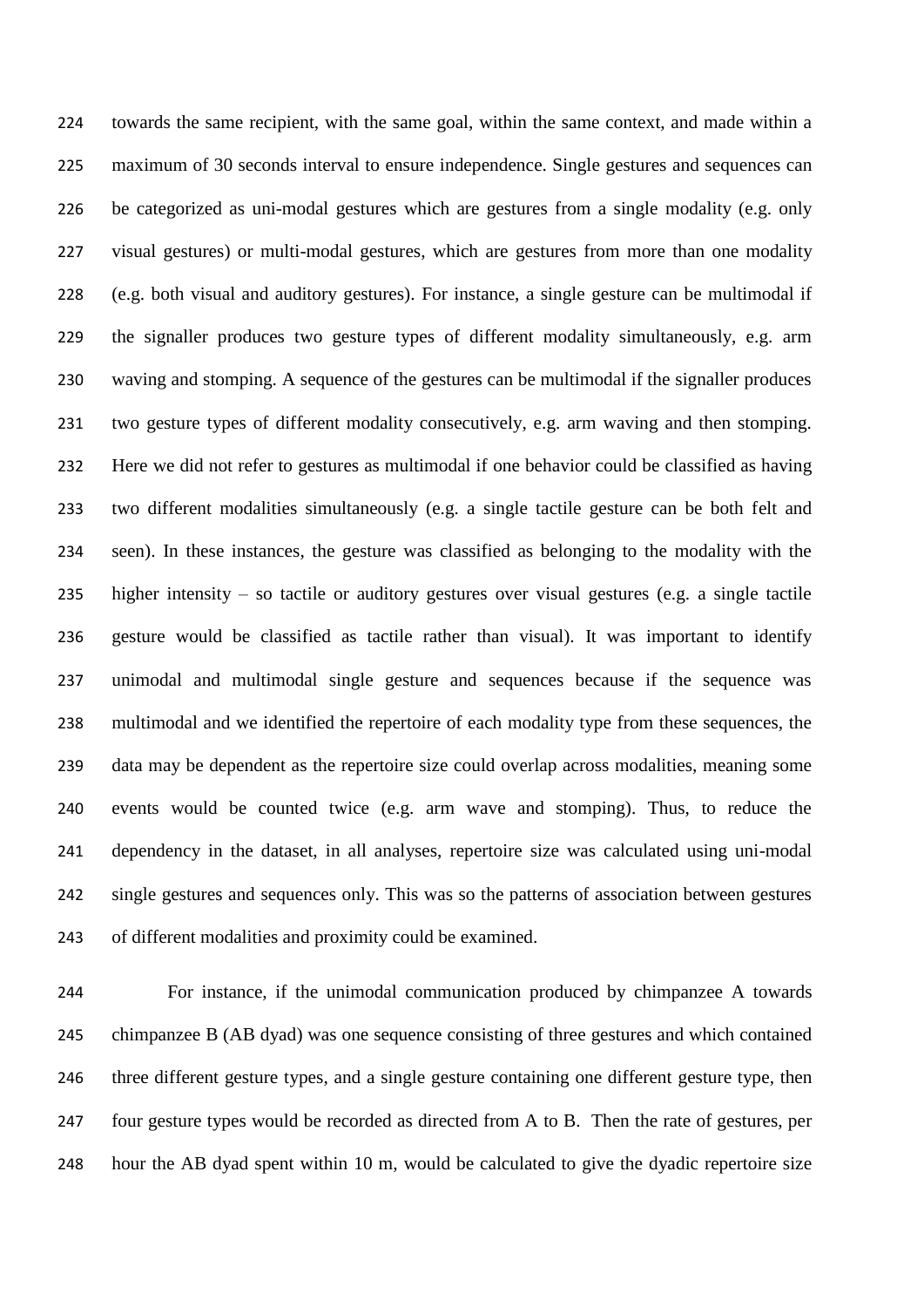for A to B, i.e. the number of gesture types A produced towards B, per hour spent within 10 m of B. If a single gesture event was a combination of two gesture types of the same modality type (e.g. two visual gestures), this would have been recorded as two gesture types. Given the wide variety of multi-modal gestural sequences (sequences that contain some combination of the four gestural modalities), also examining how different types of multi-modal gesture sequences are associated with proximity was beyond the scope of this paper.

 Moreover, in this work we only took into account those instances of gestural communication when the intended recipient of the gestural communication was within 10 m of the signaller. Previous research in a mating context has shown that primates approach the recipient before communicating gesturally [Liebal et al., 2004b] at a mean distance of 6.4 m [Roberts and Roberts, 2015], when all distances between signalers and the recipients while communicating were taken into account in mating contexts (i.e. when the recipient was both within and above 10 m away from the signaller). The distance of 10 m was chosen in order to avoid bias in results towards the communication patterns that are limited to very close proximity (e.g. gestures made during grooming) and to avoid excluding those communication patterns that may be important for social bonding but are often used at a longer distance (e.g. to initiate or maintain travelling), whilst taking into account the ability of the recipient to perceive the signal [Roberts and Roberts, 2016b].

 Next, to ensure that the sampling procedure did not bias our results, we examined whether there was a similarity in association patterns between scans taken at 2 (scan 1), 4 (scan 2) and 18 minutes (scan 9) interval of the focal sample including both sexes. These analyses showed that there was no significant difference in the number of times focal and non-focal subjects were in close proximity within the samples but there was a difference between the samples [Roberts and Roberts, 2016b]. The behavioural measures were then derived and the method can be summarized by the following equations: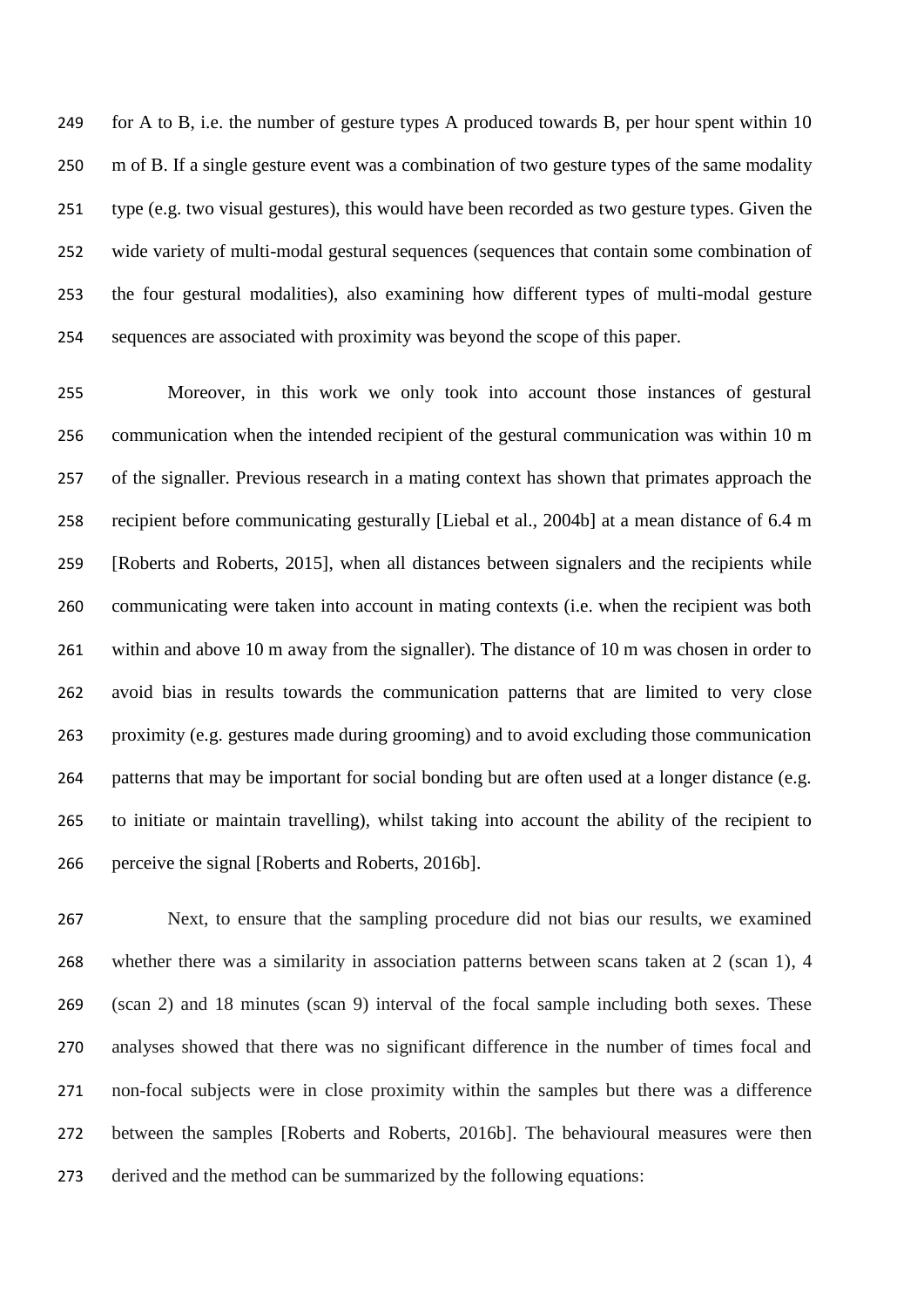#### 274 The dyadic association measure

- 275 The dyadic association measure (DA) is the duration of time focal subject A spent in close
- 276 proximity (within 10 meters) to non-focal subject B per hour spent in the same party, or:

277  $\text{DA}_{\text{AB}} = \left[ (\text{P10}_{\text{AB}} \cdot 2) \cdot 60 \right] / \text{PSP}_{\text{AB}} \cdot 2$ 

- 278 where  $P10_{AB}$  = the number of times A was in close proximity (within 10 m) to B
- 279 PSP<sub>AB</sub> = the number of times A was in the same party as B
- 280  $2 =$  duration of instantaneous subsample interval in minutes
- 281  $60 =$  the number of minutes in an hour
- 282 Note that the multiplication by 60 enabled meaningful comparisons between indices (see 283 below).
- 284 The dyadic communication measure
- 285 The dyadic communication measure (CA) which represents the rate focal subject A
- 286 communicated to non-focal subject B when B was in close proximity (within 10 m) to focal
- 287 subject A per hour spent within 10 m of the non-focal subject B, or:
- 288  $CA_{AB} = (C_{AB} * 60) / P10_{AB} * 2$
- 289 where  $C_{AB}$  = the number of times A communicated with B when in close proximity (within
- 290  $10 \text{ m}$ ) to B
- 291 P10<sub>AB</sub> = the number of times A was in close proximity (within 10 m) to B
- 292  $2 =$  duration of instantaneous subsample interval in minutes
- 293  $60 =$  the number of minutes in an hour

294 Attribute measures

- 295 Proximity between pairs of chimpanzees can be associated with biological factors such as the
- 296 reproductive status of the dyad, age, sex and kinship [Langergraber et al., 2009; Mitani et al.,
- 297 2002; Roberts and Roberts, 2016a; Roberts and Roberts, 2017; Roberts and Roberts, 2018a;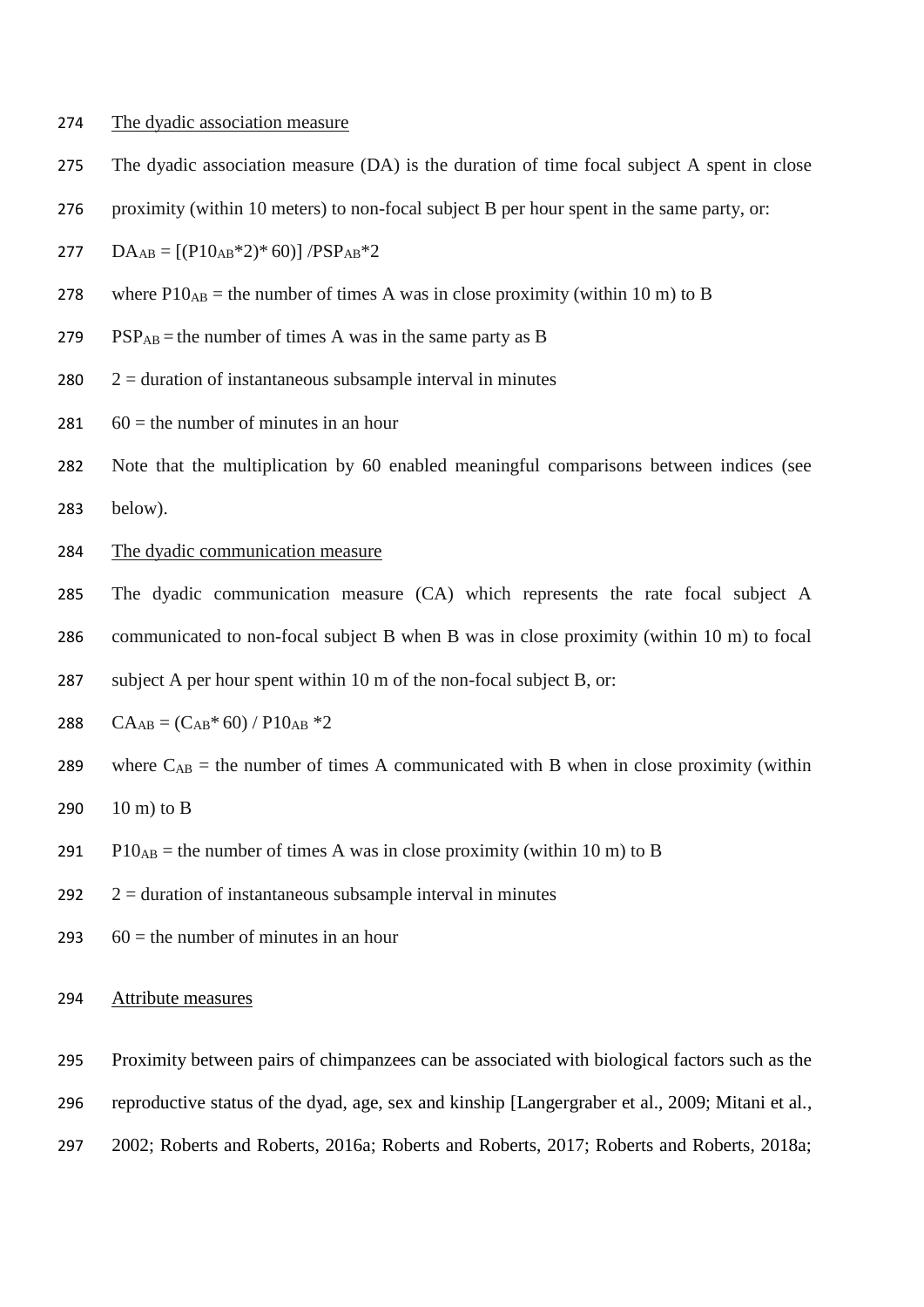Roberts and Roberts, 2018b; Roberts and Roberts, 2016b]. The genetic relationships of this community of chimpanzees have been previously determined and we used this information to classify the dyads as maternally related or not [Reynolds, 2005]. Moreover, the age of most of the subjects in the community is known from long term project records. Wild chimpanzees 302 reach physical and social maturity between ages  $15 - 16$  years old [Goodall, 1986]. We classified dyads of chimpanzees as belonging to the same (5 years or less age difference) or a different (above 5 years age difference) age class following previous studies [Mitani et al., 2002]. The reproductive status was scored on the basis of the presence of the female sexual swelling. Females who displayed swelling and were seen mating with the males were scored as reproductively active – see ESM Table 1 for further explanation of the attribute variables used in this study. In all analyses we controlled for these biological attributes.

Social network analysis:

 The details of social network analysis have been previously described [Roberts and Roberts, 2016a]. We entered weighted behavioral data into 12 rows and 12 columns representing 12 focal chimpanzees. However, the weighted network matrices cannot distinguish between 'reciprocated' and 'one-sided' relationships and therefore in order to distinguish between different types of social relationships based on patterns of association, three binary proximity networks were created with '1', indicating a presence of a bond and '0' indicating absence of a bond. First, we created a binary proximity network, where dyads of individuals who had values of proximity association equal or above the mean plus half SD (who spent 30.3 or more minutes in close proximity, per hour spent in the same party), were scored as 1 if the proximity was reciprocated (i.e. both A to B and B to A displayed values of close proximity association equal or above 30.3 minutes duration - 'preferred reciprocated close proximity bonds'), whereas other dyads were scored as 0. Second, a binary network was created, where dyads of individuals who had values of proximity association equal or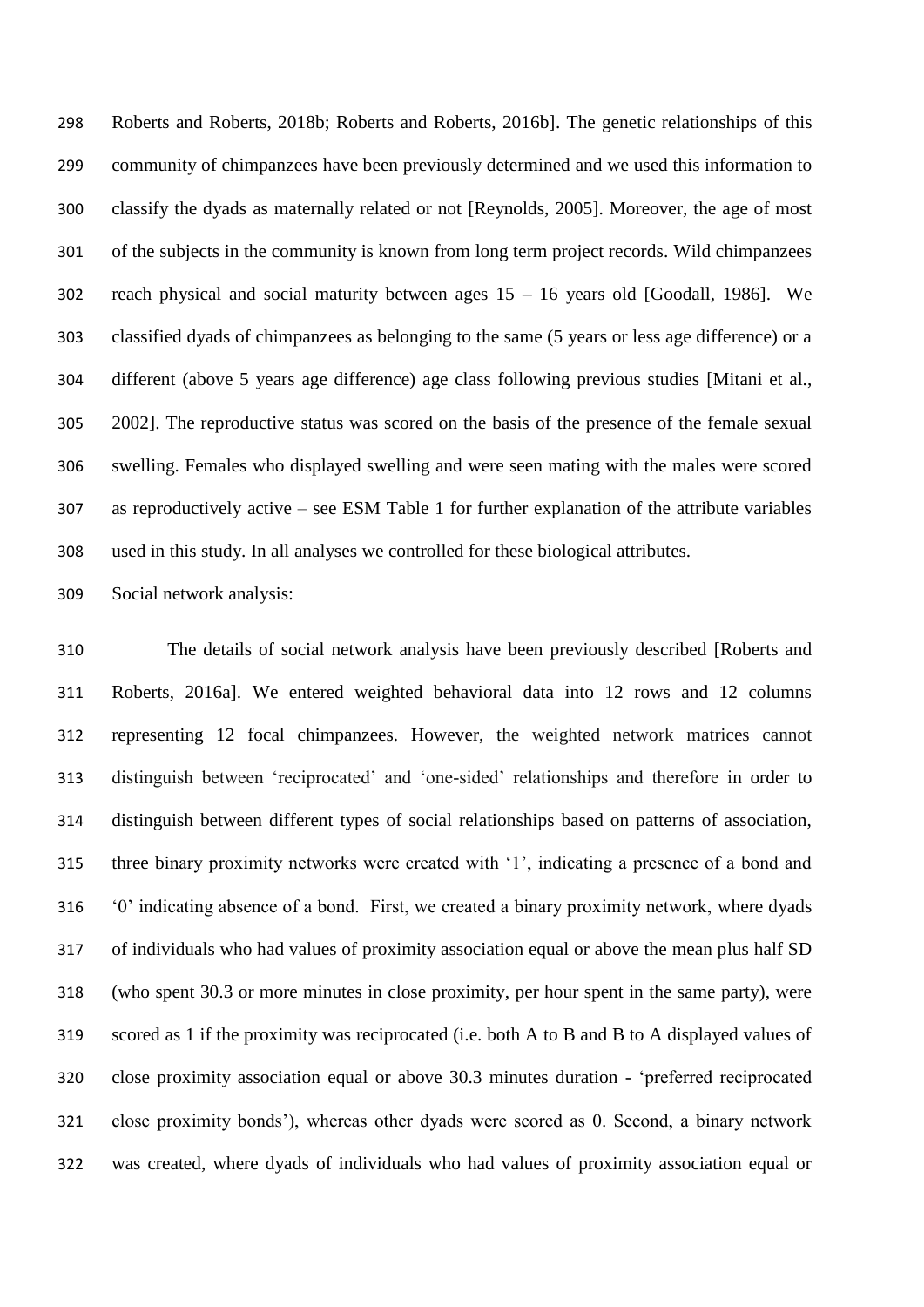greater than the mean plus half SD, were scored as 1 when the proximity was non- reciprocated (i.e. only A to B but not B to A had duration of proximity association equal or above the 30.3 minutes - 'preferred, non-reciprocated close proximity bonds'), whereas other dyads were scored as 0. Third, the binary proximity network was created, where dyads of individuals who had values of proximity association equal or below the mean minus half SD (who spent 16.23 or less minutes in close proximity to each other per hour spent in same party), were scored as 1 ('non-preferred close proximity bonds'), whereas other dyads were scored as 0.

 Moreover, from the network matrix the normalized degree centrality was calculated [Croft et al., 2010]. This normalized degree centrality is the average value of a specific behavior for each focal individual. As the communication networks are directed, indegree and outdegree were calculated separately. Outdegree is the behavior of the focal individual towards the conspecifics. (e.g. gestures produced by the focal chimpanzee) whilst indegree refers to the behaviors of conspecifics toward the focal individual (e.g. gestures received by the focal chimpanzee). Degree centrality was used rather than other measures of centrality which take into account indirect ties, such as eigenvector centrality or beta centrality [Borgatti et al., 2013]. These measures of centrality are based not just on the direct ties between chimpanzees A and its conspecifics, but also the ties present between conspecifics. Degree centrality provides a clearer indication of the direct ties of focal chimpanzees have with their conspecifics in the network and thus the likely costs of maintaining these relationships, since it incorporates frequency and number of interactions that the focal individual is directly involved with. Further, recent simulation analysis shows that when only part of a network is sampled, degree centrality is a more reliable measure than more complex measures of centrality (such as betweenness or eigenvector centrality), which are more reliant on accurately measuring the complete network structure [Silk et al., 2015].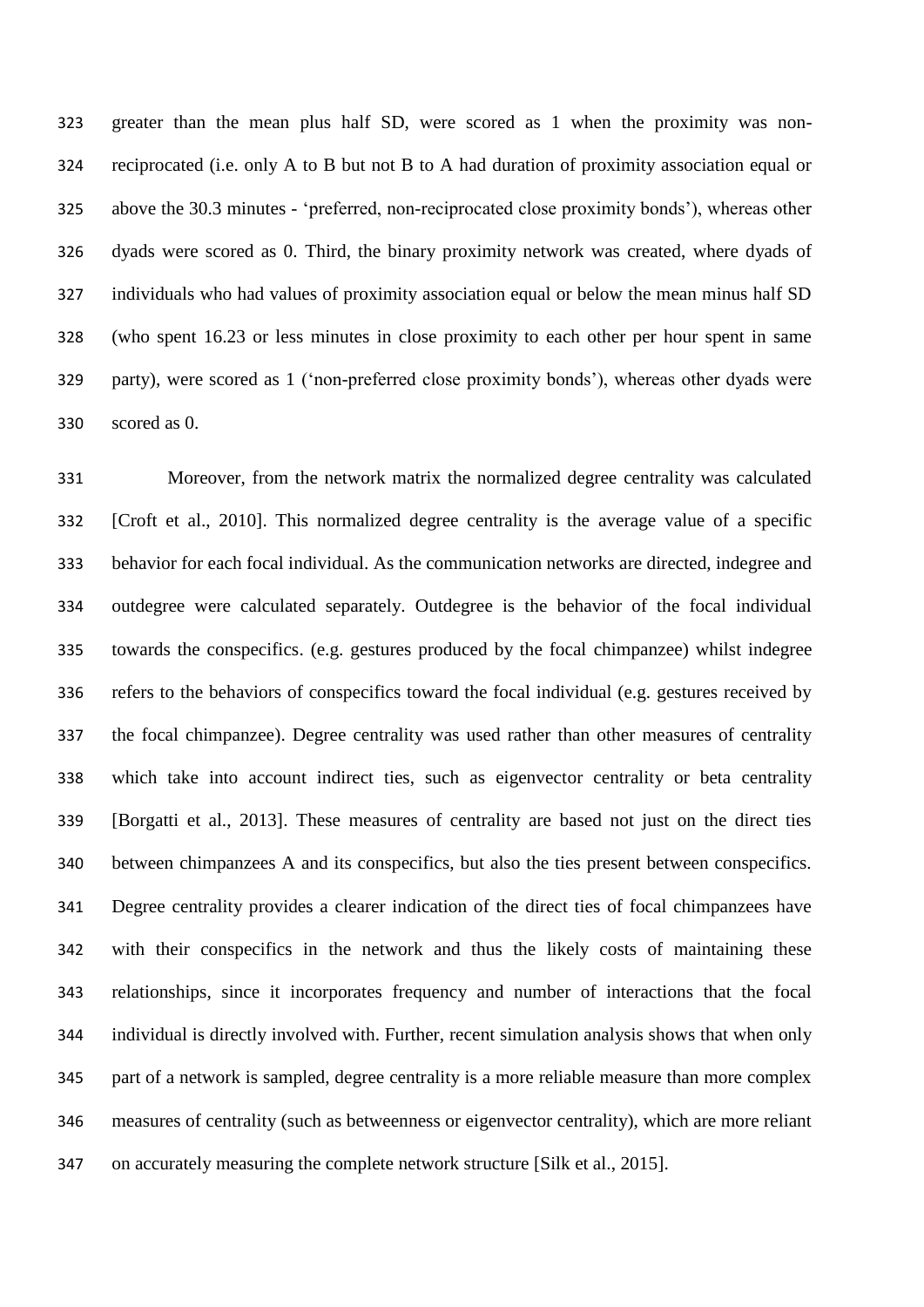For data transformation and analysis we used UCINET 6 for Windows [Borgatti et al., 2014]. Social network matrices cannot be analysed by normal inferential statistical techniques, as the observations that make up network data are not independent of each other. Instead, a set of analysis using randomization (or permutation) have been developed where the observed value is compared against a distribution of values generated by a large number of random permutations of the networks. The *p* value is calculated by calculating the proportion of random permutations in which a value as large (or as small) as the one observed [Borgatti et al., 2013]. For analysis of relationships between different behavioural networks, we used the Multiple Regression Quadratic Assignment Procedure (MRQAP) [Borgatti et al., 2013]. This is similar to a standard regression model because it enables the association between a number of predictor variables (gestural communication networks of different modalities, control variables relating to sex and age) and a single outcome variable (proximity network) to be examined. Among the different types of MRQAP regression, we used the Double Dekker Semi Partialling MRQAP regression, as it is more robust against the effects of network autocorrelation and skewness in the dataset [Dekker et al., 2007]. For this analysis, 2,000 permutations were used. For the node level regressions we used a similar procedure, using 10,000 random permutations to assess the effect of several predictor variables (such as the outdegree of gestures and sex of focal chimpanzee) on the outcome variable (the proximity outdegree). We used node-level regressions to examine the predictors of proximity in degree by the dyadic repertoire in and outdegree. In these analyses the average value of the proximity network matrix was taken to calculate the normalised degree 369 centrality for each individual chimpanzee  $(N = 12)$  [Croft et al., 2010]. The rate of the behaviour directed by conspecifics towards the focal chimpanzee determines indegree of given behavior, whilst outdegree indicates the rate of the behaviour directed by the focal chimpanzee towards the conspecifics. In addition, the node-level regression was used to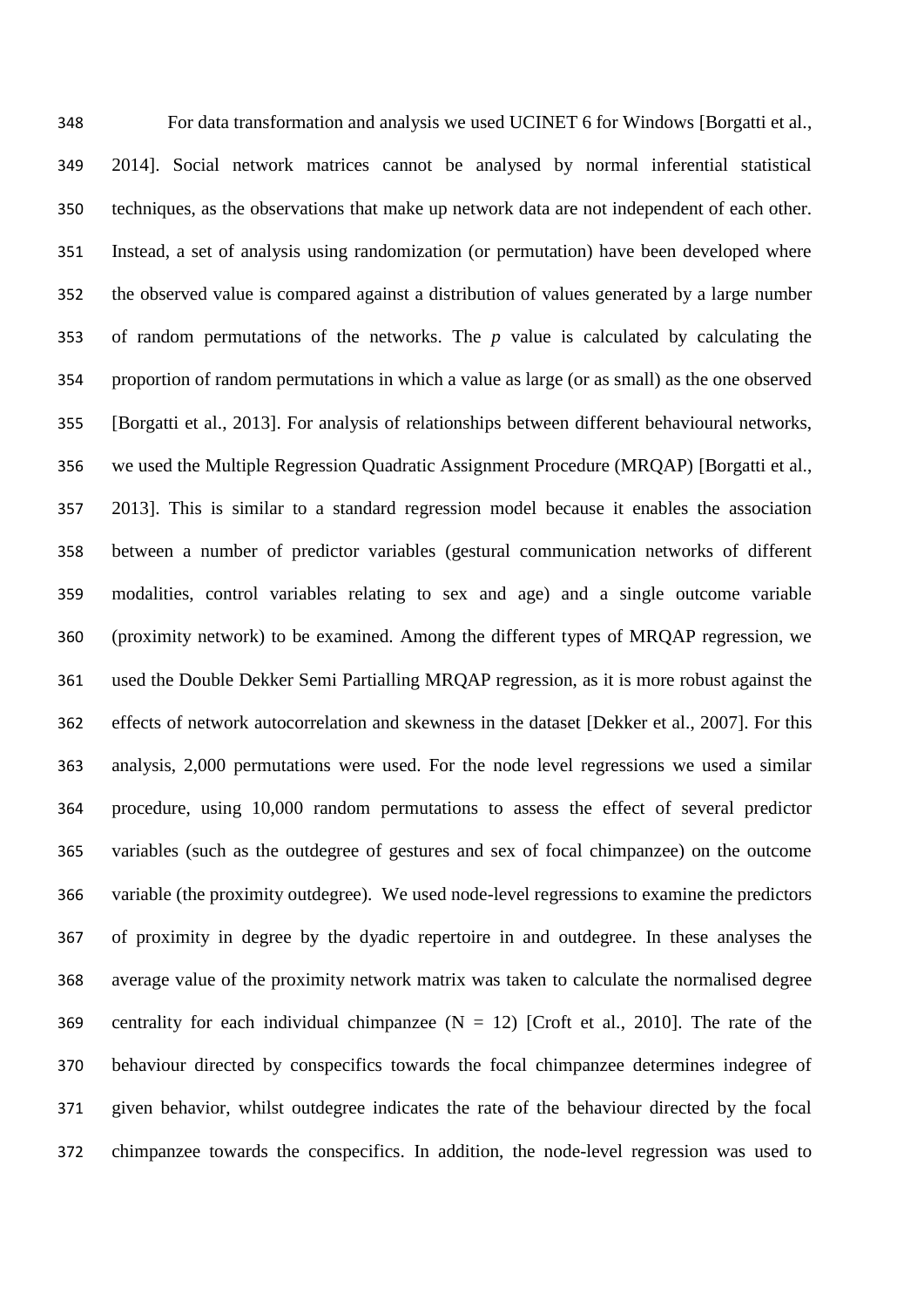examine the predictors of proximity indegree by individual repertoire size. In these analyses the average value of the strong proximity bond network matrix, where dyads of individuals who had values of proximity association equal or above the mean plus half SD, were scored as 1 ('strong bonds') and taken to calculate the normalized degree centrality for each 377 individual chimpanzee ( $N = 12$ ) [Croft et al., 2010]. Finally, we used Geary's C statistics to examine the autocorrelation between attribute data (the total duration of observation) and network data (gestural networks). This statistic has a value of 1 for no association, with values of less than 1 indicating a positive association and values of more than 1 indicating a negative association.

## Sampling effort:

 In this study, a mean of 12.52 (range 8.33 – 18.63) hours of independent focal data per individual subject was used to compute the dyadic repertoire size and sociality indices. This mean value pertains only to the duration of 18-minute focal follows during which scan samples were collected at 2 minute intervals during March and June 2008. This length of observation of gestural communication of each focal subject in relation to social factors is much greater than previously reported in studies that examined gestural communication (e.g. 3 – 5 hours of focal observation duration) [Hobaiter et al., 2017; Wilke et al., 2017]. Geary's C statistic was used to examine the autocorrelations between the total duration of observation for each focal chimpanzee and gesture networks. There was not a statistically significant relationship between the total duration of observation and the networks for the repertoire size 393 of gestures overall  $(C = 1.054, p = 0.402)$  or any of the gesture modalities separately -394 auditory long range gestures  $(C = 0.412, p = 0.118)$ , auditory short range gestures  $(C = 0.758,$  $p = 0.290$ , visual gestures (*C* = 0.756, *p* = 0.161) and tactile gestures (*C* = 1.029, *p* = 0.445). This suggests that the sampling duration for each dyad was not systematically related to the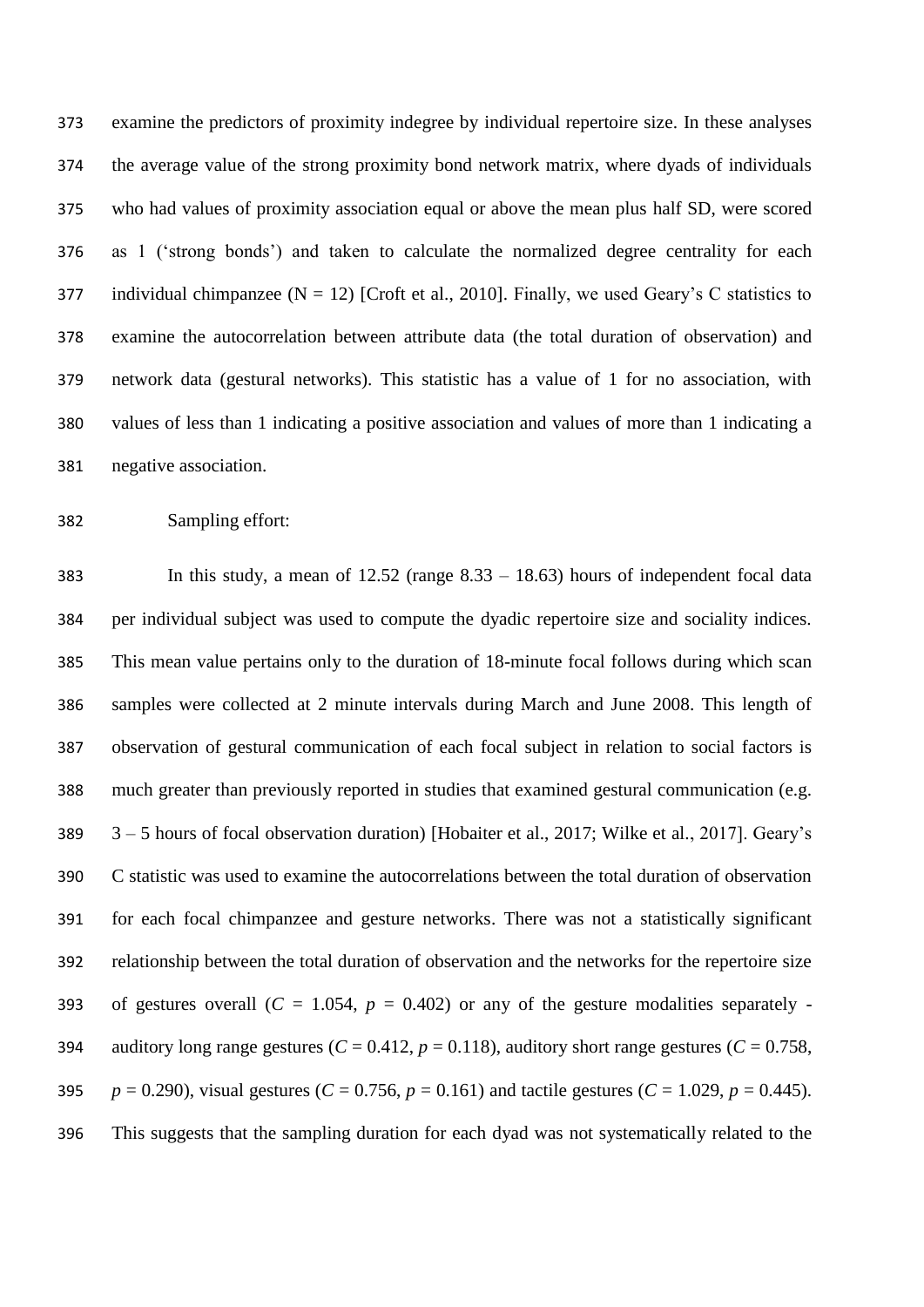gestural repertoire size observed in communication between that dyad, and that the sampling duration was therefore sufficient.

**Results**

#### **Asymptote of repertoire size**

 To ensure that the repertoire in our study approached or reached an asymptote, we examined the relationship between the cumulative frequency of gesture types produced by focal subjects across the entire study period. This included 3,237 gesture events, spanning 8 months of observation in the field and 107 days in which gestures were observed. Previous studies focusing on gestures in wild chimpanzees suggested that repertoire asymptote of all focal subjects combined can be achieved after approximately 150 days of field observation time (focusing on subadult subjects in all contexts) [Hobaiter and Byrne, 2011a], or 20 days of field observation time (focusing on mother-infant interactions in joint travel contexts) [Fröhlich et al., 2016b]. In our study of adult chimpanzee gestures and across all contexts, the focal subject's repertoire approached or reached an asymptote after 90 days of field observation time (Fig. 1).

## **How is dyadic repertoire size of gestures related to context?**

 The definitions of gesture functions are given in ESM Table 2. Full details of all models reported in this study can be found in ESM Tables 3 – 11. First, we examined the relationship between the dyadic repertoire size of each modality of gestures and their function. The details of gesture categorization according to modality and function can be found in Table 2. Significant associations indicate that for pairs of chimpanzees, larger gestural repertoire sizes were observed in specific contexts. The significant predictors of 419 repertoire size of long-range auditory gestures were gesture to receive groom  $(r^2=0.504, r^2)$ 420 β=0.278,  $p = 0.028$ ), reassurance (r<sup>2</sup>=0.504, β=0.602,  $p = 0.049$ ), travel (r<sup>2</sup>=0.504, β=0.131, *p* 421 = 0.013), copulation ( $r^2$ =0.504,  $\beta$ =0.178,  $p = 0.011$ ) and high intensity panthoots ( $r^2$ =0.504,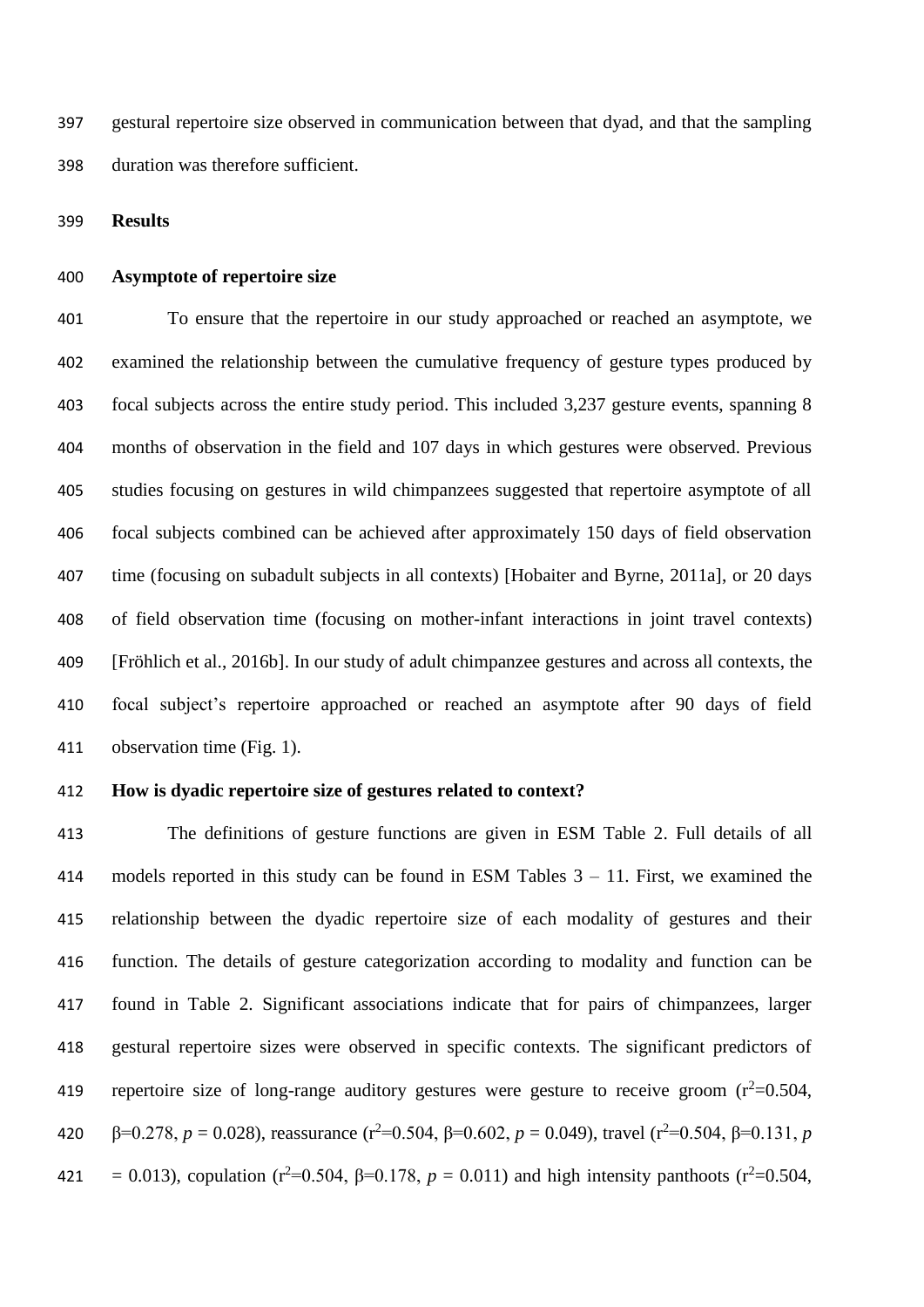422  $\beta$ =0.612,  $p = 0.010$ ). The significant predictors of repertoire size of short-range auditory 423 gestures were gestures to mutually groom ( $r^2=0$ . 926,  $\beta=0.795$ ,  $p = 0.001$ ), gestures to receive 424 groom ( $r^2$ =0.926,  $\beta$ =0.308,  $p$  = 0.001), gestures to give groom ( $r^2$ =0.926,  $\beta$ =0.222,  $p$  = 0.001) 425 and gestures to play ( $r^2$ =0. 926,  $\beta$ =0.412,  $p = 0.001$ ). Moreover, the significant predictors of 426 repertoire size of tactile gestures were reassurance  $(r^2=0.911, \beta=0.444, p=0.018)$ , gestures to  $\mu$  play (r<sup>2</sup>=0.911,  $\beta$ =0.753,  $p = 0.001$ ) and greeting (r<sup>2</sup>=0.911,  $\beta$ =0.179,  $p = 0.002$ ). Finally, the 428 significant predictors of repertoire size of visual gestures were other threat  $(r^2=0.918,$ 429 β=0.074,  $p = 0.037$ ), travel (r<sup>2</sup>=0.918, β=0.130,  $p = 0.001$ ), copulation (r<sup>2</sup>=0.911, β=0.173, *p* 430 = 0.001), reassurance (r<sup>2</sup>=0.911,  $\beta$ =0.589,  $p = 0.012$ ), greeting (r<sup>2</sup>=0.911,  $\beta$ =0.426,  $p =$ 431 0.001), gestures to receive groom ( $r^2$ =0.911,  $\beta$ =0.204,  $p = 0.002$ ), play ( $r^2$ =0.911,  $\beta$ =0.175,  $p$ 432 = 0.001) and low intensity panthoot ( $r^2$ =0.911,  $\beta$ =0.148,  $p$  = 0.001).

## 433 **How is dyadic repertoire size of gestures related to time spent in proximity?**

434 Across the 132 dyads, each chimpanzee dyad produced a mean 2.05 (overall range  $0 - 40$ ) gesture types for each hour spent in close proximity. For each modality of gestures separately, mean rate (overall range) of gesture type production was: auditory long range 437 (0.08; 0 - 5), auditory short range (0.07; 0 – 2.5), visual (0.57; 0 – 12.50) and tactile (0.15; 0 – 7.06). We used MRQAP to examine whether the gestural repertoire size for each dyad predicted preferred reciprocated close proximity bonds, whilst controlling for sex, age, kinship and reproductive similarity of the dyad. Including gestures of all modalities, overall a larger gestural repertoire size significantly predicted the presence of a preferred reciprocated 442 close proximity bond ( $r^2$ =0.087,  $\beta$ =0.196,  $p = 0.036$ ). We then examined whether the repertoire size of each modality separately predicted preferred reciprocated close proximity 444 bonds (Fig. 2). A larger repertoire size of auditory short range gestures ( $r^2$ =0.237, β=0.283, *p* 445 = 0.049) and visual gestures ( $r^2$ =0.237,  $\beta$ =0.433,  $p = 0.004$ ) predicted the presence of preferred reciprocated close proximity bonds. In contrast, chimpanzee dyads that were less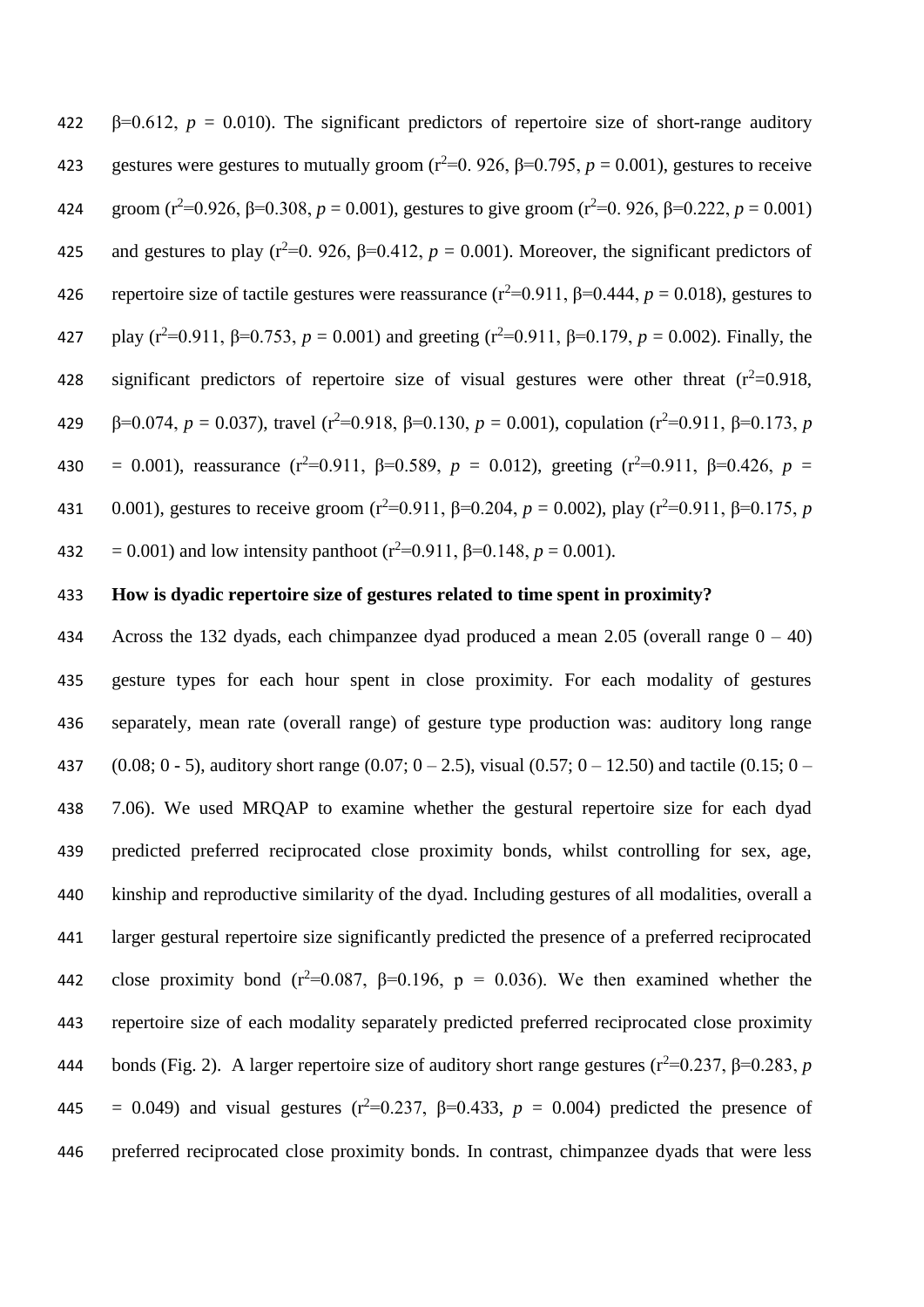likely to associate with each other through close proximity had a significantly larger 448 repertoire of tactile gestures ( $r^2$ =0.237,  $\beta$ = - 0.380,  $p$  = 0.006). Next, we examined whether the gestural repertoire size for each dyad per each modality of gestures predicted presence of preferred non-reciprocated close proximity bonds. There were no significant associations between the repertoire size of any of the gestural modalities and the presence of this type of bond. Finally, we examined whether the gestural repertoire size for each dyad per each modality of gestures predicted presence of non-preferred close proximity bonds. A larger 454 repertoire size of tactile gestures ( $r^2$ =0.131,  $\beta$ =0.263,  $p = 0.047$ ) predicted the presence of non-preferred close proximity bonds, whereas visual gestures were negatively correlated with 456 this type of bond  $(r^2=0.131, \beta = -0.404, p = 0.002)$ .

## **How is dyadic repertoire size of gestures related to position in proximity network?**

 We used node-level regressions to examine the predictors of proximity in degree by the repertoire size of gestures overall and by the repertoire size of auditory long range, auditory short range, visual and tactile gestures in and out degree. Here we controlled for the duration of time spent in proximity to oestrus females, time spent in proximity to kin, and the age and sex of the focal chimpanzee. When the overall gestural repertoire size was considered, in degree proximity was significantly associated with the out-degree repertoire 464 size - that is the size of the gestural repertoire produced by the focal individual  $(r^2=0.791,$  $\beta$ =0.763,  $p = 0.049$ ). When the repertoire size for each modality was considered in one model, chimpanzees with a high proximity in degree had a high visual repertoire size 467 outdegree ( $r^2=1$ ,  $\beta=2.730$ ,  $p = 0.041$ ). Thus focal chimpanzees that produced a greater variety of visual gestures had higher rates of proximity to a greater number of conspecifics.

## **How is individual repertoire size of gestures related to time spent in proximity?**

470 At the individual level, each chimpanzee produced a mean (overall range) of  $48.75$  ( $34 - 59$ ) gesture types. The mean (overall range) of repertoire size for each modality of gesturing was: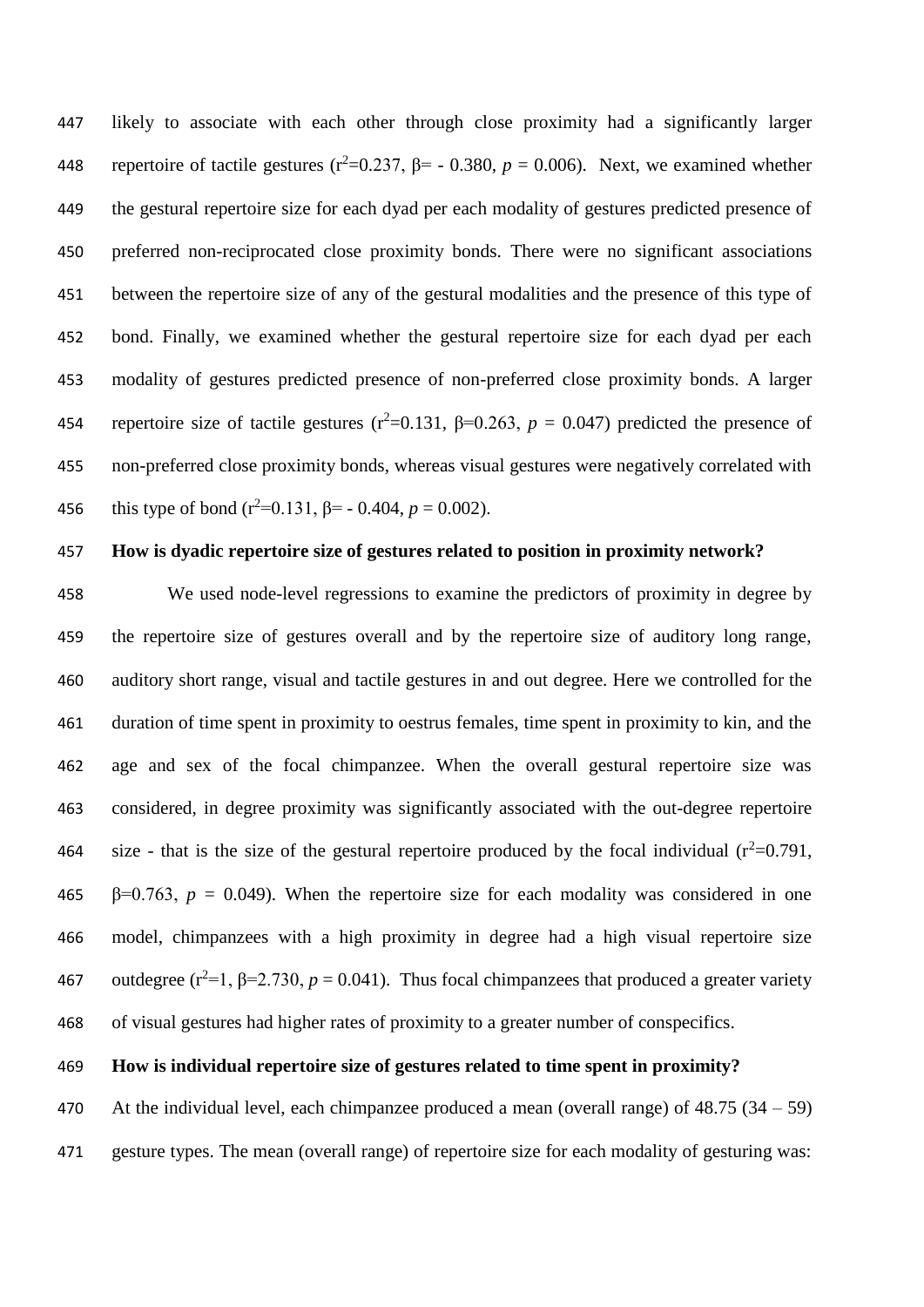auditory long range (7.75; 3 - 14), auditory short range (2.16; 0 - 4), visual (25.41; 19 – 30) and tactile (13.41; 7 - 19). The details of individual repertoire size of all gestures combined and by modality is presented in ESM Table 12. Geary's C statistic was used to examine the autocorrelations between individual repertoire size of each focal chimpanzee (all gestures combined and per modality type) and the proximity networks ('preferred reciprocated close proximity bonds', 'non-preferred close proximity bonds'). Overall, chimpanzees who had a similar repertoire size of all gestures combined were more likely to have a preferred 479 reciprocated close proximity bonds with conspecifics (Geary's autocorrelation,  $C = 0.481$ , *p*  $480 = 0.044$ ). Chimpanzees who had dissimilar repertoire size of all gestures combined were 481 more likely to have a non-preferred close proximity bonds  $(C = 1.346, p = 0.009)$ . However, there were no significant relationships between the repertoire size of each modality of gestures considered separately and proximity networks (ESM Table 13).

**How is individual repertoire size of gestures related to position in proximity network?**

 We next used node-level regressions to examine the predictors of proximity indegree by repertoire size of gestures combined across modalities, and then by the repertoire size of auditory long range, auditory short range, visual and tactile gestures entered in one model. Here we controlled for the duration of time spent in proximity to oestrus females, the time spent in proximity to kin, and the age and sex of the focal chimpanzee. Examining the repertoire size of each chimpanzee as an individual attribute revealed that overall repertoire size was not correlated with strong bonds proximity indegree (ESM Table 14). When combining all modalities of gestures in one model, chimpanzees with a larger repertoire size 493 of tactile gestures had a higher proximity indegree ( $r^2 = 0.408$ ,  $β = 0.777$ ,  $p = 0.047$ , ESM Table 15).

**Discussion**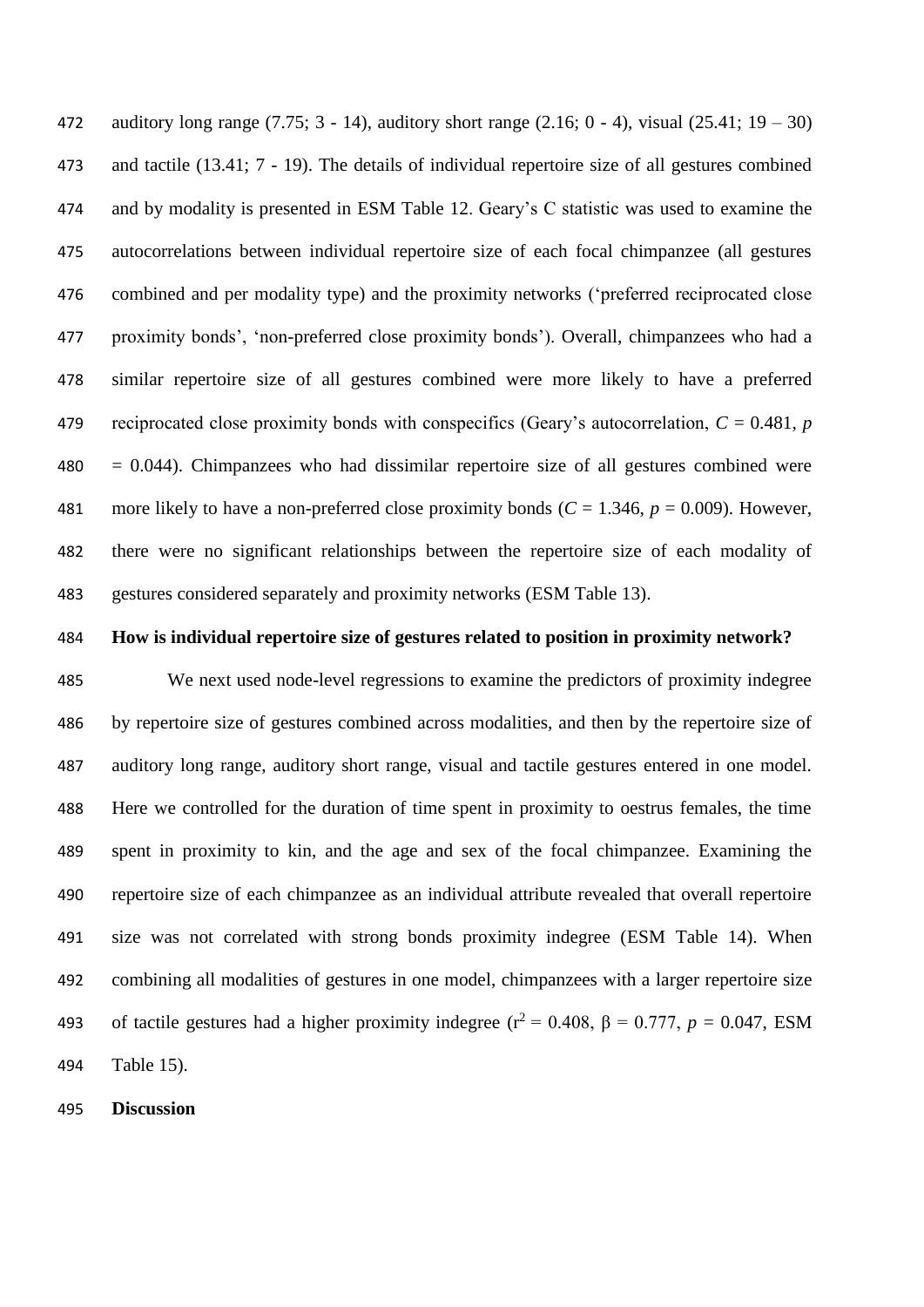We used social network analysis to examine the relationship between the repertoire size of gestural communication and proximity at the individual, dyadic and group levels. We demonstrated that chimpanzees did not associate at the similar rate with all individuals in the group, but displayed a great degree of variation in proximity across dyads. In addition, chimpanzees differed both in the number of gesture types they produced overall and the number of gestures they directed at their social partners. One key finding is that chimpanzees who had a similar size of gesture repertoire (i.e. the total number of gesture types individual produced towards other individuals) were more likely to remain in proximity to each other, whereas chimpanzees who did not have a similar repertoire of gestures were less likely to remain in proximity. The significant association between the similarity in the size of the repertoire produced by each chimpanzee and the level of proximity of that dyad partners shows importance of the communication skills in subgrouping patterns at the level of the chimpanzee community. Thus chimpanzee A may have a large individual repertoire of gestures and maintain high degree of proximity with chimpanzees who also possesses large repertoire size. However, chimpanzee B produces small repertoire of gestures and thus maintains a low degree of proximity with the chimpanzee who has a large repertoire size.

 A second key finding is that, individuals who directed a larger repertoire of gestures at the recipient tended to remain in close proximity for longer. Further, different modalities of gestures were differentially associated with proximity. Previous research described repertoire of gestures and examined variation in overlap in gesture types in relation to characteristics of social system [Roberts and Roberts, 2017]. However, in line with previous findings in macaques [Maestripieri, 1999] this is the first study to show that repertoire size is also an important dimension of chimpanzee sociality [Maestripieri, 1999]. Strong proximity bonds were associated with a larger repertoire size of visual gestures, and of auditory short range gestures. The analysis was based on the repertoire size per hour dyads spent in close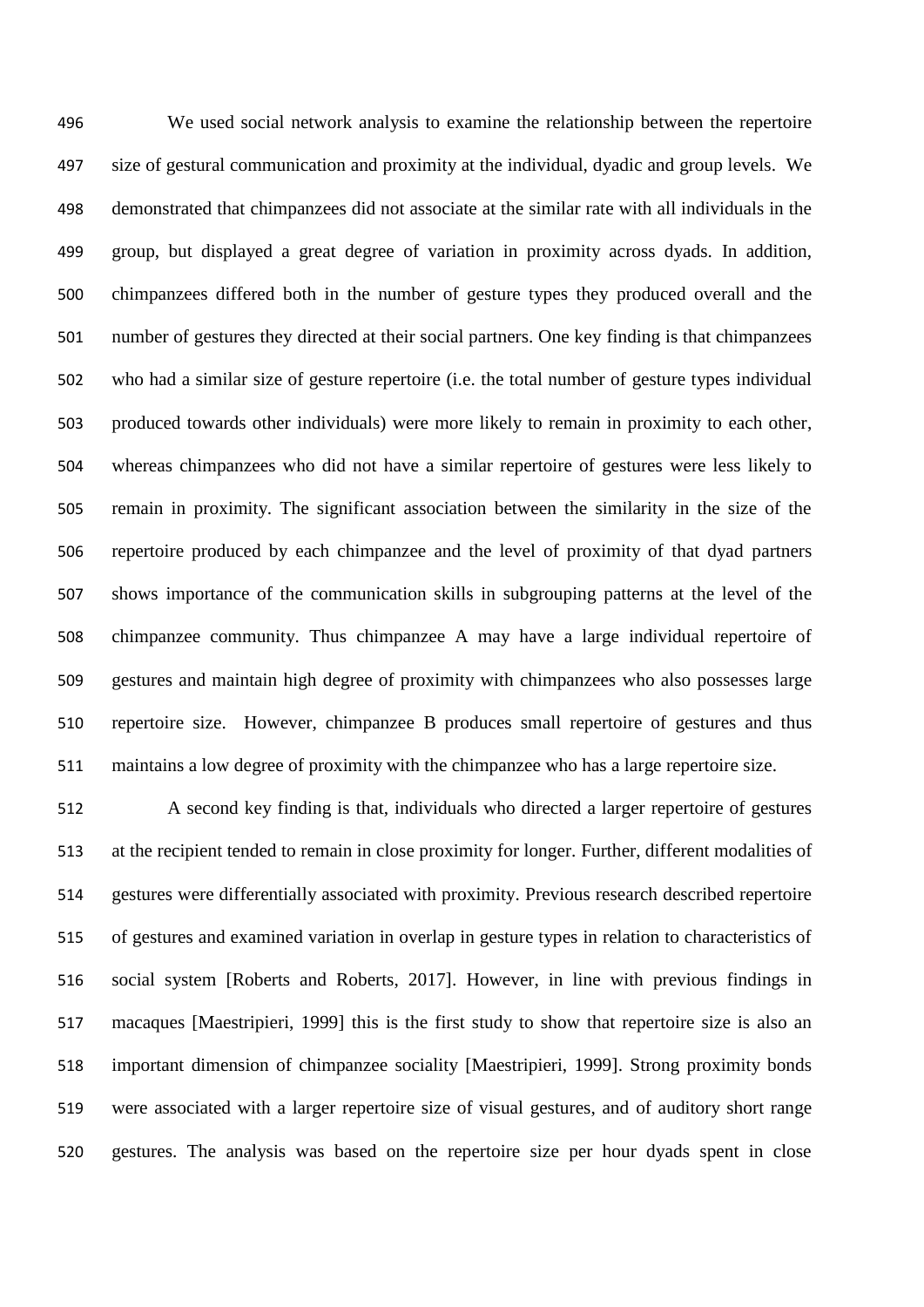proximity, rather than the overall repertoire size of individuals. The significant association between repertoire size and proximity therefore shows flexibility in the production of the repertoire of gestures when associating with different interaction partners, with a greater variety of gestures produced with strong proximity bonds. In contrast, if chimpanzees showed less flexibility and produced their repertoire of gestures at the same rate with different interaction partners, there would be no significant association between proximity and repertoire size per hour spent with these different interaction partners.

 Chimpanzees, in common with other primates, maintain a small number of close social relationships, and it is these frequent interaction partners that are important in buffering primates from the stresses of group living [Foerster et al., 2015; Lehmann and Boesch, 2009; Mitani, 2009; Mitani et al., 2002; Muller and Mitani, 2005; Seyfarth and Cheney, 2013]. A larger repertoire size of visual and auditory short-range gestures may operate in a similar way to short-range, low intensity grunts in baboons, allowing for the regulation of social relationships when in close proximity, using a visual or auditory short-range mode of communication [Palombit et al., 1999]. However, because these gestures are more subtle or less intense, they may be less efficient in coordinating social behaviour with conspecifics and the recipient. Different gestures are associated with different 'dominant responses' by recipients [Hobaiter and Byrne, 2014; Roberts et al., 2014a; Roberts et al., 2012a]. A more varied repertoire of visual or auditory short-range gestures (i.e. greater complexity in the gestural repertoire) may lead to a greater reduction in uncertainty in the recipient, as the gesture can more precisely convey the communication goal. Using a greater variety of gestures may make it more likely the recipient will respond appropriately to the gestures, facilitating social interaction and allowing for close proximity to be maintained over longer periods. This interpretation is consistent with previous findings from this population of chimpanzees which showed that elaboration in gestural sequences is used more frequently if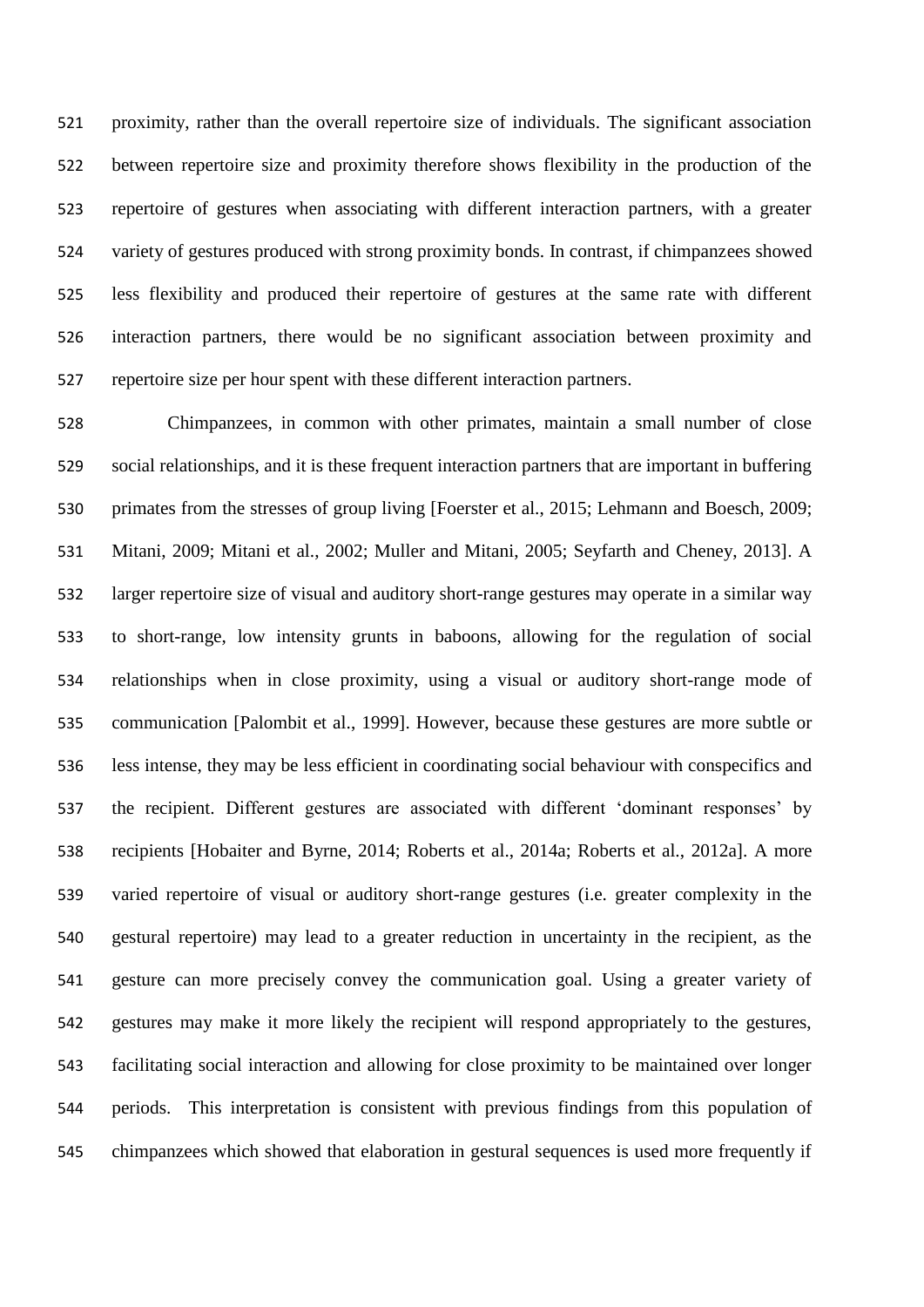the recipients' response to the initial visual gesture is not congruent with the communication goal [Cartmill and Byrne, 2010; Liebal et al., 2004a; Roberts and Roberts, 2018a; Roberts et al., 2013].

 An increased repertoire size of visual gestures was associated with communication in both affiliative (e.g. reassurance, greeting, receive groom, copulation) and antagonistic (e.g. other threat) contexts and this wide range of contexts may require a corresponding large repertoire size. Individuals that can use this extensive repertoire flexibly, and elaborate with alternative gestures if the recipient does not respond appropriately [Leavens et al., 2005], may be at selective advantage in eliciting appropriate responses from recipients [Roberts et al., 2014a]. For example, subordinate chimpanzees use gestural communication to elicit matings and flexibly adjust the modality of the gestural communication according to the presence and visual attention of rival males [Roberts and Roberts, 2015]. Subordinate males with a larger repertoire of gestures, and with greater flexibility in the production of those gestures, may be at a selective advantage in soliciting matings.

 In contrast to visual gestures, the repertoire size of tactile gestures was negatively associated with the amount of time pairs of chimpanzees spent in close proximity. For these social bonds, the diversity of the gestural repertoire may be less driven by the constraints resulting from modality of gesture use. Instead, a larger repertoire of tactile gestures may allow for more efficient resumption of social relationships after the lengthy periods of separation chimpanzees experience due to the fission-fusion social structure [Dunbar and Shultz, 2010]. When two chimpanzees meet after a period apart, they need to be able to reestablish the social relationship and resolve any uncertainties that may have arisen due to the period of absence – for example relating to changes in alliances, dominance status and third party relationships [Amici et al., 2008]. The reduction in uncertainty associated with greater communicative complexity (a larger repertoire size) in tactile gestures may therefore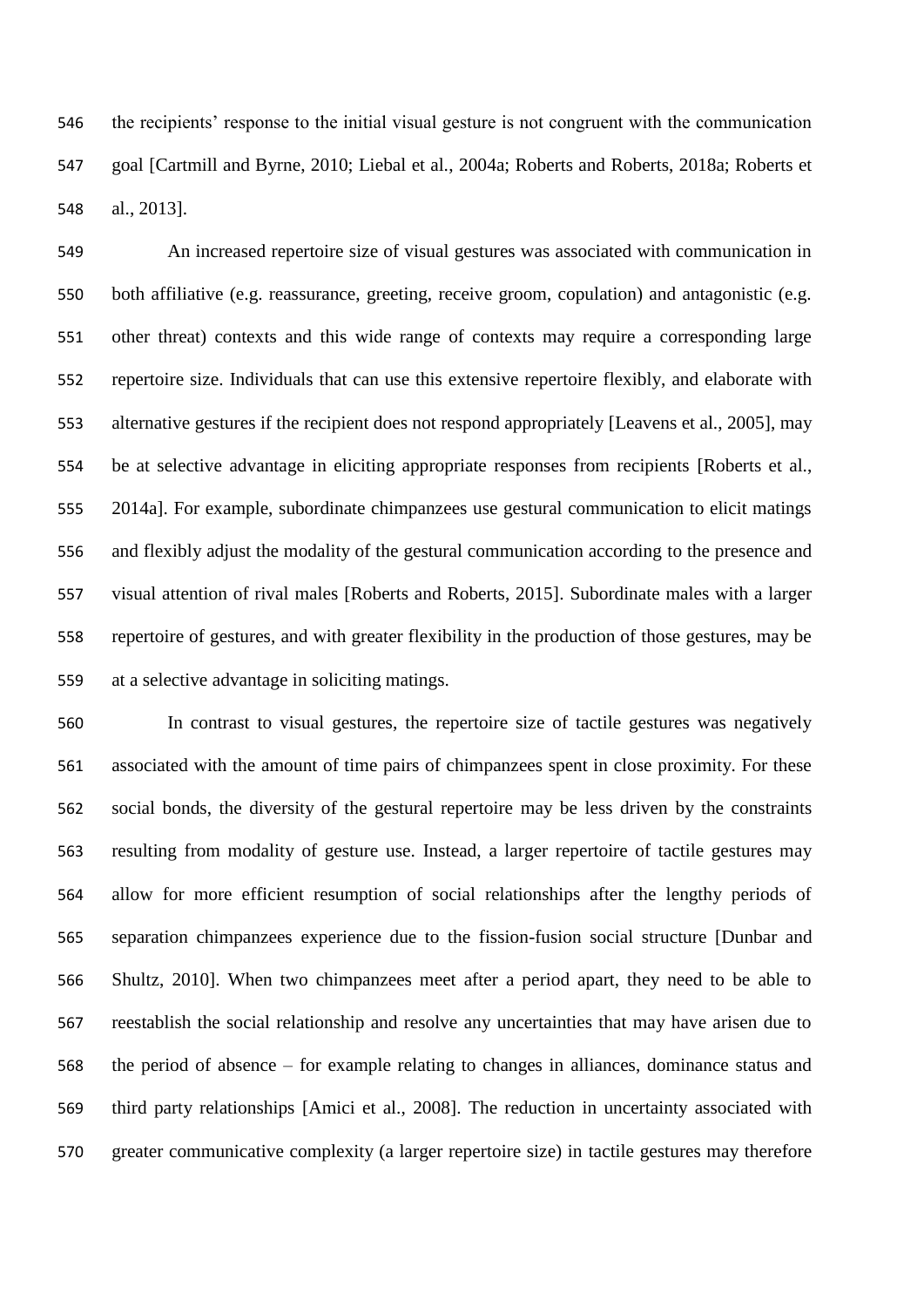be related to the nature of social relationship. A larger repertoire of tactile gestures was associated with affiliative contexts (reassurance, gestures to play and greeting) and these contexts are important in reestablishing social relationships with chimpanzees encountered less frequently than the strong proximity bonds [Roberts and Roberts, 2016b]. Thus, large repertoire of tactile gestures appears to be important for these partners were the individuals maintain affiliative relationship but stay in proximity less often.

 As well as the large amount of variation in levels of proximity between pairs of chimpanzees, there was also a large amount of variation in the number of proximity bonds chimpanzees maintained with others. Individual chimpanzees that had a larger repertoire of visual gestures had a larger number of proximity bonds. Maintaining and communicating with a larger number of social partners places both cognitive and time demands on individuals [Dunbar, 1993; Lehmann and Dunbar, 2009] because of the need to remember and track past and present relationships and use this information to flexibly produce and respond appropriately to gestural communication. This is particularly the case when responding to visual signals when manipulating information about a larger number of social relationships. The efficiency of social coordination may limit the number of relationships that could be maintained with a restricted repertoire of gestures, but a larger repertoire allows for more efficient coordination with the receiver, and thus more efficient communication by signallers [Shannon et al., 1951]. The mean repertoire size for visual gestures (25 gesture types) was greater than all the other modalities combined and using this large repertoire size flexibly to communicate with the recipients may allow individual chimpanzees to maintain a larger number of proximity bonds. Individuals with a larger repertoire of visual gestures may be better equipped to regulate social interactions and manage the tensions of social life, for example when feeding on patchy food sources such as figs where chimpanzees are forced into close proximity for extended periods of time. In contrast, the size of the repertoire of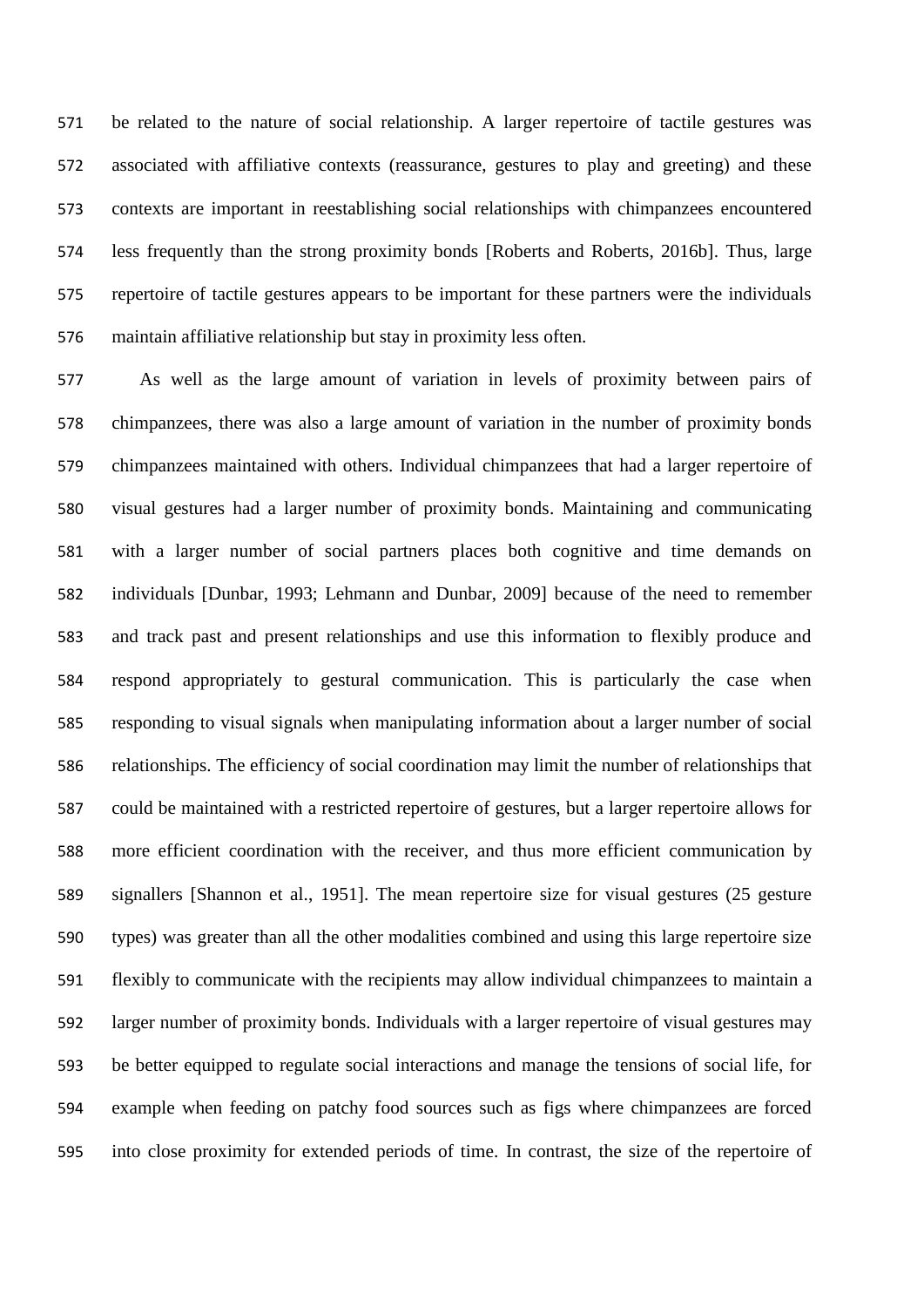tactile or loud auditory gestures was not significantly related to the size of the proximity network. These gestures might be more intense and therefore the mere frequency of use of the gestures, rather than the size of the repertoire, may be sufficient to maintain the larger number of weaker relationships in the network.

 The findings of this study are in line with previous research showing that chimpanzees show considerable flexibility in gestural communication [Gillespie-Lynch et al. 2013; Hopkins and Wesley, 2002; Liebal et al., 2004b; Masur, 1982; Nishida, 1980; Schneider et al., 2012; Schneider et al., 2017; Tomasello et al., 1994], have a large and varied gestural repertoire [Hobaiter and Byrne, 2011a; Liebal et al., 2004a; Roberts et al., 2014a; Roberts et al., 2012b; Tomasello et al., 1985], and that several different features of gestural communication are related to sociality [Roberts and Roberts, 2018a; Roberts and Roberts, 2018b]. However, the study was based on 12 focal individuals and whilst network analysis allows for the analysis of relationships at the level of the dyad rather than the individual [Borgatti et al., 2013], the findings of this study should be replicated on a larger sample. All the great ape species [Byrne et al., 2017] and some monkey species [Maestripieri, 1999] have a varied repertoire of gestural communication and future research on how the size of this gestural repertoire relates to sociality is needed to determine whether the association between repertoire size and proximity is found across different populations of the same species, and across different species.

 A second area for future research is to examine the relative importance of similarity of repertoire size of two individuals for maintaining proximity. Whilst this study showed overall similarity in the individual repertoire size of chimpanzees is associated with proximity, it did not examine whether two chimpanzees both with a small repertoire size spent longer in proximity than two chimpanzees both with a large repertoire size. Examining this question will provide further insights into whether it is specifically larger repertoire sizes that allow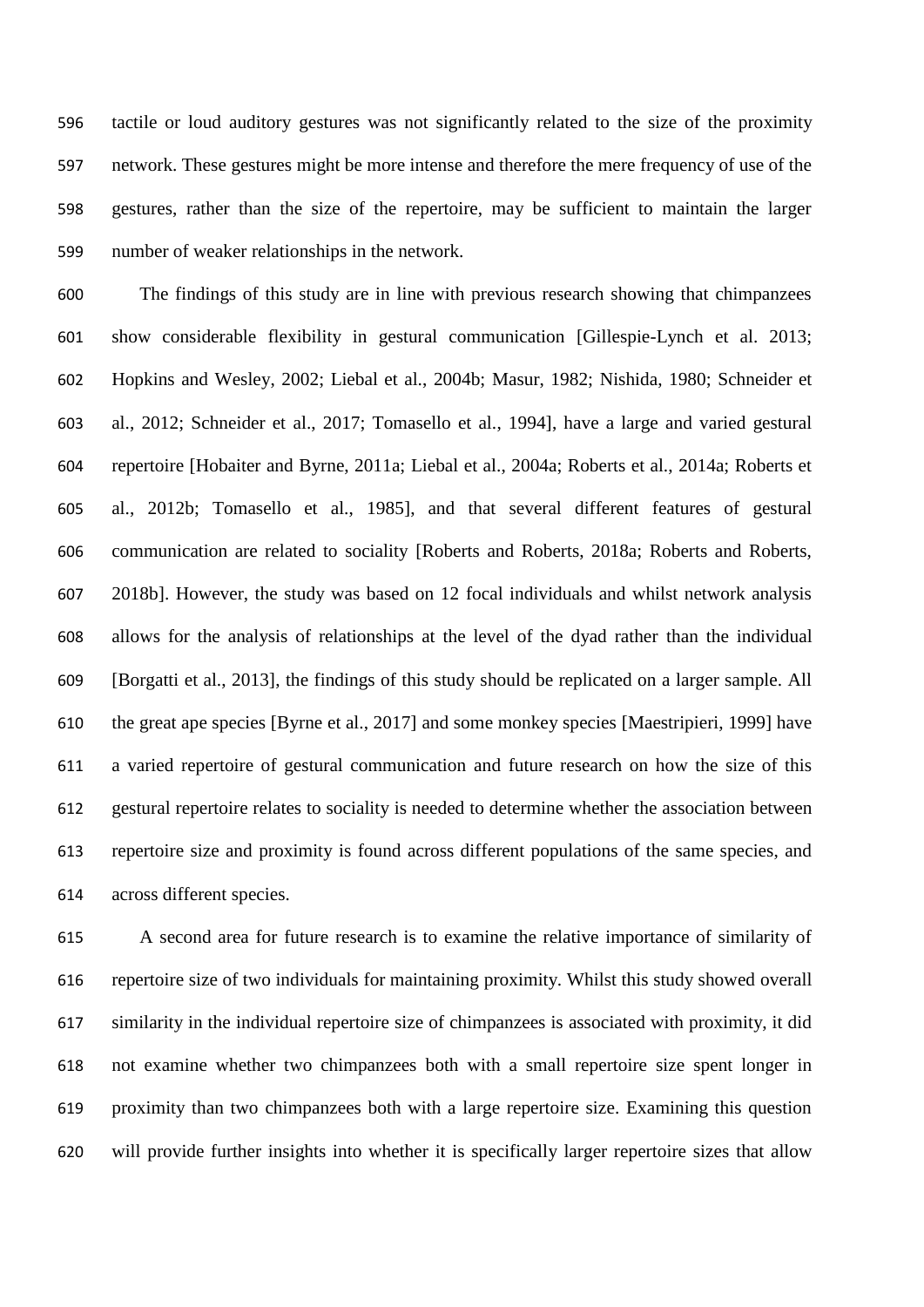pair of chimpanzees to maintain proximity for longer durations of time, or whether the overlap in repertoire size between individuals is more important in maintaining proximity.

 Overall the results of this study may provide new insights into gestural theories of language evolution, by demonstrating a link between flexibility in use of a larger repertoire of gestures and the maintenance of different types of social bonds. A key challenge in large and complex social groups, both for primates and our hominin ancestors, is managing an increasingly differentiated set of social relationships, consisting of a set of strongly bonded regular interaction partners and also a more numerous set of weakly-bonded individuals with less regular interaction [Dunbar, 2012]. This is a particularly issue in fission-fusion systems that characterize many primate species and are also likely to have been present through much of hominin evolution [Amici et al., 2008; Anderson et al., 2002]. Further, interaction with these social partners occurs across a wide range of both affiliative and agnostic contexts. A larger repertoire of gestural communication, and being able to use this larger repertoire in a flexible way, may help to meet the time and cognitive challenges involved in sociality by increasing efficiency of communication suitable for maintaining close proximity with others. This reduction in uncertainty may allow for individuals to maintain closer proximity over longer periods of time. Human language is characterized by both an extensive repertoire and flexibility in how that repertoire is used [Burling, 1993]. Given the strong association between individual variation in the strength of social bonds and fitness outcomes [Silk et al., 2009] an increasing repertoire of gestural communication, and flexibility in employing that repertoire with varied social partners and across multiple contexts, may have played an important role in the evolution of complex communication in both primates and humans.

#### **Acknowledgments**

 We are grateful to Prof. Klaus Zuberbuhler, Uganda Wildlife Authority and Uganda National Council for Science and Technology for permission to conduct this project at Budongo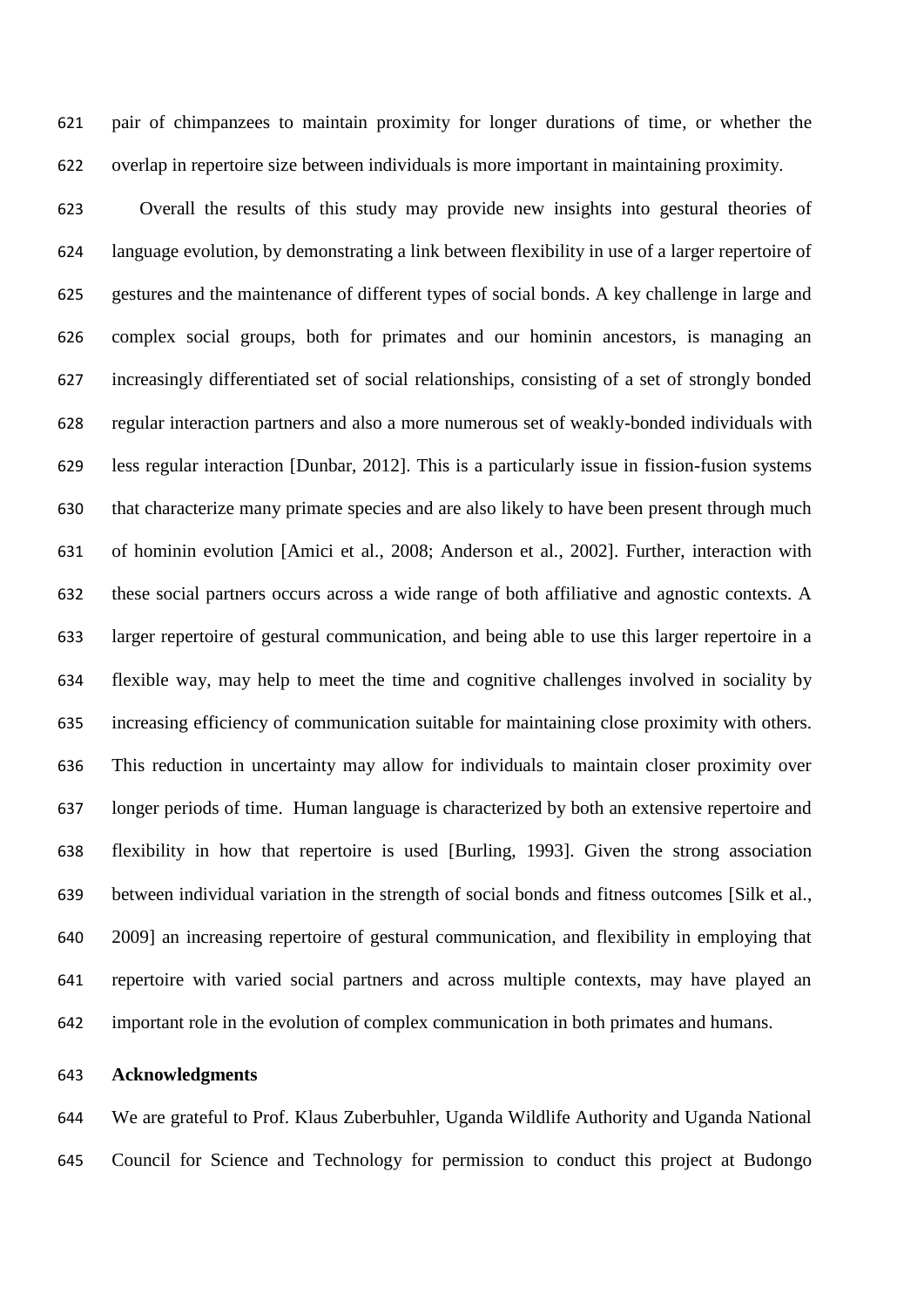| 646 | Conservation Field Station. We are most grateful to Geresomu Muhumuza for fantastic data   |
|-----|--------------------------------------------------------------------------------------------|
| 647 | collection in the field.                                                                   |
| 648 | <b>Funding</b>                                                                             |
| 649 | The fieldwork for this study was funded by the Economic and Social Research Council and    |
| 650 | the University of Stirling.                                                                |
| 651 | <b>Conflict of interest</b>                                                                |
| 652 | Authors have no conflict of interest to declare                                            |
| 653 | <b>References</b>                                                                          |
| 654 | Aiello LC, Dunbar RIM. 1993. Neocortex size, group size and the evolution of language.     |
| 655 | Current Anthropology 34:184 - 193.                                                         |
| 656 | Amici F, Aureli F, Call J. 2008. Fission-fusion dynamics, behavioral flexibility, and      |
| 657 | inhibitory<br>Current<br><b>Biology</b><br>18(18):1415-1419.<br>control<br>primates.<br>in |
| 658 | https://doi.org/10.1016/j.cub.2008.08.020                                                  |
| 659 | Anderson DP, Nordheim EV, Boesch C, Moermond T. 2002. Factors influencing fission-         |
| 660 | fusion grouping in chimpanzees in the Taï National Park, Côte d'Ivoire. Behavioural        |
| 661 | diversity in chimpanzees and bonobos. Cambridge University Press, Cambridge: 90-           |
| 662 | 101.                                                                                       |
| 663 | Arlet M, Jubin R, Masataka N, Lemasson A. 2015. Grooming-at-a-distance by exchanging       |
| 664 | letters<br>11(10):20150711.<br>calls<br>in<br>non-human<br>primates.<br><b>Biology</b>     |
| 665 | https://doi.org/10.1098/rsbl.2015.0711                                                     |
| 666 | Ay N, Flack J, Krakauer DC. 2007. Robustness and complexity co-constructed in multimodal   |
| 667 | signalling networks. Philosophical Transactions of the Royal Society B: Biological         |
| 668 | Sciences 362(1479):441-447. https://doi.org/10.1098/rstb.2006.1971                         |
| 669 | Babiszewska M, Schel AM, Wilke C, Slocombe KE. 2015. Social, contextual, and individual    |
| 670 | factors affecting the occurrence and acoustic structure of drumming bouts in wild          |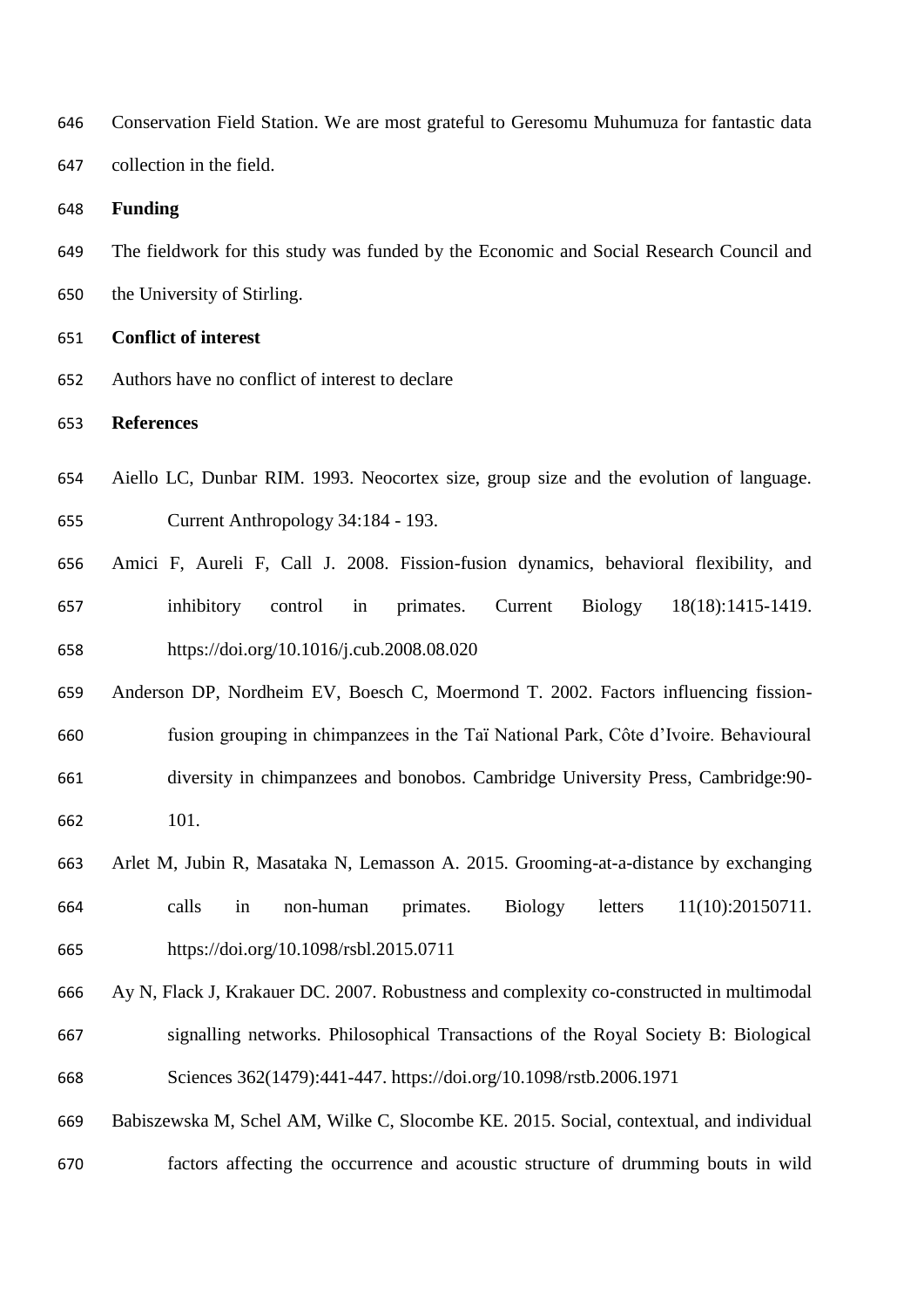- chimpanzees (Pan troglodytes). American Journal of Physical Anthropology 156(1):125-134. https://doi.org/10.1002/ajpa.22634
- Bakeman R, Gottman JM. 1997. Observing Interaction: An Introduction to Sequential Analysis. New York: Cambridge University Press.
- Bard KA. 1992. Intentional Behavior and Intentional Communication in Young Free $\hat{a} \in \mathbb{R}$  Ranging Orangutans. Child Development  $63(5):1186-1197$ . https://doi.org/10.1111/j.1467-8624.1992.tb01688.x
- Bard KA, Dunbar S, Maguire‐Herring V, Veira Y, Hayes KG, McDonald K. 2014. Gestures and social‐emotional communicative development in chimpanzee infants. American Journal of Primatology 76(1):14-29. https://doi.org/10.1002/ajp.22189
- Bard KA, Maguire-Herring V, Tomonaga M, Matsuzawa T. 2017. The gesture 'Touch': Does meaning-making develop in chimpanzees' use of a very flexible gesture? Animal cognition:1-16. https://doi.org/10.1007/s10071-017-1136-0
- Bates E, Benigni L, Bretherton I, Camaioni L, Volterra V. 1979. The emergence of symbols. New York: Academic Press.
- Berger CR, Calabrese RJ. 1975. Some explorations in initial interaction and beyond: Toward a developmental theory of interpersonal communication. Human communication
- research 1(2):99-112. https://doi.org/10.1111/j.1468-2958.1975.tb00258.x
- Bickerton D. 1987. Roots of Language. Ann Arbor: ML Karoma.
- Blute M. 2006. The evolutionary socioecology of gestural communication. Gesture 6(2):177- 188.
- Borgatti SP, Everett MG, Freeman LC. 2014. Ucinet. In: Alhajj R, Rokne J, editors. Encyclopedia of Social Network Analysis and Mining. New York: Springer-Verlag p2261-2267.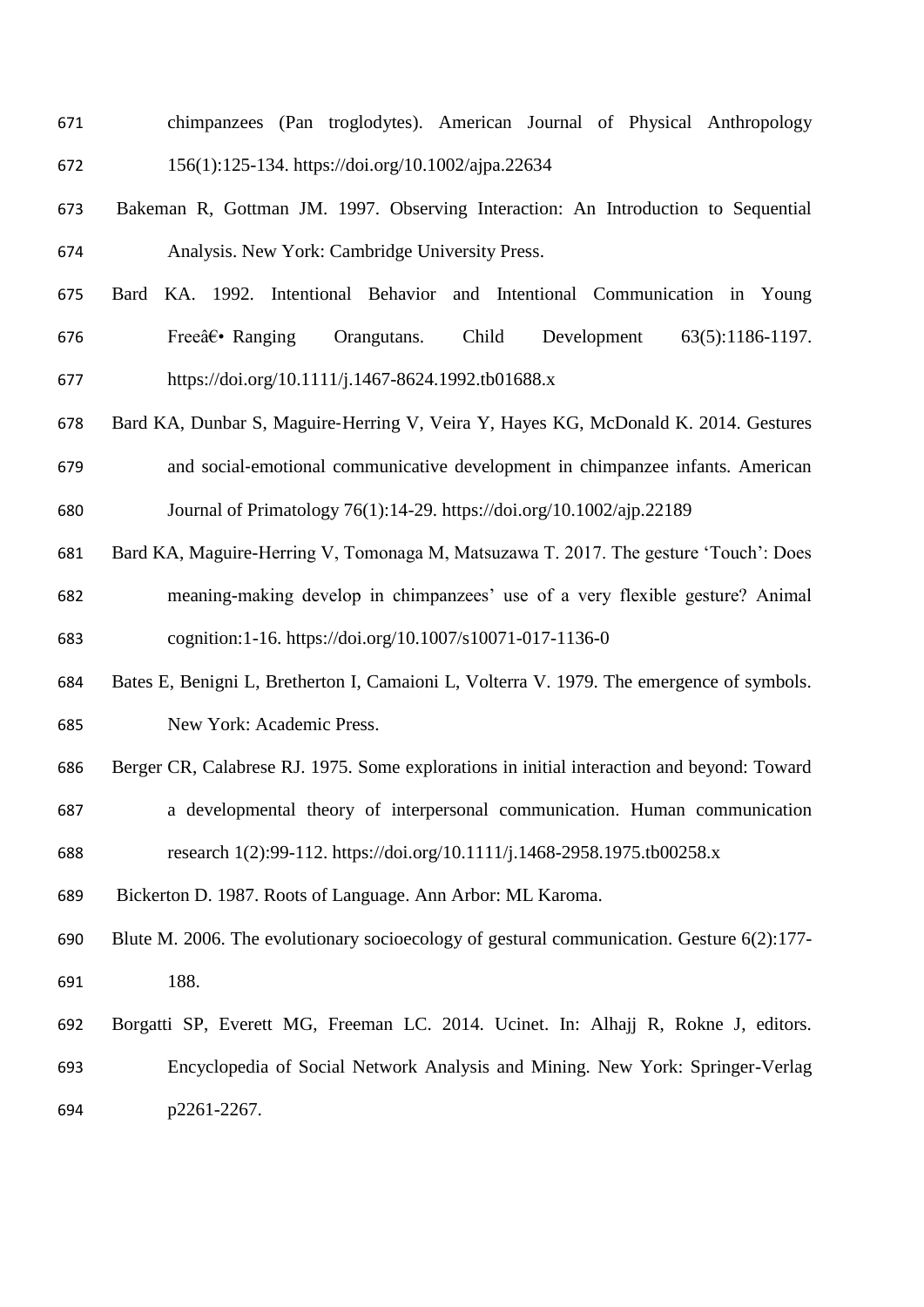- Borgatti SP, Everett MG, Johnson JC. 2013. Analyzing Social Networks: SAGE Publications Limited.
- Bourjade M, Gaunet F, Maugard A, Meguerditchian A. 2018. Manipulating social cues in baboon gesture learning: what does it tell us about the evolution of communication? Animal Cognition:1-13. https://doi.org/10.1007/s10071-018-1227-6
- Bullinger AF, Wyman E, Melis AP, Tomasello M. 2011. Coordination of chimpanzees (Pan troglodytes) in a Stag hunt game. International Journal of Primatology 32(6):1296- 1310. https://doi.org/10.1007/s10764-011-9546-3)
- Burling R. 1993. Primate calls, human language, and nonverbal-communication. Current Anthropology 34(1):25-53. http://dx.doi.org/10.1086/204132
- Byrne RW, Cartmill E, Genty E, Graham KE, Hobaiter C, Tanner J. 2017. Great ape gestures: intentional communication with a rich set of innate signals. Animal Cognition:1-15. http://dx.doi.org/10.1007/s10071-017-1096-4
- Cantor M, Shoemaker LG, Cabral RB, Flores CO, Varga M, Whitehead H. 2015. Multilevel animal societies can emerge from cultural transmission. Nature Communications 6. https://doi.org/10.1038/ncomms9091.
- Cartmill E, Byrne R. 2007. Orangutans modify their gestural signaling according to their audience's comprehension. Current Biology 17(15):1345-1348. https://doi.org/10.1016/j.cub.2007.06.069
- Cartmill EA, Byrne RW. 2010. Semantics of primate gestures: intentional meanings of orangutan gestures. Animal Cognition 13(6):793-804. https://doi.org/10.1007/s10071- 010-0328-7)
- Croft DP, James R, Krause J. 2010. Exploring Animal Social Networks. Princeton, New Yersey: Princeton University Press.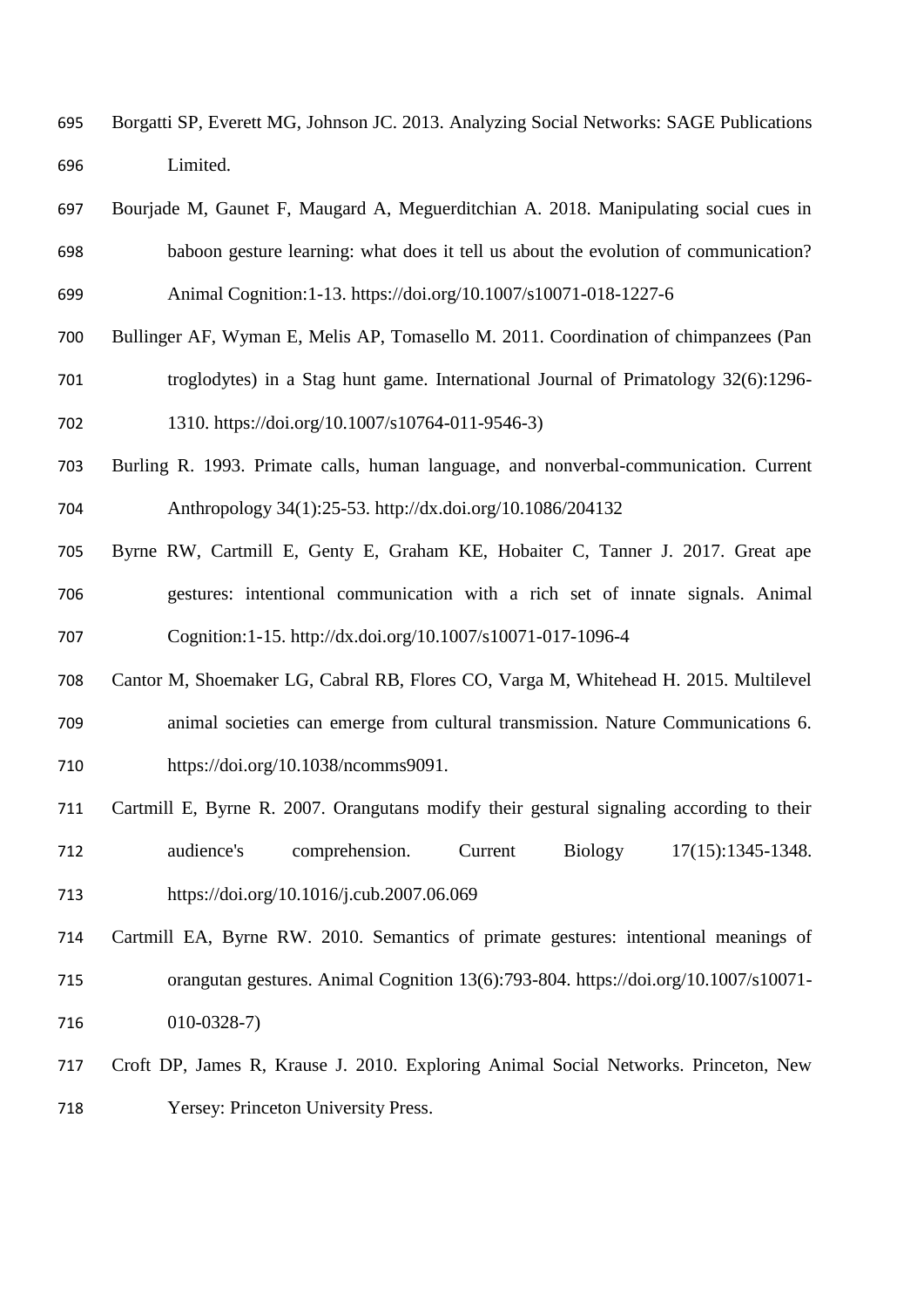- Dekker D, Krackhardt D, Snijders TA. 2007. Sensitivity of MRQAP tests to collinearity and autocorrelation conditions. Psychometrika 72(4):563-581. https://doi.org/10.1007/s11336-007-9016-1
- Dunbar R. 2012. Bridging the bonding gap: The transition from primates to humans. Philosophical Transactions of the Royal Society B: Biological Sciences 367(1597):1837-1846. https://doi.org/10.1098/rstb.2011.0217
- Dunbar RI, Shultz S. 2010. Bondedness and sociality. Behaviour 147(7):775-803.
- https://doi.org/10.1163/000579510X501151
- Dunbar RIM. 1993. Coevolution of neocortical size, group size and language in humans. Behavioral and Brain Sciences 16(4):681-694. https://doi.org/10.1017/S0140525X00032325
- Fedurek P, Machanda ZP, Schel AM, Slocombe KE. 2013. Pant hoot chorusing and social bonds in male chimpanzees. Animal Behaviour 86(1):189-196. https://doi.org/10.1016/j.anbehav.2013.05.010
- Fedurek P, Slocombe KE. 2013. The social function of food‐associated calls in male chimpanzees. American Journal of Primatology 75(7):726-739. http://dx.doi.org/10.1002/ajp.22122
- Fedurek P, Slocombe KE, Hartel JA, Zuberbühler K. 2015. Chimpanzee lip-smacking facilitates cooperative behaviour. Scientific reports 5:13460. http://dx.doi.org/10.1038/srep13460
- Flack JC, Girvan M, De Waal FB, Krakauer DC. 2006. Policing stabilizes construction of social niches in primates. Nature 439(7075):426-429. http://dx.doi.org/10.1038/nature04326
- Foerster S, McLellan K, Schroepfer-Walker K, Murray CM, Krupenye C, Gilby IC, Pusey AE. 2015. Social bonds in the dispersing sex: partner preferences among adult female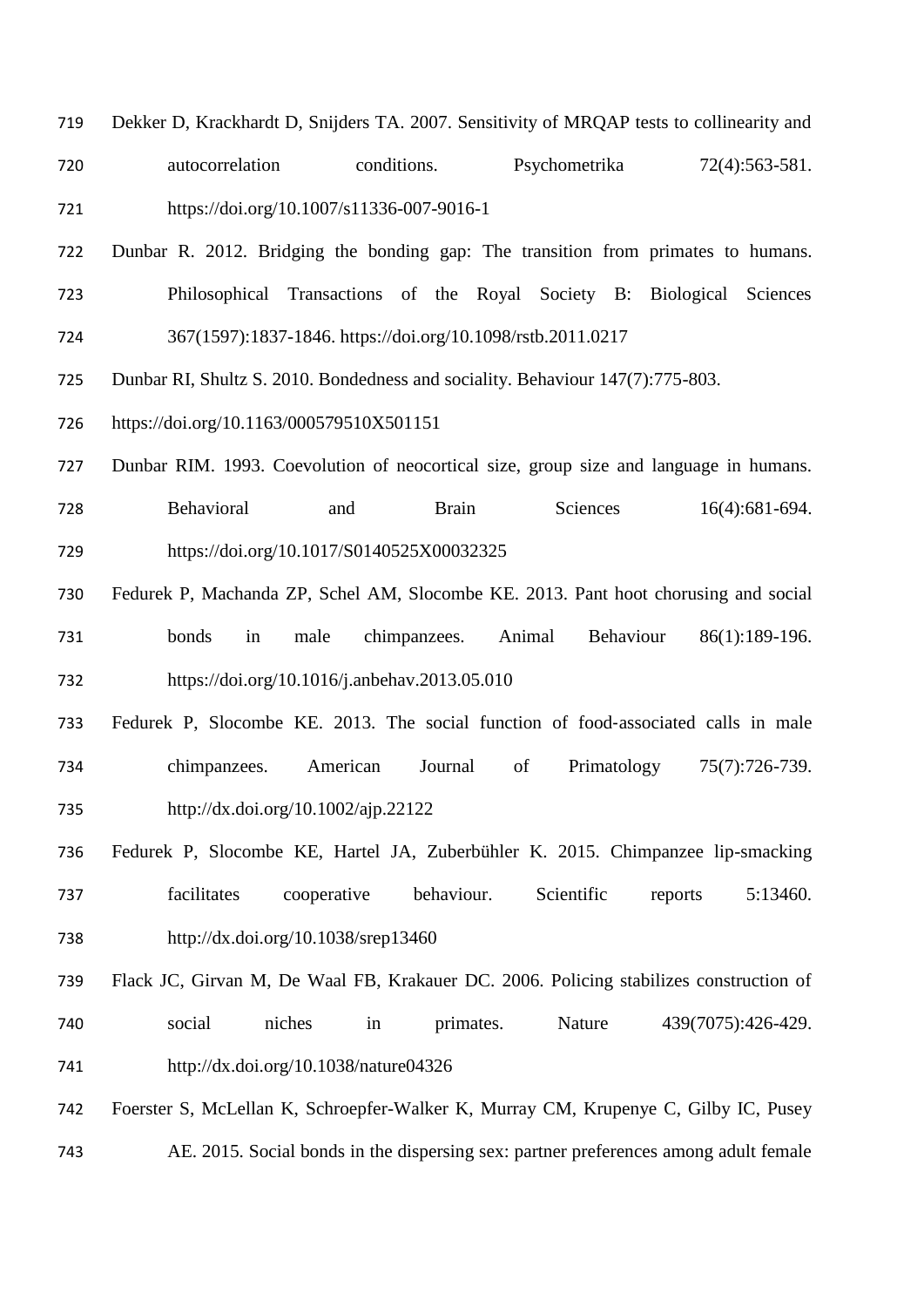| 744 | chimpanzees.                                  | Animal | behaviour | 105:139-152. |
|-----|-----------------------------------------------|--------|-----------|--------------|
| 745 | https://doi.org/10.1016/j.anbehav.2015.04.012 |        |           |              |

- Freeberg TM, Dunbar RI, Ord TJ. 2012. Social complexity as a proximate and ultimate factor in communicative complexity. Philosophical Transactions of the Royal Society B: Biological Sciences 367(1597):1785-1801. https://doi.org/10.1098/rstb.2011.0213
- Fröhlich M, Kuchenbuch P, Müller G, Fruth B, Furuichi T, Wittig RM, Pika S. 2016a. Unpeeling the layers of language: Bonobos and chimpanzees engage in cooperative turn-taking sequences. Scientific reports 6. https://doi.org/10.1038/srep25887.
- Fröhlich M, Wittig RM, Pika S. 2016b. Should I stay or should I go? Initiation of joint travel in mother–infant dyads of two chimpanzee communities in the wild. Animal cognition 19(3):483-500. https://doi.org/10.1007/s10071-015-0948-z
- Gillespie-Lynch K, Feng Y, Greenfield PM, Savage-Rumbaugh S, Lyn H. A cross-species study of gesture and its role in symbolic development: Implications for the gestural theory of language evolution. Frontiers in Psychology 4:160. https://doi.org/10.3389/fpsyg.2013.00160
- Goodall J. 1986. The Chimpanzees of Gombe: Patterns of Behaviour. Cambridge, Massachusetts: Harward University Press.
- Halina M, Rossano F, Tomasello M. 2013. The ontogenetic ritualization of bonobo gestures. Animal cognition 16(4):653-666. https://doi.org/10.1007/s10071-013-0601-7.
- Hewes GW. 1992. Primate communication and the gestural origin of language. Current Anthropology 33(1):65-84. http://dx.doi.org/10.1086/204019
- Hobaiter C, Byrne RW. 2014. The meanings of chimpanzee gestures. Current Biology 24(14):1596-1600. https://doi.org/10.1016/j.cub.2014.05.066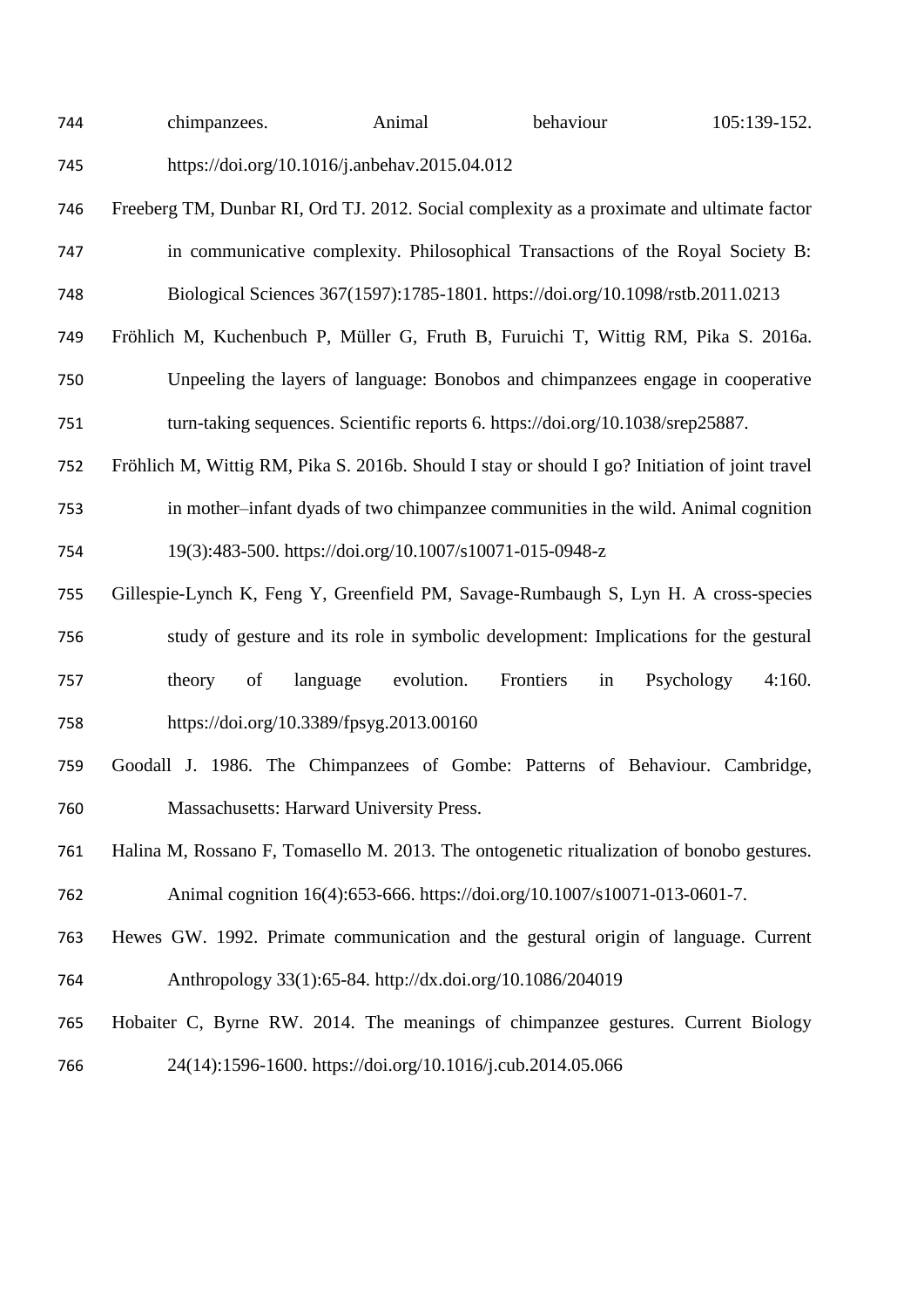- Hobaiter C, Byrne RW, Zuberbühler K. 2017. Wild chimpanzees' use of single and combined vocal and gestural signals. Behavioral Ecology and Sociobiology 71(6):96. https://doi.org/10.1007/s00265-017-2325-1
- Hobaiter K, Byrne R. 2011a. The gestural repertoire of the wild chimpanzee. Animal Cognition 14(5):745-767. https://doi.org/10.1007/s10071-011-0409-2
- Hobaiter K, Byrne R. 2011b. Serial gesturing by wild chimpanzees: Its nature and function for communication. Animal Cognition 14:827-838. https://doi.org/10.1007/s10071- 011-0416-3
- Hopkins WD, Wesley MJ. Gestural communication in chimpanzees (*Pan troglodytes*): The influence of experimenter position on gesture type and hand preference. https://doi.org/10.1080/13576500143000113
- King BJ. 1994. Evolutionism, essentialism, and an evolutionary perspective on language: moving beyond a human standard. Language and communication 14:1-13. http://dx.doi.org/10.1016/0271-5309(94)90016-7
- Langergraber K, Mitani J, Vigilant L. 2009. Kinship and social bonds in female chimpanzees (Pan troglodytes). American Journal of Primatology 71(10):840-851. https://doi.org/10.1002/ajp.20711
- Leavens DA, Russell JL, Hopkins WD. 2005. Intentionality as measured in the persistence and elaboration of communication by chimpanzees (Pan troglodytes). Child Development 76(1):291-306. https://doi.org/10.1111/j.1467-8624.2005.00845.x
- Lehmann J, Boesch C. 2009. Sociality of the dispersing sex: The nature of social bonds in West African female chimpanzees, Pan troglodytes. Animal Behaviour 77(2):377-
- 387. https://doi.org/10.1016/j.anbehav.2008.09.038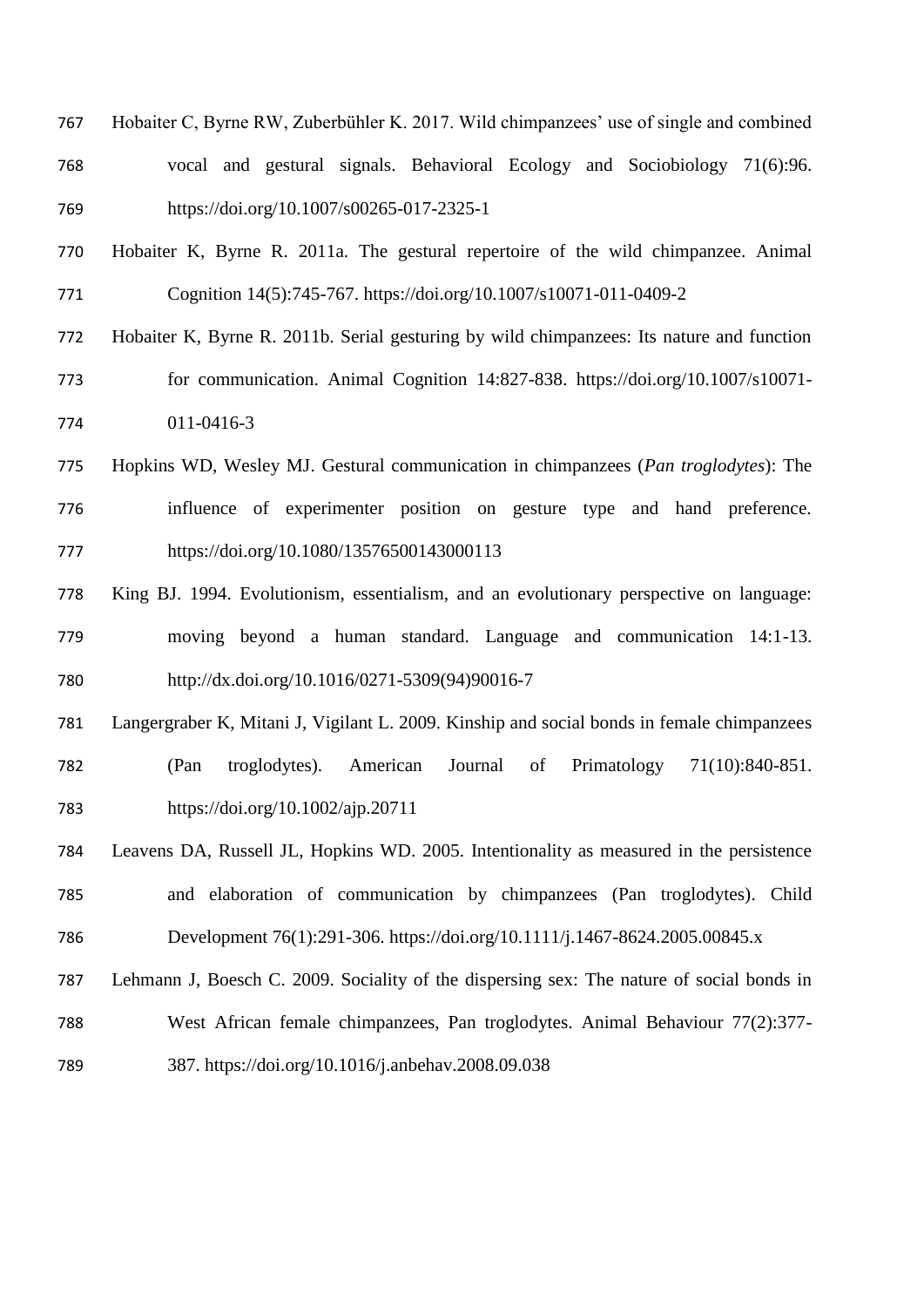- Lehmann J, Dunbar R. 2009. Network cohesion, group size and neocortex size in female- bonded Old World primates. Proceedings of the Royal Society of London B: Biological Sciences 276(1677):4417-4422. https://doi.org/10.1098/rspb.2009.1409
- Liebal K, Call J, Tomasello M. 2004a. Use of gesture sequences in chimpanzees. American Journal of Primatology 64(4):377-396. https://doi.org/10.1002/ajp.20087
- Liebal K, Pika S, Call J, Tomasello M. 2004b. To move or not to move: how apes adjust to the attentional state of others. Interaction Studies 5(2):199-219. https://doi.org/10.1075/is.5.2.03lie
- Liebal K, Pika S, Tomasello M. 2006. Gestural communication of orangutans (*Pongo pygmaeus*). Gesture 6(1):1-38.
- Maestripieri D. 1999. Primate social organization, gestural repertoire size, and communication dynamics: a comparative study of macaques. In: King BJ, editor. The origins of language: what nonhuman primates can tell us. Santa Fe: School of American Research Press. p 55 - 77.
- Maestripieri D. 2005. Gestural communication in three species of macaques (Macaca mulatta,
- M. nemestrina, M. arctoides): Use of signals in relation to dominance and social context. Gesture 5(1):55-71. https://doi.org/10.1075/gest.5.1.06mae
- Masur EF. 1982. Mothers' responses to infants' object-related gestures: Influences on lexical development. Journal of Child Language 9(1):23-30. https://doi.org/10.1017/S0305000900003585
- McComb K, Semple S. 2005. Coevolution of vocal communication and sociality in primates. Biology Letters 1(4):381-385. https://doi.org/10.1098/rsbl.2005.0366
- Mitani J, Hunley K, Murdoch M. 1999. Geographic variation in the calls of wild chimpanzees: a reassessment. American Journal of Primatology 47:133-151.
- https://doi.org/10.1002/(SICI)1098-2345(1999)47:2<133::AID-AJP4>3.0.CO;2-I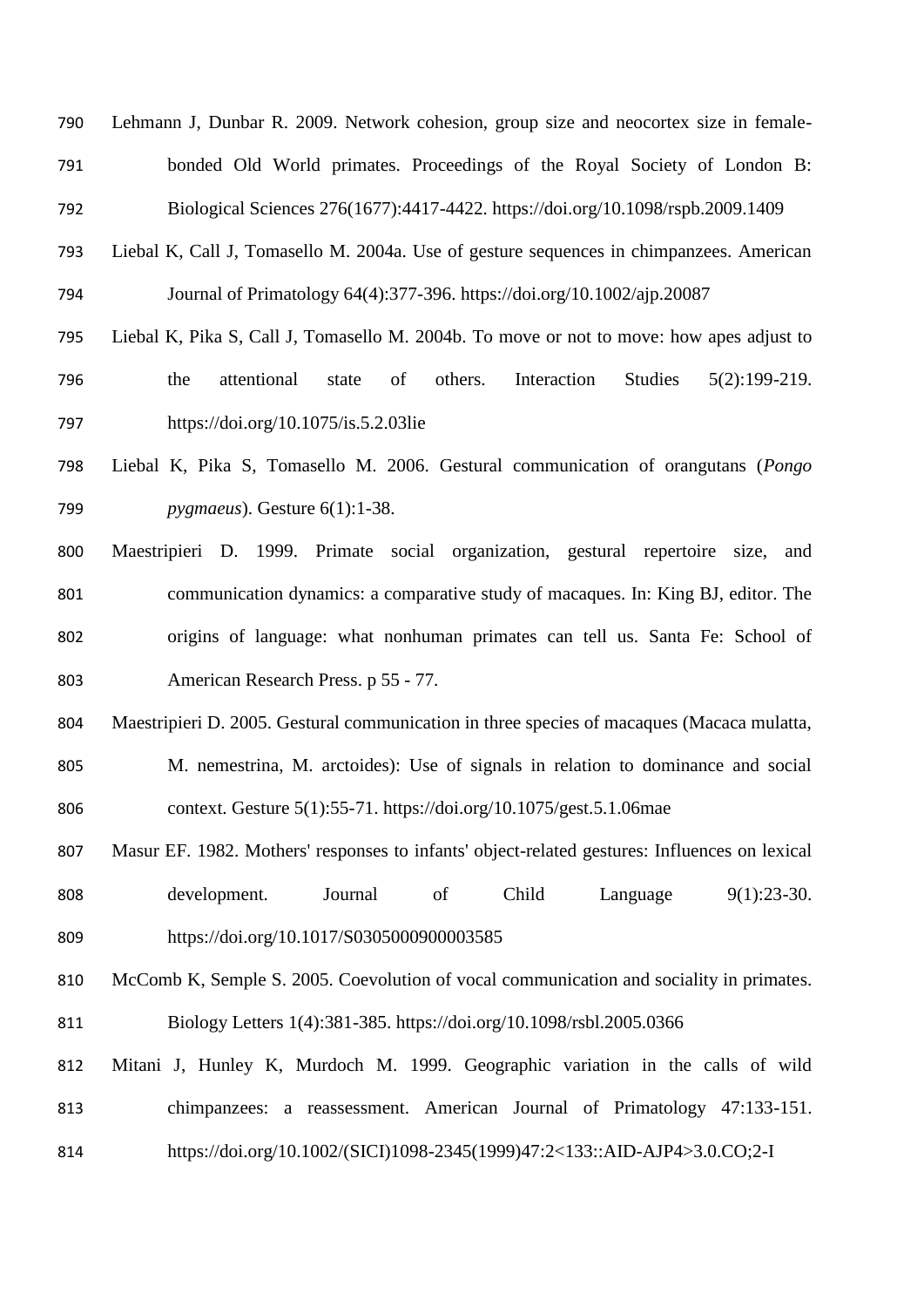- Mitani JC. 2009. Male chimpanzees form enduring and equitable social bonds. Animal Behaviour 77(3):633-640. https://doi.org/10.1016/j.anbehav.2008.11.021
- Mitani JC, Brandt KL. 1994. Social factors influence the acoustic variability in the long‐distance calls of male chimpanzees. Ethology 96(3):233-252. https://doi.org/10.1111/j.1439-0310.1994.tb01012.x
- Mitani JC, Gros-Louis J. 1998. Chorusing and call convergence in chimpanzees: Tests of three hypotheses. Behaviour 135(8):1041-1064.
- Mitani JC, Nishida T. 1993. Contexts and social correlates of long-distance calling by male 823 chimpanzees. Animal Behaviour 45(4):735-746. http://dx.doi.org/10.1006/anbe.1993.1088
- Mitani JC, Watts DP, Pepper JW, Merriwether DA. 2002. Demographic and social constraints on male chimpanzee behaviour. Animal Behaviour 64(5):727-737. http://dx.doi.org/10.1006/anbe.2002.4014,
- Moore R. 2016. Meaning and ostension in great ape gestural communication. Animal cognition 19(1):223-231. https://doi.org/10.1007/s10071-015-0905-x
- Muller MN, Mitani JC. 2005. Conflict and cooperation in wild chimpanzees. Advances in the Study of Behavior 35(275-331). https://doi.org/10.1016/S0065-3454(05)35007-8
- Nishida T. 1980. The leaf-clipping display: a newly-discovered expressive gesture in wild chimpanzees. Journal of Human Evolution 9(2):117-128. https://doi.org/10.1016/0047-2484(80)90068-8
- Nishida T, Zamma K, Matsusaka T, Inaba A, McGrew WC. 2010. Chimpanzee behavior in the wild: An audio-visual encyclopedia. Tokyo: Springer.
- 837 Palombit R, Cheney D, Seyfarth R. 1999. Male grunts as mediators of social interaction with females in wild chacma baboons (Papio cynocephalus ursinus). Behaviour 136(2):221-242.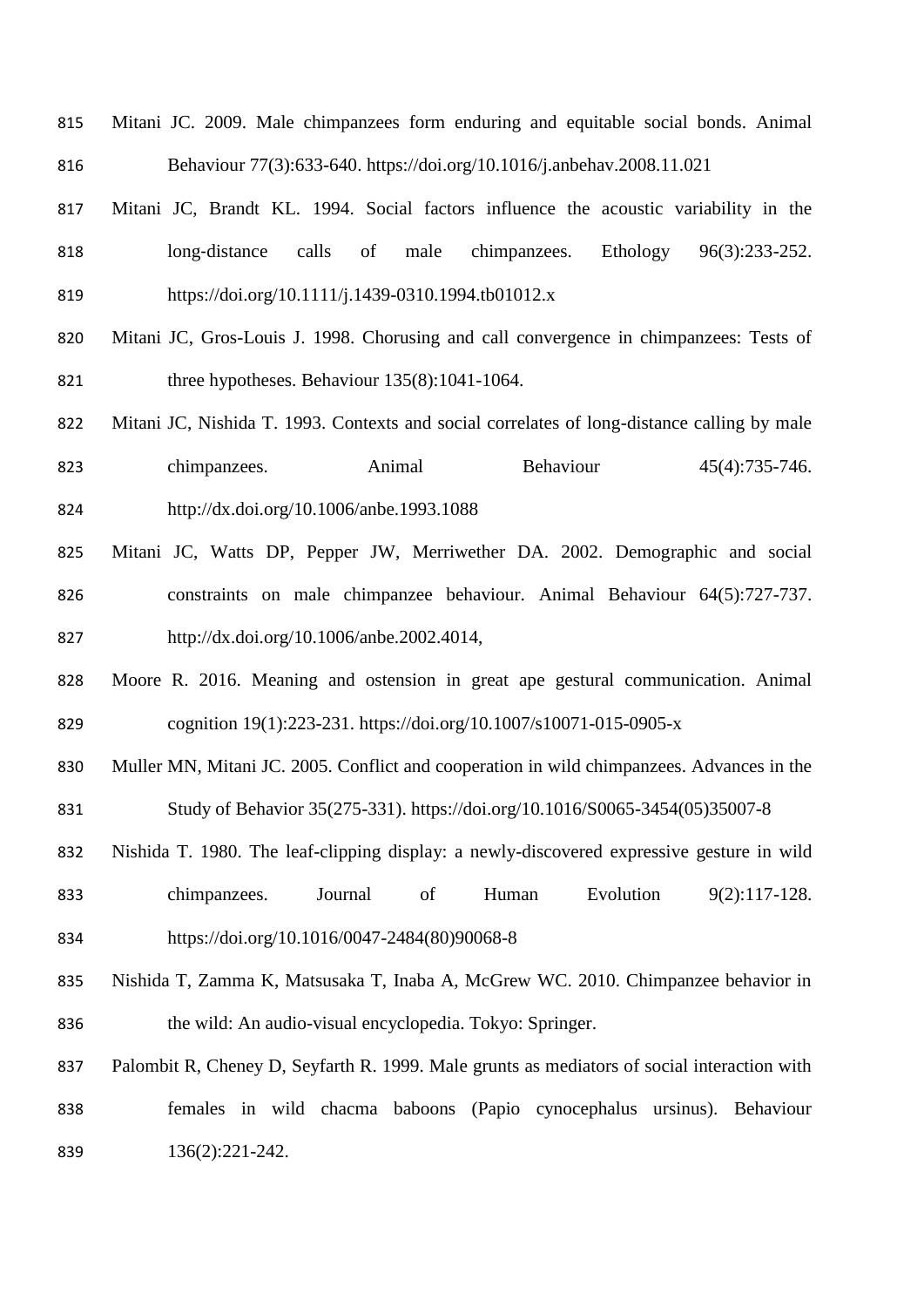- Pika S, Liebal K, Call J, Tomasello M. 2005a. Gestural Communication in Nonhuman and Human Primates. Gesture 5(1/2).
- Pika S, Liebal K, Tomasello M. 2003. Gestural communication in young gorillas (*Gorilla gorilla*): Gestural repertoire, learning, and use. American Journal of Primatology 60(3):95-111. https://doi.org/10.1002/ajp.10097
- Pika S, Liebal K, Tomasello M. 2005b. Gestural communication in subadult bonobos (*Pan paniscus*): Repertoire and use. American Journal of Primatology 65(1):39-61. https://doi.org/10.1002/ajp.20096
- Plooij FX. 1978. Some basic traits of language in wild chimpanzees. In: Lock A, editor. Action, gesture and symbol: The emergence of language. London: Academic press. p 111-131.
- Pollick AS, de Waal FBM. 2007. Ape gestures and language evolution. Proceedings of the National Academy of Sciences of the United States of America 104(19):8184-8189 https://doi.org/10.1073/pnas.0702624104
- Reynolds V. 2005. The chimpanzees of the Budongo Forest: ecology, behaviour, and conservation. Oxford: Oxford University Press. 297 p.
- Roberts AI. 2018. Influence of party size on social bonding and gestural persistence in wild chimpanzees. Advances in Biology and Earth Scienes 3(3):205 -228.
- Roberts AI, Roberts SGB. 2015. Gestural communication and mating tactics in wild 859 chimpanzees. PLoS ONE  $10(11):e0139683$ .
- https://doi.org/10.1371/journal.pone.0139683
- Roberts AI, Roberts SGB. 2016a. Wild chimpanzees modify modality of gestures according 862 to the strength of social bonds and personal network size. Scientific Reports 6(33864). https://doi.org/10.1038/srep33864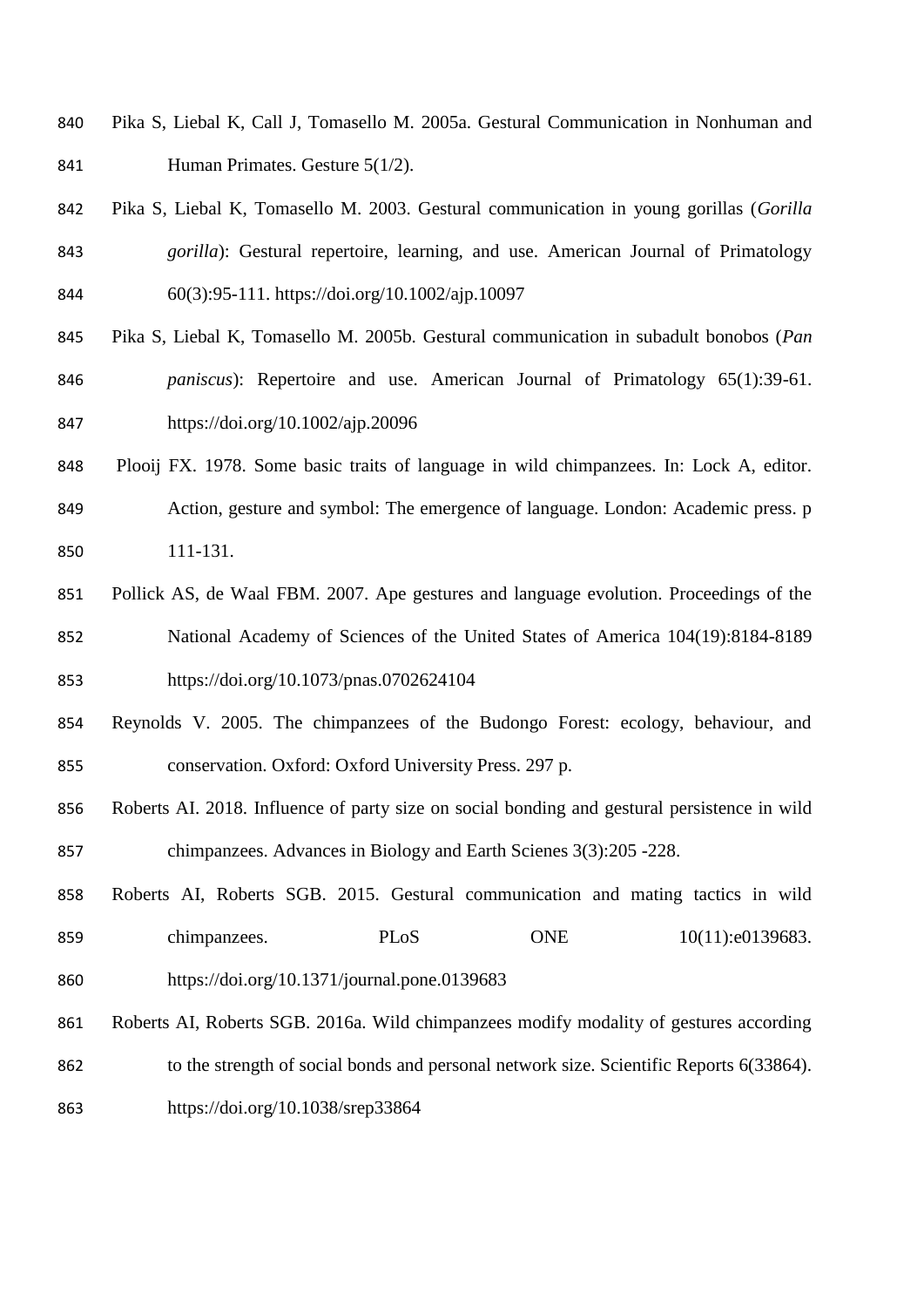- Roberts AI, Roberts SGB. 2017. Convergence and divergence in gestural repetoires as an adaptive mechanism for social bonding in primates. Royal Society Open Science 4: 170181. https://doi.org/10.1098/rsos.170181
- Roberts AI, Roberts SGB. 2018a. Persistence in gestural communication predicts sociality in wild chimpanzee. Animal Cognition. https://doi.org/10.1101/365858
- Roberts AI, Roberts SGB, Vick S-J. 2014a. The repertoire and intentionality of gestural communication in wild chimpanzees. Animal Cognition 17(2):317 - 336. https://doi.org/10.1007/s10071-013-0664-5
- Roberts AI, Vick S-J, Buchanan-Smith H. 2012a. Usage and comprehension of manual gestures in wild chimpanzees. Animal Behaviour 84(2):459-470. https://doi.org/10.1016/j.anbehav.2012.05.022
- Roberts AI, Vick S-J, Buchanan-Smith H. 2013. Communicative intentions in wild chimpanzees: Persistence and elaboration in gestural signalling. Animal Cognition 16(2):187-196. https://doi.org/10.1007/s10071-012-0563-1
- Roberts AI, Vick S-J, Roberts SGB, Buchanan-Smith HM, Zuberbühler K. 2012b. A structure-based repertoire of manual gestures in wild chimpanzees: Statistical analyses of a graded communication system. Evolution and Human Behavior 33(5):578-589. https://doi.org/10.1016/j.evolhumbehav.2012.05.006
- Roberts AI, Vick S-J, Roberts SGB, Menzel CR. 2014b. Chimpanzees modify intentional gestures to coordinate a search for hidden food. Nature Communications 5 3088. https://doi.org/10.1038.ncomms4088
- Roberts S, Roberts AI. 2018b. Visual attention, indicative gestures, and calls accompanying gestural communication are associated with sociality in wild chimpanzees (Pan troglodyres schweinnfurthii). Journal of Comparative Psychology. https://doi.org/10.1037/com0000128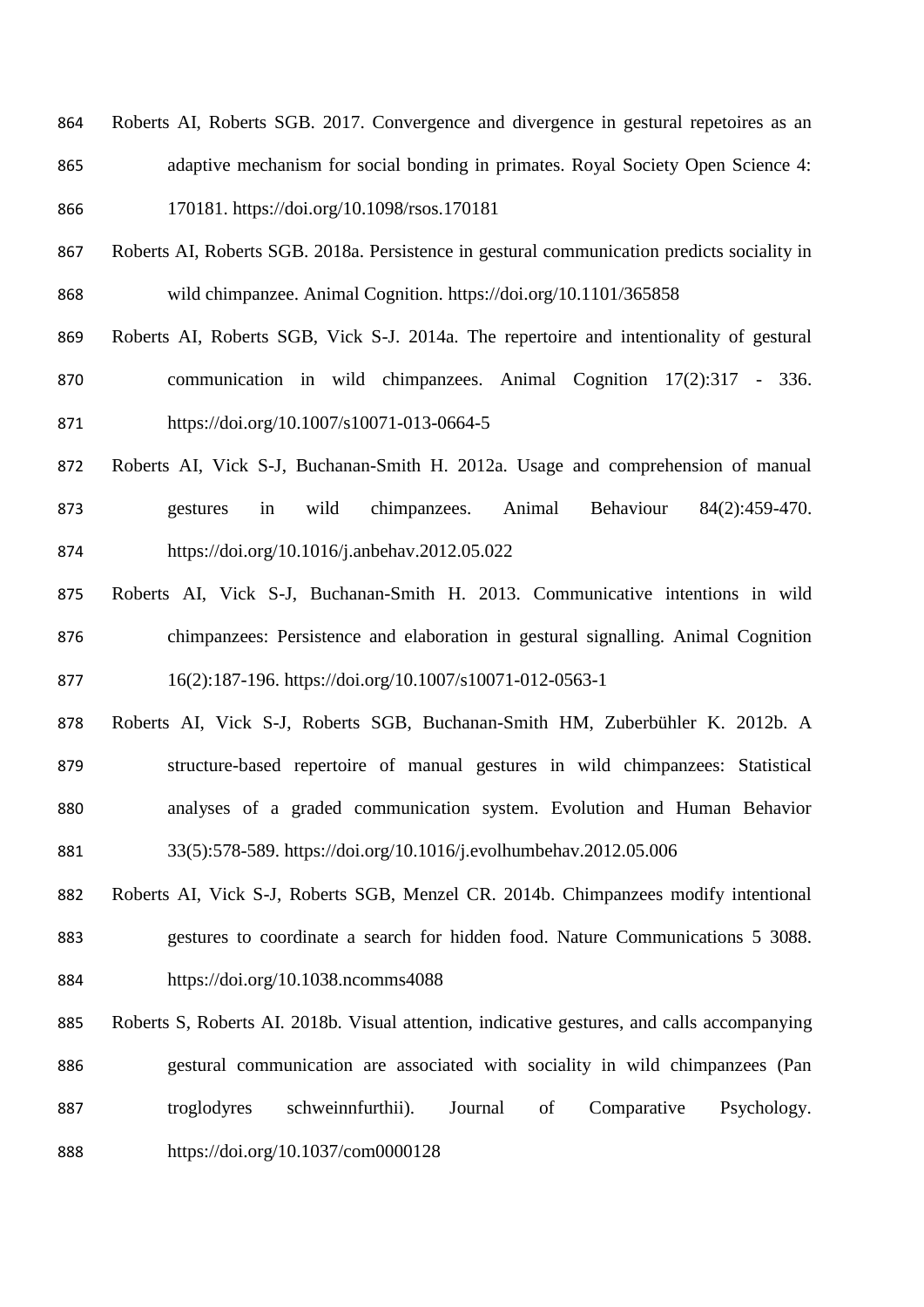- Roberts SGB, Roberts AI. 2016b. Social brain hypothesis, vocal and gesture networks of wild
- chimpanzees. Frontiers in Psychology 7(1756). https://doi.org/10.3389/fpsyg.2016.01756
- 892 Schel AM, Machanda Z, Townsend SW, Zuberb $\tilde{A}$ <sup>1</sup>/4hler K, Slocombe KE. 2013. Chimpanzee food calls are directed at specific individuals. Animal Behaviour. https://doi.org/10.1016/j.anbehav.2013.08.013
- Schneider C, Call J, Liebal K. 2012. Onset and early use of gestural communication in nonhuman great apes. American journal of primatology 74(2):102-113. https://doi.org/10.1002/ajp.21011
- Schneider C, Liebal K, Call J. 2017. "Giving" and "responding" differences in gestural communication between nonhuman great ape mothers and infants. Developmental Psychobiology 59(3):303-313. https://doi.org/10.1002/dev.21495
- Seyfarth RM, Cheney DL. 2013. Affiliation, empathy, and the origins of theory of mind. Proceedings of the National Academy of Sciences 110(Supplement 2):10349-10356. https://doi.org/10.1073/pnas.1301223110
- Shannon CE, Weaver W, Burks AW. 1951. The mathematical theory of communication. Philosophical Review 60 (3):398-400. https://doi.org/10.2307/2181879
- Silk JB, Beehner JC, Bergman TJ, Crockford C, Engh AL, Moscovice LR, Wittig RM,

Seyfarth RM, Cheney DL. 2009. The benefits of social capital: close social bonds among

female baboons enhance offspring survival. Proceedings of the Royal Society B: Biological

- Sciences 276(1670):3099-3104. https://doi.org/10.1098/rspb.2009.0681
- Silk MJ, Jackson AL, Croft DP, Colhoun K, Bearhop S. 2015. The consequences of unidentifiable individuals for the analysis of an animal social network. Animal Behaviour 104:1-11. https://doi.org/10.1016/j.anbehav.2015.03.005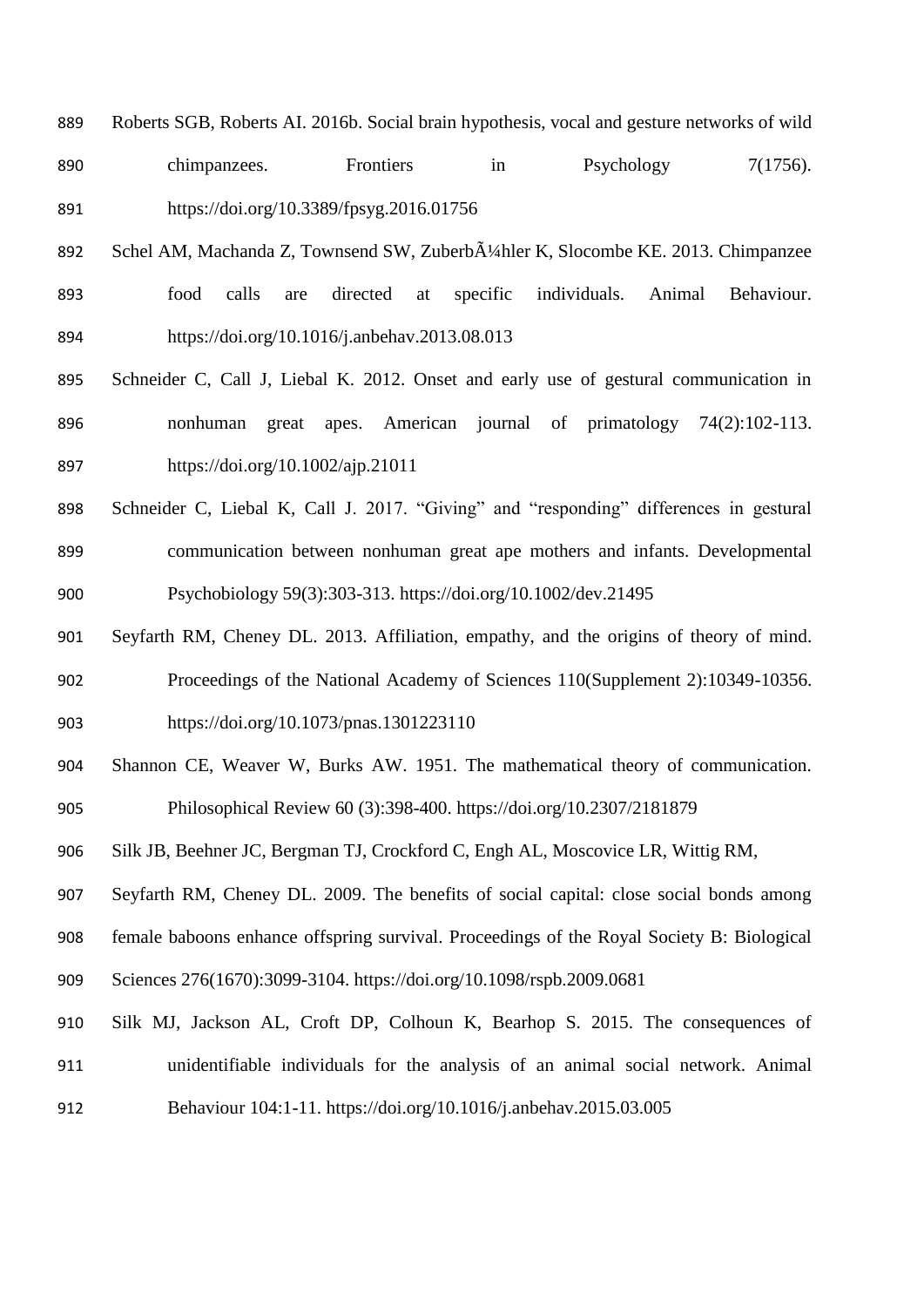- Spoor JR, Kelly JR. 2004. The evolutionary significance of affect in groups: Communication and group bonding. Group processes & intergroup relations 7(4):398-412. https://doi.org/10.1177/1368430204046145
- Sterelny K. 1998. The Evolution of Communication. Mind & Language 13(2):308-321.
- Tomasello M, Call J, Nagell K, Olguin R, Carpenter M. 1994. The learning and use of gestural signals by young chimpanzees - a trans-generational study. Primates 35(2):137-154. https://doi.org/10.1007/BF02382050
- Tomasello M, George BL, Kruger AC, Jeffrey M, Evans FA. 1985. The development of gestural communication in young chimpanzees. Journal of Human Evolution 14:175- 186. https://doi.org/10.1016/S0047-2484(85)80005-1
- van Hooff JARAM. 1971. Aspects of the Social Behaviour and Communication in Human and Higher Non-Human Primates. Rotterdam: Bronder-Offset.
- Watts DP. 2006. Conflict resolution in chimpanzees and the valuable-relationships hypothesis. International Journal of Primatology 27(5):1337-1364. https://doi.org/10.1007/s10764-006-9081-9
- Wilke C, Kavanagh E, Donnellan E, Waller BM, Machanda ZP, Slocombe KE. 2017. Production of and responses to unimodal and multimodal signals in wild chimpanzees, Pan troglodytes schweinfurthii. Animal Behaviour 123:305-316.
- <https://doi.org/10.1016/j.anbehav.2016.10.024>
- 
- 
- 
-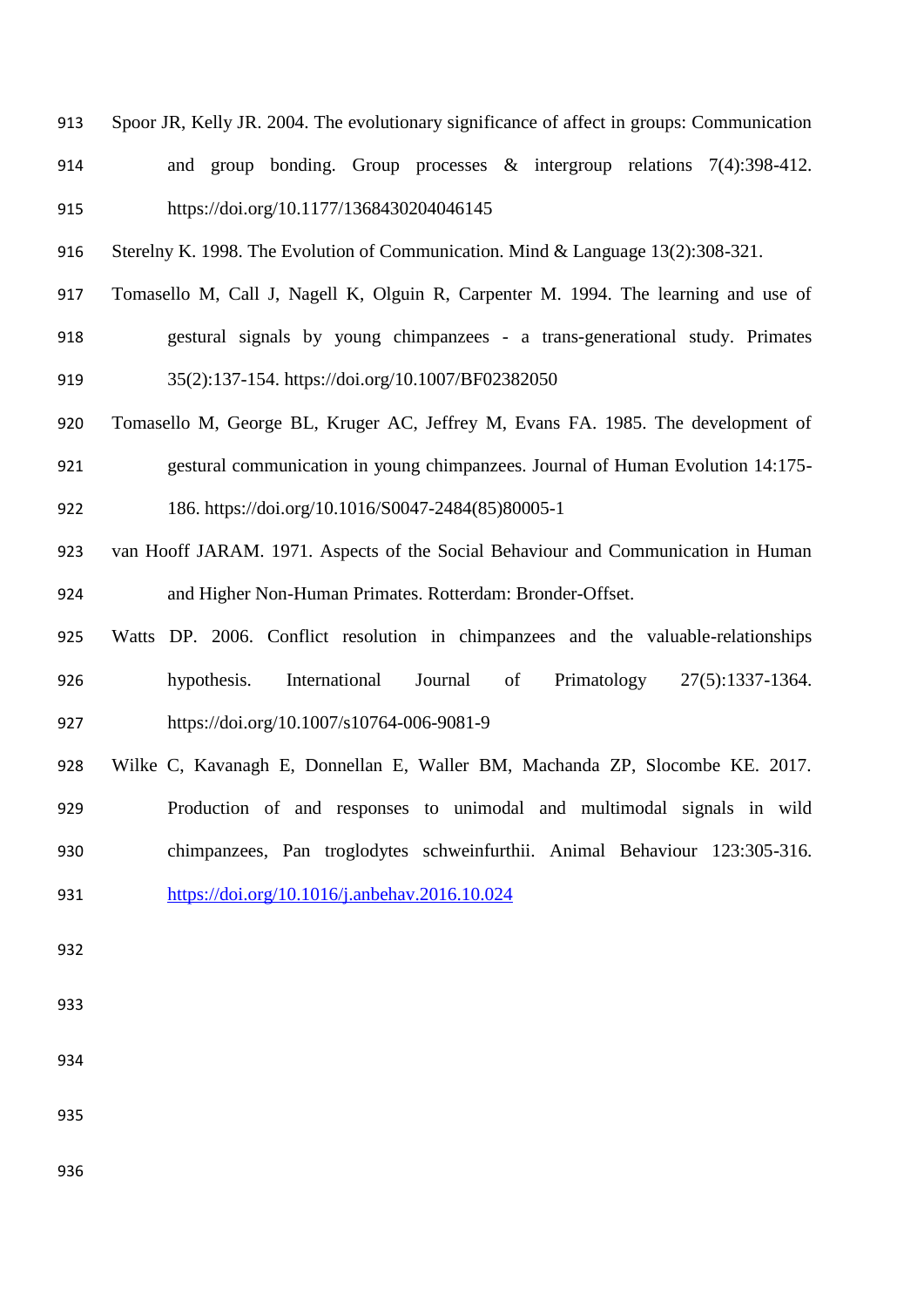| 937 Table 1. Focal ID, sex, year of birth and reproductive status of the 12 focal subjects included |  |
|-----------------------------------------------------------------------------------------------------|--|
|-----------------------------------------------------------------------------------------------------|--|

938 in the study.

| Focal                  | <b>Sex</b> | Age             | Female                   | <b>Total observation duration</b> |
|------------------------|------------|-----------------|--------------------------|-----------------------------------|
| subject ID             |            |                 | reproductive             | in minutes                        |
|                        |            |                 | status                   |                                   |
| <b>BB</b>              | Male       | 21              | $\blacksquare$           | 516                               |
| ${\rm HW}$             | Male       | 15              | $\equiv$                 | 1030                              |
| <b>KT</b>              | Male       | 15              | $\overline{\phantom{a}}$ | 1026                              |
| $\rm KU$               | Female     | 29              | Pregnant                 | 910                               |
| $\mathbf{K}\mathbf{W}$ | Female     | 27              | <b>Nursing</b>           | 510                               |
| ML                     | Female     | $\overline{33}$ | Cycling                  | 1118                              |
| <b>MS</b>              | Male       | 17              | $\overline{\phantom{a}}$ | 524                               |
| NB <sup>a</sup>        | Female     | 46              | Cycling                  | 500                               |
| $NK^b$                 | Male       | 26              | $\sim$                   | 582                               |
| RH                     | Female     | 43              | Nursing                  | 1038                              |
| SQ                     | Male       | 17              | $\blacksquare$           | 554                               |
| ${\rm ZM}$             | Female     | 40              | Cycling                  | 710                               |

939 Notes. <sup>a</sup> Alpha female<sup>, b</sup> Alpha male.

940 Dominance based on unidirectional pant-grunt calls

941

942

943

944

945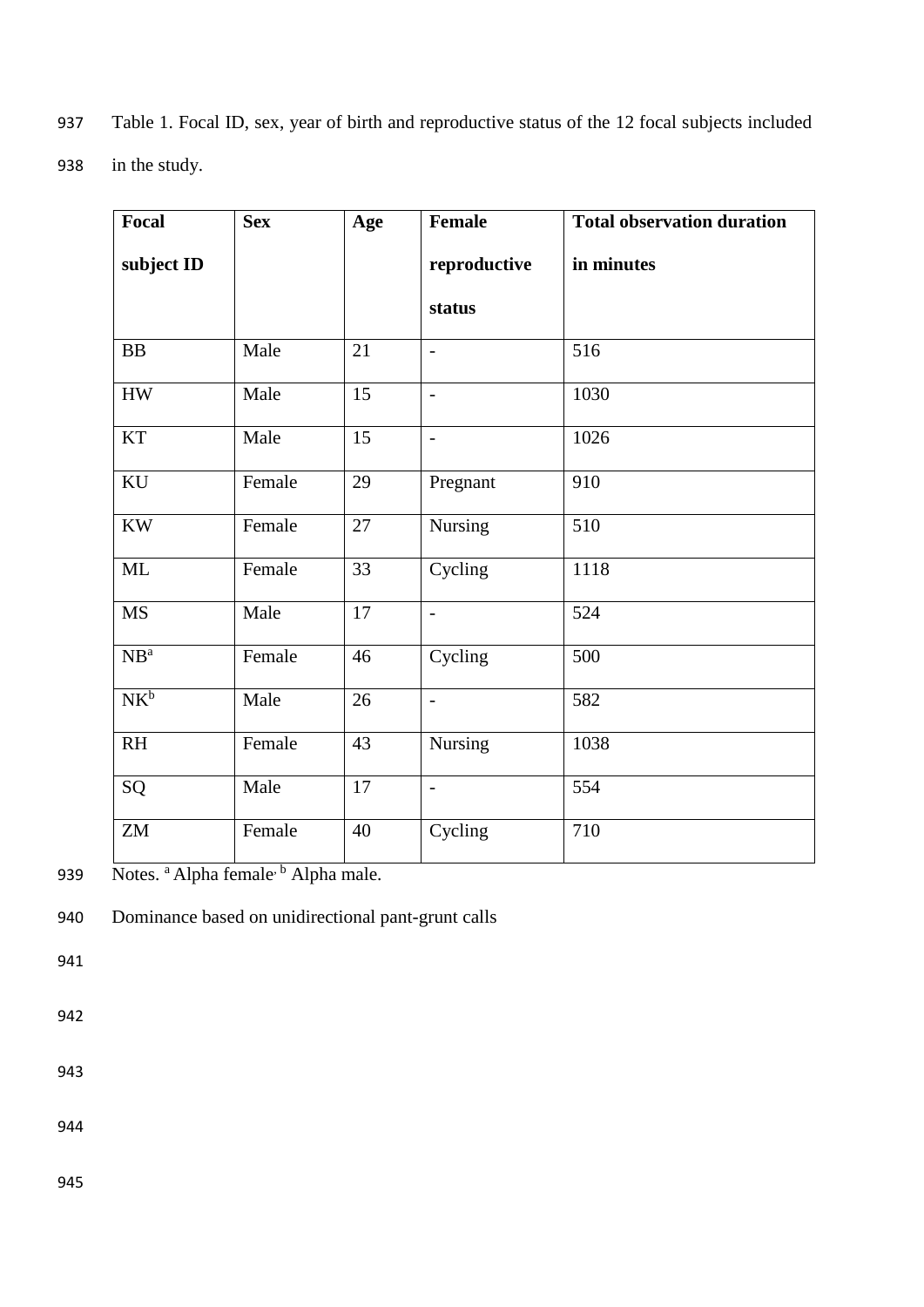946 Table 2. Gesture types observed in adult to adult interactions categorised according to

947 modality and function. The data from last study period was included to make this table.

| Gesture type          | Modality               | Function                                          |  |  |  |
|-----------------------|------------------------|---------------------------------------------------|--|--|--|
|                       | <b>BODILY MOVEMENT</b> |                                                   |  |  |  |
| <b>Bob</b>            | Visual                 | Other threat, greeting                            |  |  |  |
| Bounce                | Auditory<br>long-      | Travel, copulation, threat to dominate, pant-hoot |  |  |  |
|                       | range                  |                                                   |  |  |  |
| Dangle                | Visual                 | Travel, greeting, threat to dominate, pant-hoot   |  |  |  |
| Drag self             | Visual                 | Greeting                                          |  |  |  |
| Lunge                 | Visual                 | Other threat, greeting, threat to dominate        |  |  |  |
| Push by rump          | Tactile                | Greeting                                          |  |  |  |
| Rock                  | Visual                 | Greeting, pant-hoot,                              |  |  |  |
| Roll over             | Visual                 | Receive groom                                     |  |  |  |
| Slide                 | Tactile                | Greeting                                          |  |  |  |
| Sway                  | Auditory<br>long-      | Travel, copulation, threat to dominate, pant-hoot |  |  |  |
|                       | range                  |                                                   |  |  |  |
| Thrust genitals       | Tactile                | Greeting                                          |  |  |  |
| <b>BODILY POSTURE</b> |                        |                                                   |  |  |  |
| <b>Bow</b>            | Visual                 | Greeting                                          |  |  |  |
| Crouch                | Visual                 | Greeting                                          |  |  |  |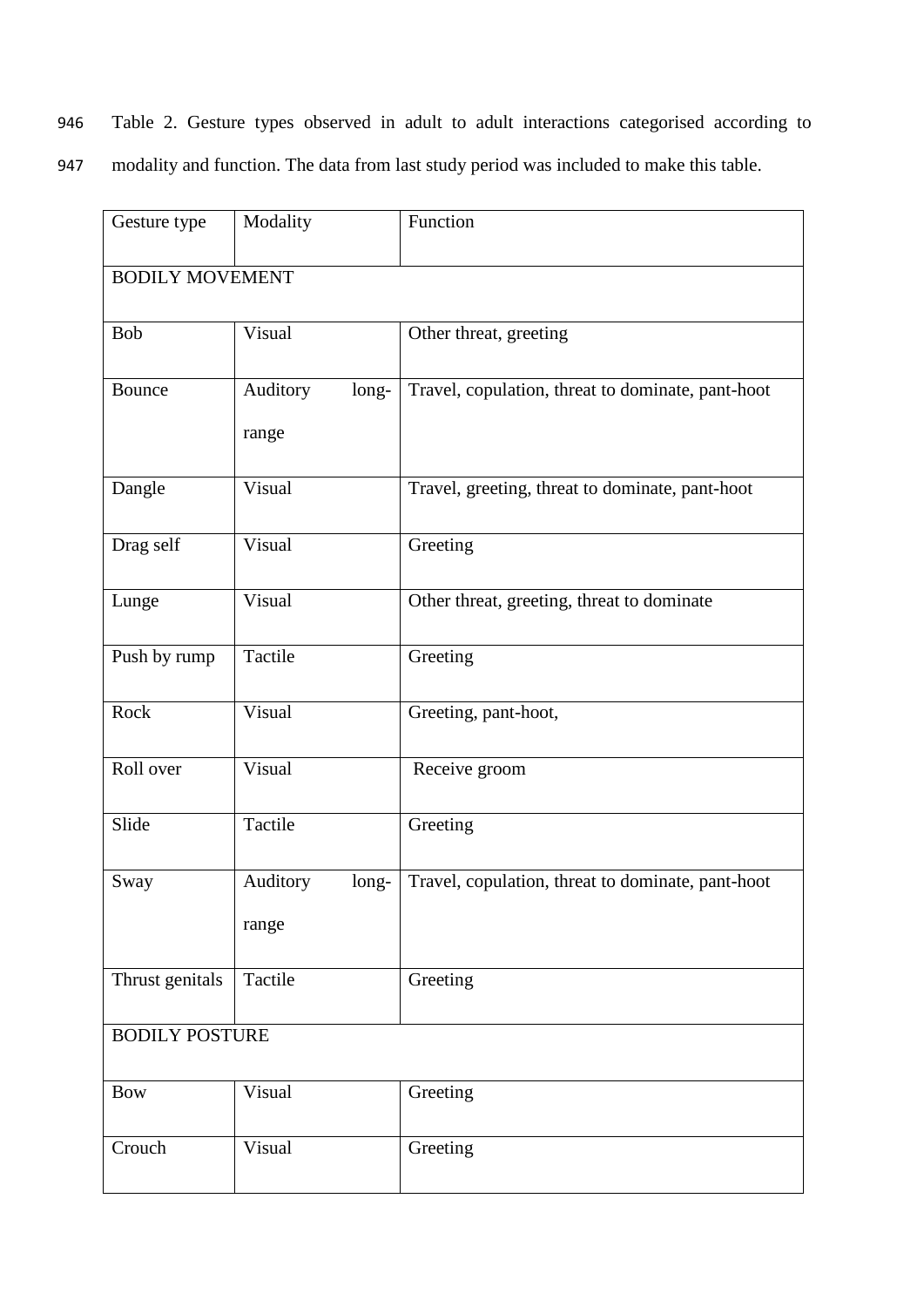| Present              | Visual             | Copulation                                            |
|----------------------|--------------------|-------------------------------------------------------|
| genitals             |                    |                                                       |
| Present mount        | Visual             | Copulation                                            |
| Present rump         | Visual             | Other threat, copulation, reassurance, greeting,      |
|                      |                    | threat to dominate                                    |
| Present torso        | Visual             | Greeting, mutually groom, receive groom, give         |
|                      |                    | groom                                                 |
| Stand tandem         | Tactile            | Reassurance, greeting                                 |
| Stationary stiff     | Visual             | Other threat, travel, copulation, reassurance, threat |
|                      |                    | to dominate, pant-hoot                                |
| Turn back            | Visual             | Copulation, greeting,                                 |
| <b>HEAD GESTURES</b> |                    |                                                       |
| <b>Bite</b>          | Tactile            | Greeting                                              |
| Clip by mouth        | Auditory<br>short- | Copulation, give groom                                |
|                      | range              |                                                       |
| Hold object          | Visual             | Copulation                                            |
| Kiss                 | Tactile            | Greeting                                              |
| Lower head           | Visual             | Receive groom                                         |
| Nod                  | Visual             | Greeting                                              |
| Smack lip            | Auditory<br>short- | Greeting, mutually groom, receive groom, give         |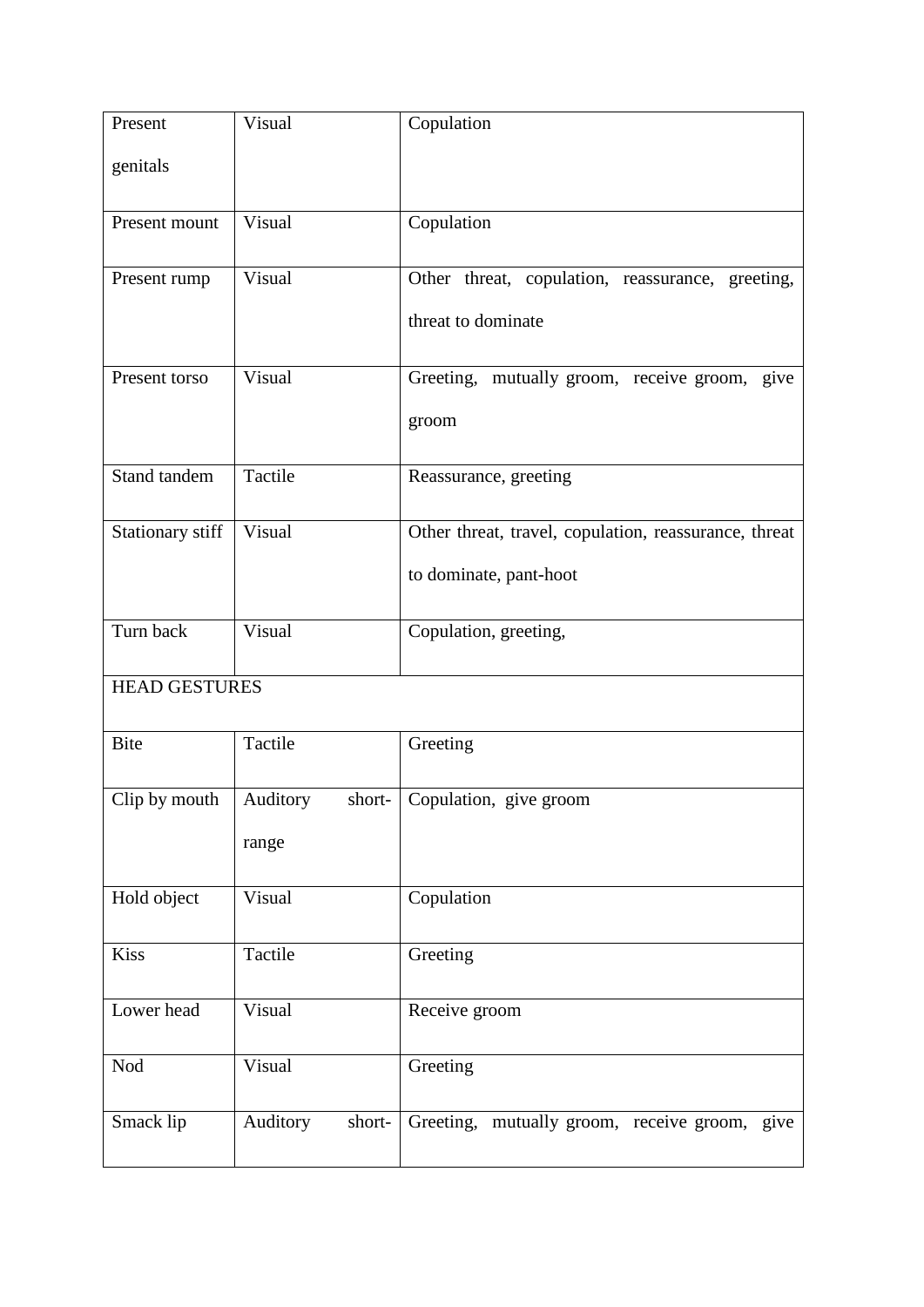|                        | range             | groom,                                                |  |
|------------------------|-------------------|-------------------------------------------------------|--|
| Sniff                  | Visual            | Reassurance, greeting                                 |  |
| <b>Stroke</b><br>by    | Tactile           | Greeting, give groom                                  |  |
| mouth                  |                   |                                                       |  |
| Tip head               | Visual            | Other threat                                          |  |
| Turn head              | Visual            | Other threat                                          |  |
| <b>LEG GESTURE</b>     |                   |                                                       |  |
| Drum                   | Auditory<br>long- | Travel, threat to dominate, pant-hoot, other threat,  |  |
|                        | range             |                                                       |  |
| Kick                   | Auditory<br>long- | Threat to dominate                                    |  |
|                        | range             |                                                       |  |
| Present leg            | Visual            | Receive groom                                         |  |
| <b>Stamp</b>           | Auditory<br>long- | Other threat, travel, copulation, threat to dominate, |  |
| quadrupedal            | range             | pant-hoot,                                            |  |
| Stamp sitting          | Auditory<br>long- | Travel, copulation, threat to dominate,               |  |
|                        | range             |                                                       |  |
| <b>LOCOMOTORY GAIT</b> |                   |                                                       |  |
| Crouch run             | Visual            | Other threat, reassurance, greeting, pant-hoot        |  |
| Crouch walk            | Visual            | Other threat, copulation, greeting, pant-hoot         |  |
| Jump                   | Visual            | Other threat, greeting, threat to dominate, travel,   |  |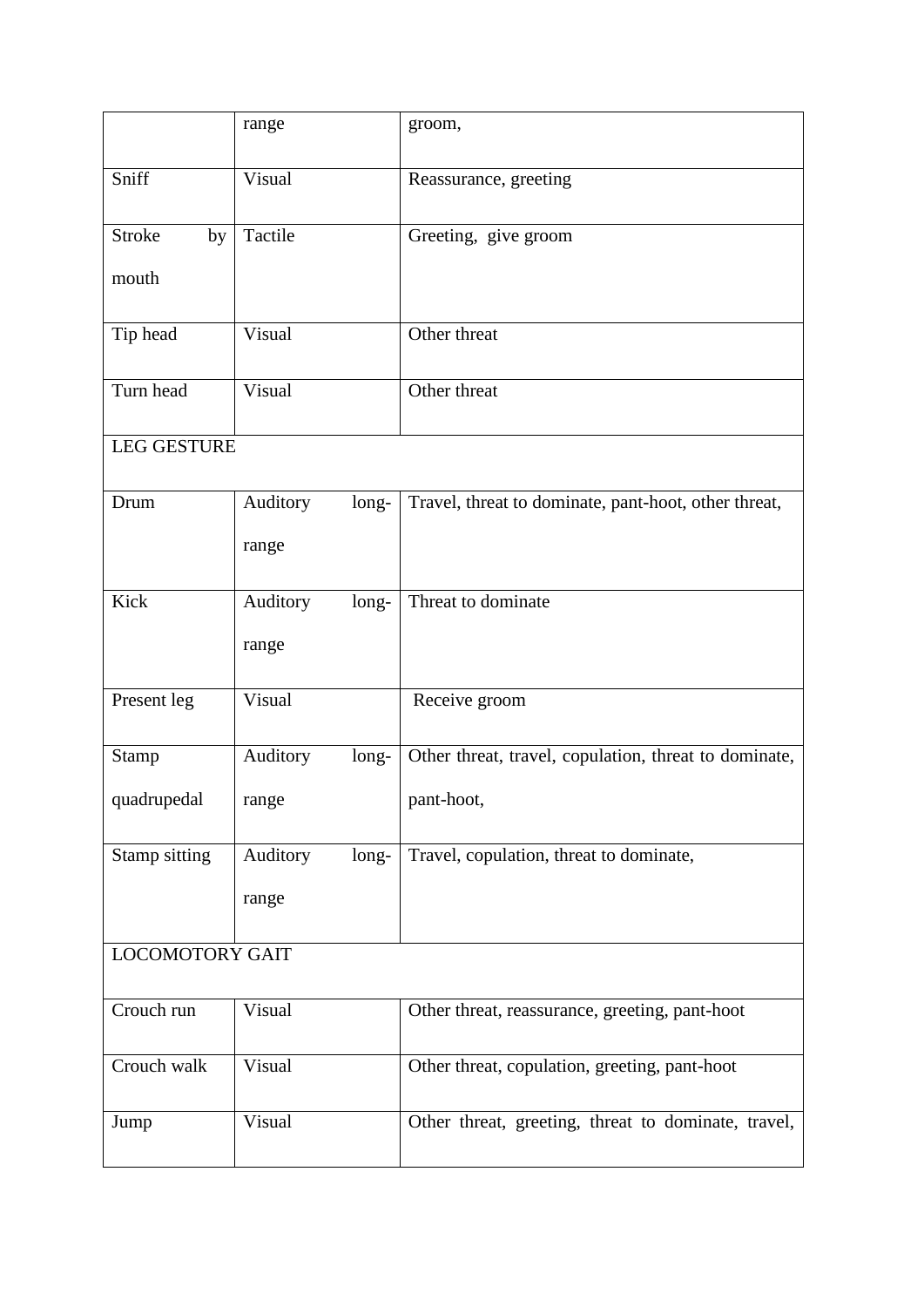|               |                   | copulation                                              |
|---------------|-------------------|---------------------------------------------------------|
| Locomote      | Tactile           | Reassurance, greeting                                   |
| tandem        |                   |                                                         |
| Run stiff     | Visual            | Other<br>threat, reassurance, greeting,<br>threat<br>to |
|               |                   | dominate, pant-hoot, travel                             |
| Shuffle       | Auditory<br>long- | Threat to dominate, pant-hoot                           |
|               | range             |                                                         |
| Swagger       | Visual            | Other threat, travel, threat to dominate, pant-hoot     |
| bipedal       |                   |                                                         |
| Swagger       | Visual            | Travel, threat to dominate, pant-hoot                   |
| quadrupedal   |                   |                                                         |
| Swing         | Auditory<br>long- | Other threat, greeting, pant-hoot, travel, threat to    |
|               | range             | dominate,                                               |
| Walk stiff    | Visual            | Other threat, travel, copulation, threat to dominate,   |
|               |                   | pant-hoot                                               |
| <b>MANUAL</b> |                   |                                                         |
| Arm beckon    | Visual            | Copulation                                              |
| Arm flap      | Visual            | Other threat, threat to dominate, pant-hoot,            |
| Arm raise     | Visual            | Copulation, mutually groom,                             |
| <b>Beat</b>   | Auditory<br>long- | Pant-hoot, travel,                                      |
|               | range             |                                                         |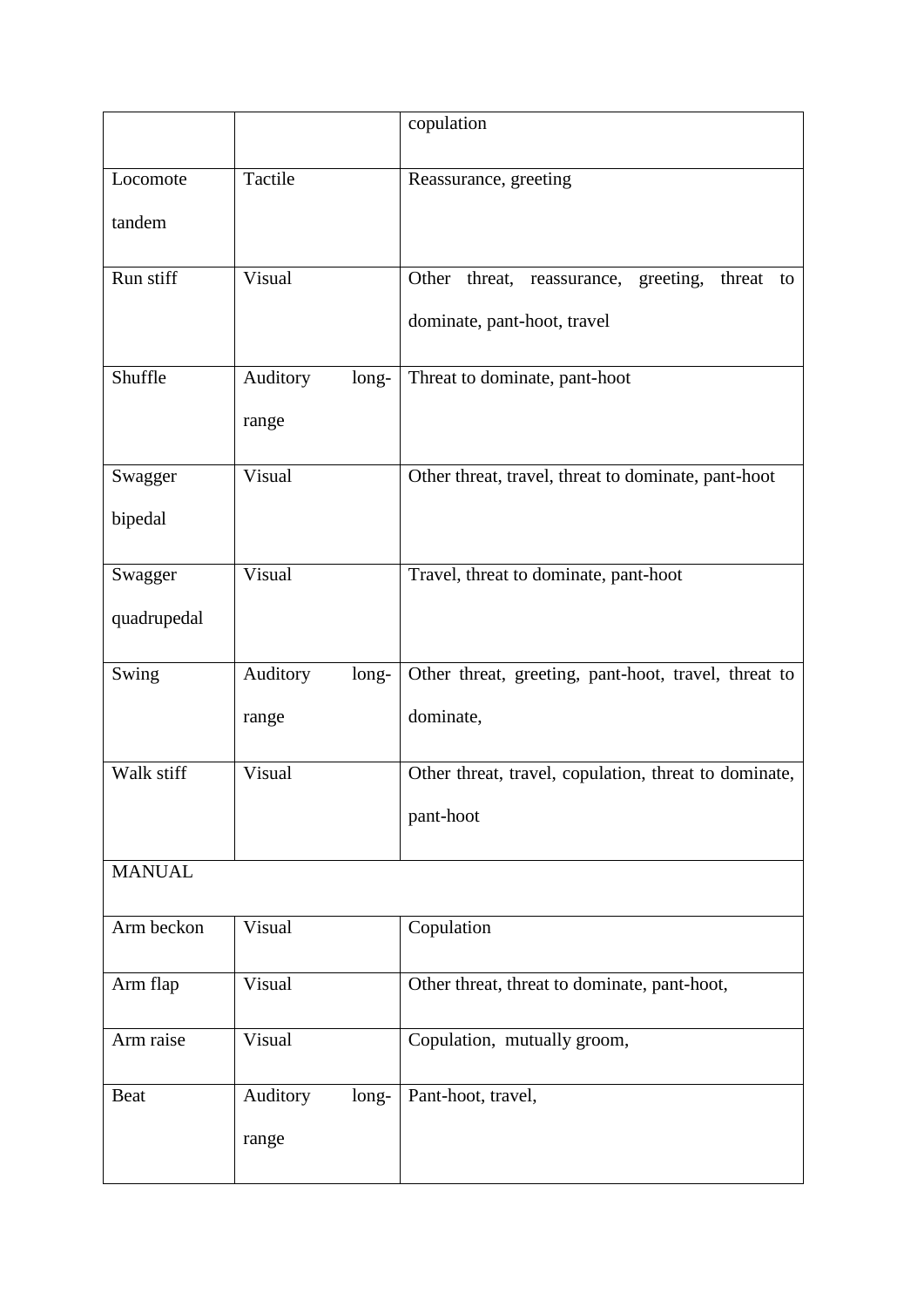| <b>Break</b> | Auditory<br>long-  | Threat to dominate                   |
|--------------|--------------------|--------------------------------------|
|              | range              |                                      |
| Clip by hand | Auditory<br>short- | Copulation, give groom,              |
|              | range              |                                      |
| Drag object  | Auditory<br>long-  | Pant-hoot                            |
|              | range              |                                      |
| Embrace      | Tactile            | Reassurance, greeting                |
| Forceful     | Visual             | Other threat, copulation,            |
| extend       |                    |                                      |
| Grab         | Tactile            | Reassurance, greeting                |
| Hand bend    | Visual             | Greeting                             |
| Hit object   | Auditory<br>long-  | Copulation, greeting                 |
|              | range              |                                      |
| Hold hands   | Tactile            | Greeting                             |
| Inspect      | Auditory<br>short- | Give groom                           |
|              | range              |                                      |
| Knock        | Auditory<br>long-  | Pant-hoot                            |
|              | range              |                                      |
| Limp extend  | Visual             | Greeting, mutually groom, give groom |
| Linear sweep | Visual             | Copulation, greeting, pant-hoot      |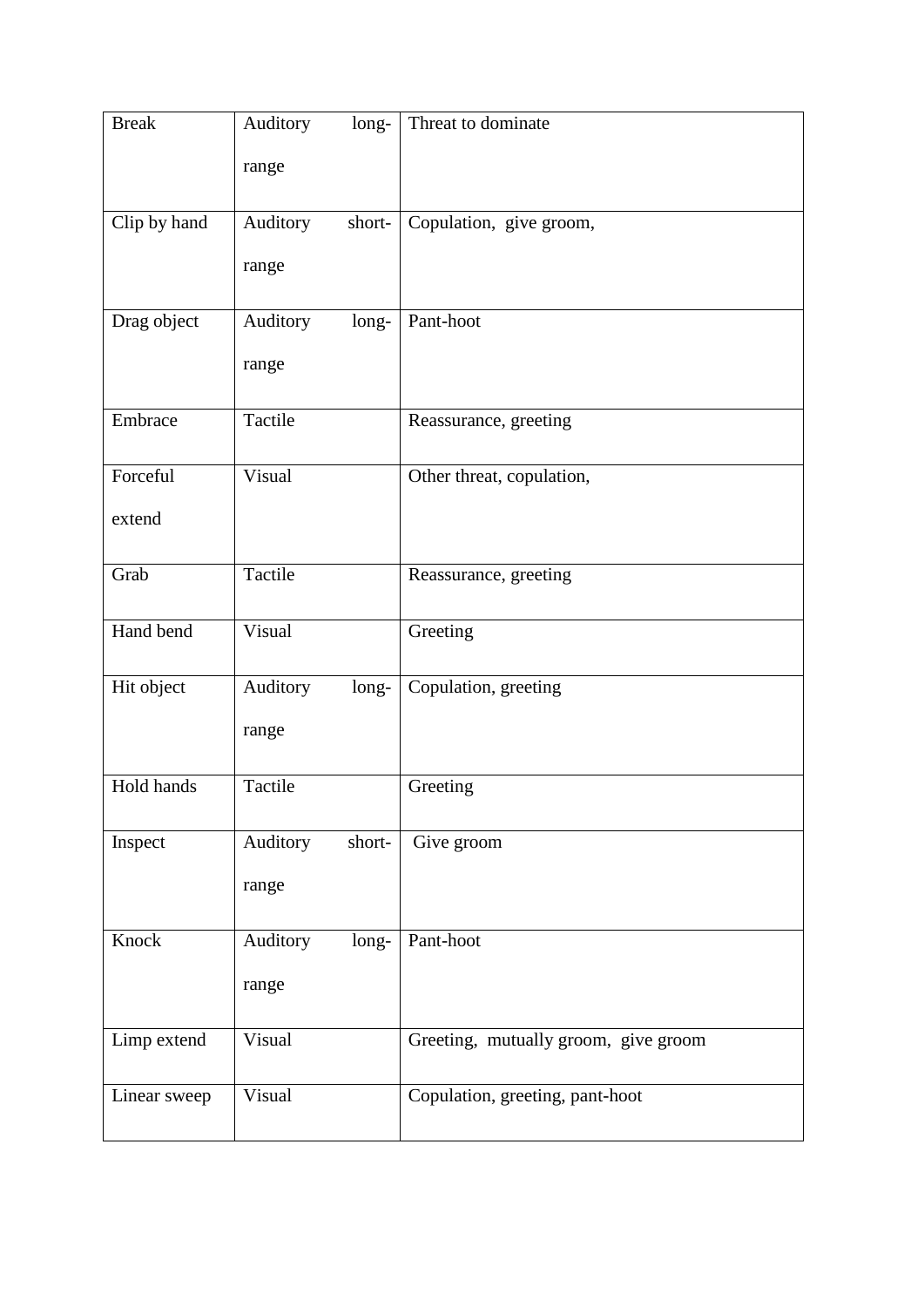| Offer hand   | Tactile           | Reassurance, play                                     |
|--------------|-------------------|-------------------------------------------------------|
| Poke         | Tactile           | Reassurance                                           |
| Pound        | Auditory<br>long- | Pant-hoot                                             |
|              | range             |                                                       |
| Pull another | Tactile           | Copulation, give groom, greeting                      |
| Push by hand | Tactile           | Give groom                                            |
| Retrieve     | Visual            | Other threat                                          |
| Rub          | Tactile           | Play, reassurance,                                    |
| Shake limb   | Tactile           | Play                                                  |
| Shake mobile | Auditory<br>long- | Other threat, travel, copulation, threat to dominate, |
|              | range             | pant-hoot,                                            |
| Shake        | Auditory<br>long- | Other threat, travel, copulation, threat do dominate, |
| stationary   | range             | pant-hoot                                             |
| Slap another | Tactile           | Other threat                                          |
| Slap object  | Auditory<br>long- | Other threat, pant-hoot                               |
|              | range             |                                                       |
| Slap self    | Visual            | Pant-hoot                                             |
| Stiff extend | Visual            | Travel, greeting, threat do dominate,                 |
| Stretched    | Visual            | Greeting                                              |
| extend       |                   |                                                       |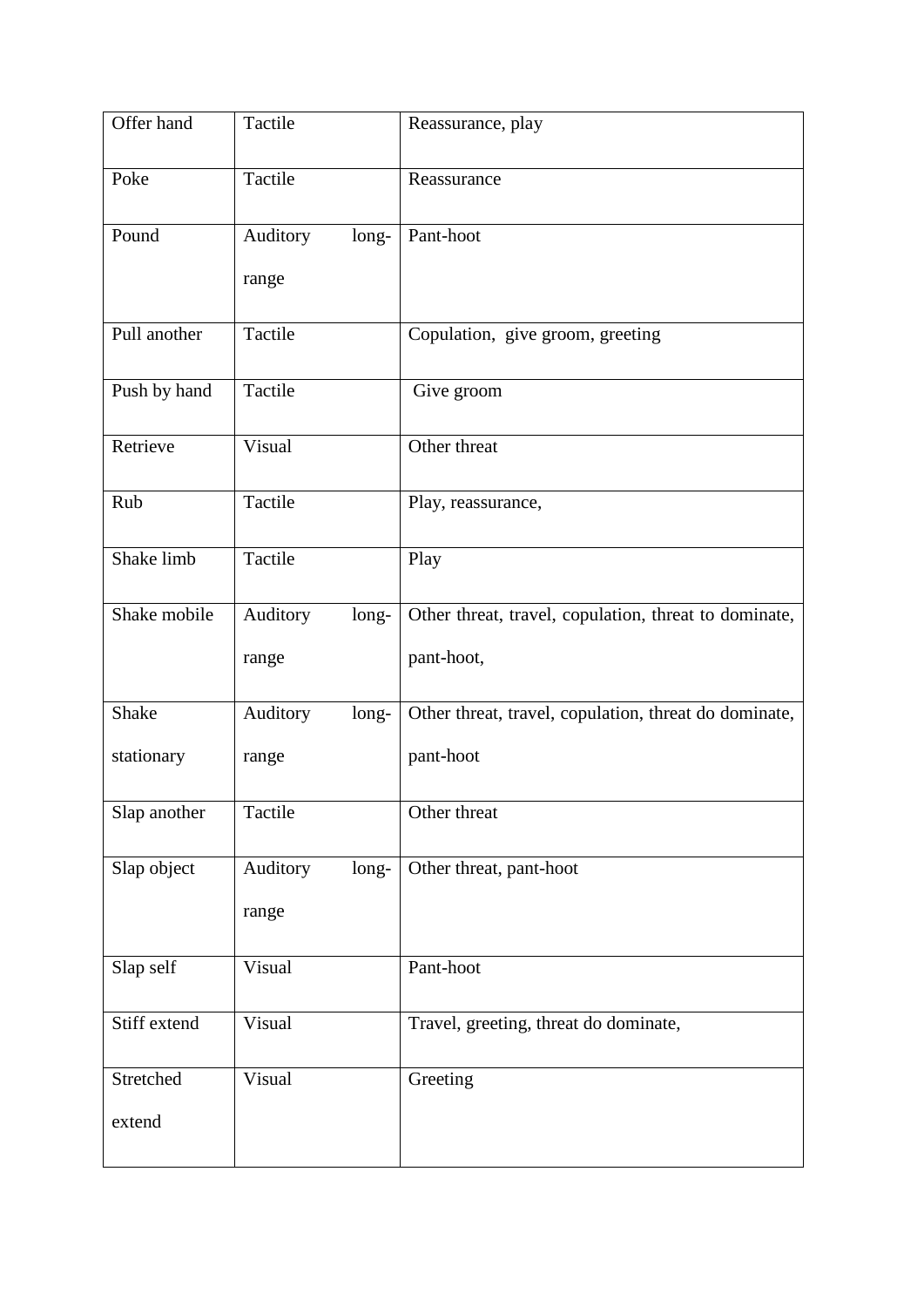| Stroke short    | Tactile                     | Other threat                                         |
|-----------------|-----------------------------|------------------------------------------------------|
| Tap another     | Tactile                     | Reassurance, greeting                                |
| Tap object      | Auditory<br>short-<br>range | Other threat                                         |
| Tickle          | Tactile                     | Play                                                 |
| Touch           | Tactile                     | Reassurance, greeting,<br>receive groom,<br>give     |
| backhand        |                             | groom,                                               |
| Touch           | Tactile                     | Give groom                                           |
| innerhand       |                             |                                                      |
| Touch long      | Tactile                     | Reassurance, greeting                                |
| Touch self      | Visual                      | Copulation                                           |
| Unilateral      | Visual                      | Travel, copulation, threat to dominate, pant-hoot    |
| swing           |                             |                                                      |
| Wipe            | Visual                      | Copulation                                           |
| Vertical extend | Visual                      | Food sharing, other threat, copulation, reassurance, |
|                 |                             | greeting,                                            |

948

949

950

951

952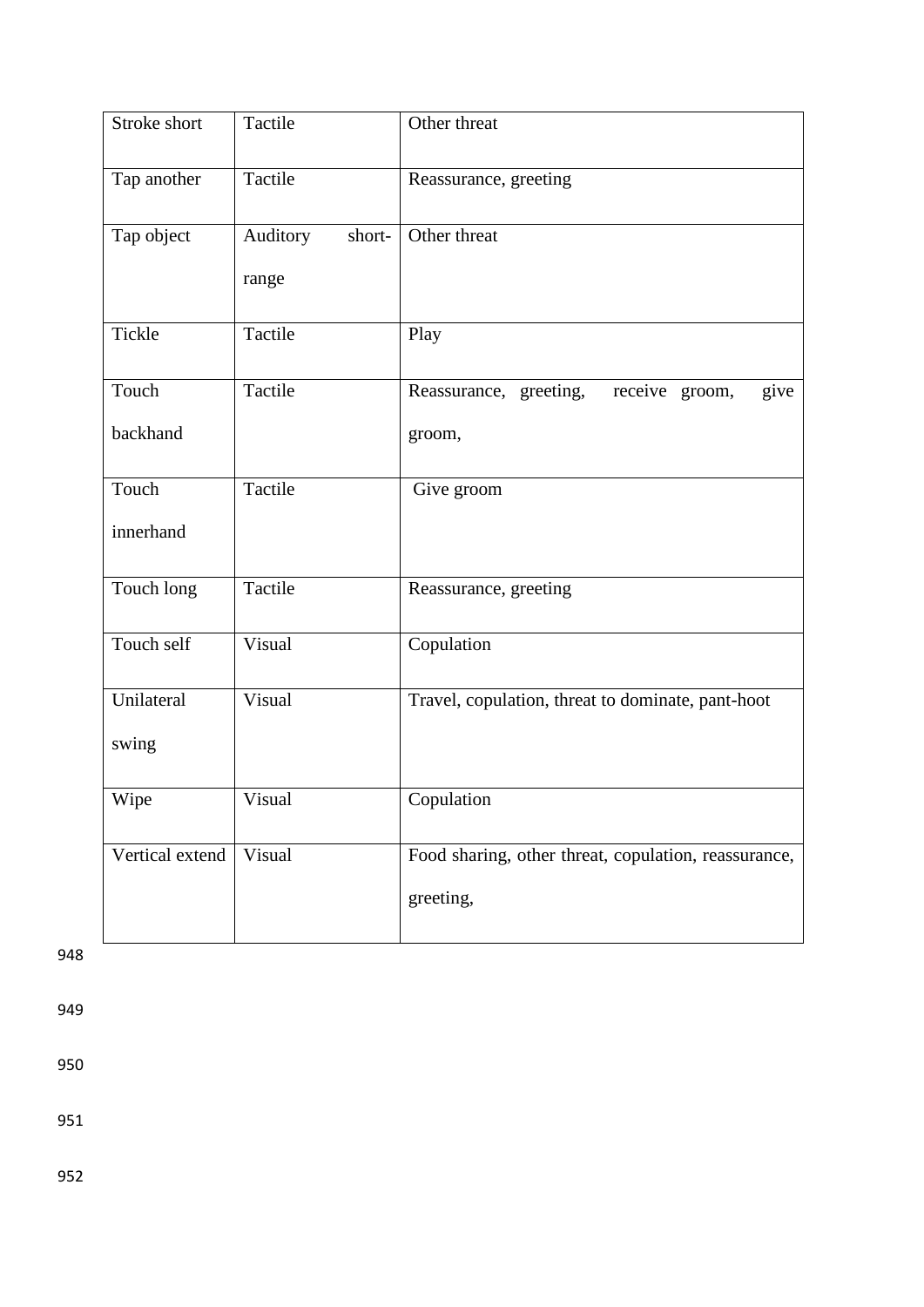## **Figure titles**

 Fig. 1. Cumulative record of gestural repertoire of adult chimpanzees at Sonso. The cumulative repertoire was plotted against the number of active gesture days for all focal subjects combined. Asymptote appears to be achieved at approximately 90 days of active gesturing days for all subjects combined.